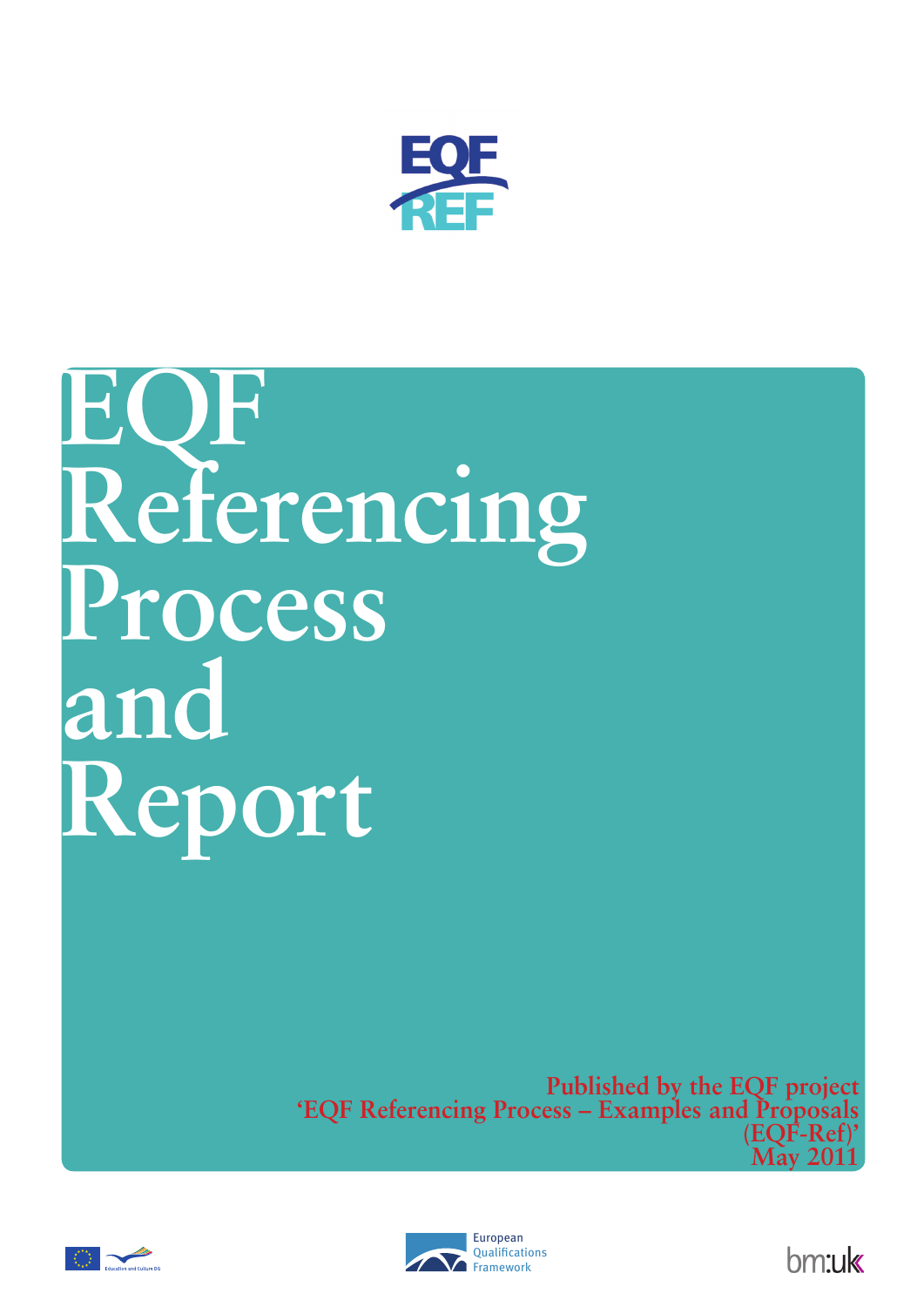### **Project information**

Project acronym: EQF-Ref

Project website: www.EQF-Ref.eu



Project title: EQF Referencing Process - Examples and Proposals Project number: 147833 LLP-1-2008-1-AT-EQF Sub-programme or KA: Key Activity 1: Policy Cooperation and Innovation

Project coordinator: 3s Unternehmensberatung GmbH Karin Luomi-Messerer luomi-messerer@3s.co.at

This project has been funded with support from the European Commission and the Austrian Federal Ministry for Education, the Arts and Culture (bm:ukk).

This publication reflects the views only of the authors, and the Commission or the bm:ukk cannot be held responsible for any use which may be made of the information contained therein.

All rights reserved © 3s, Vienna 201 ypography: www.deleatur.com



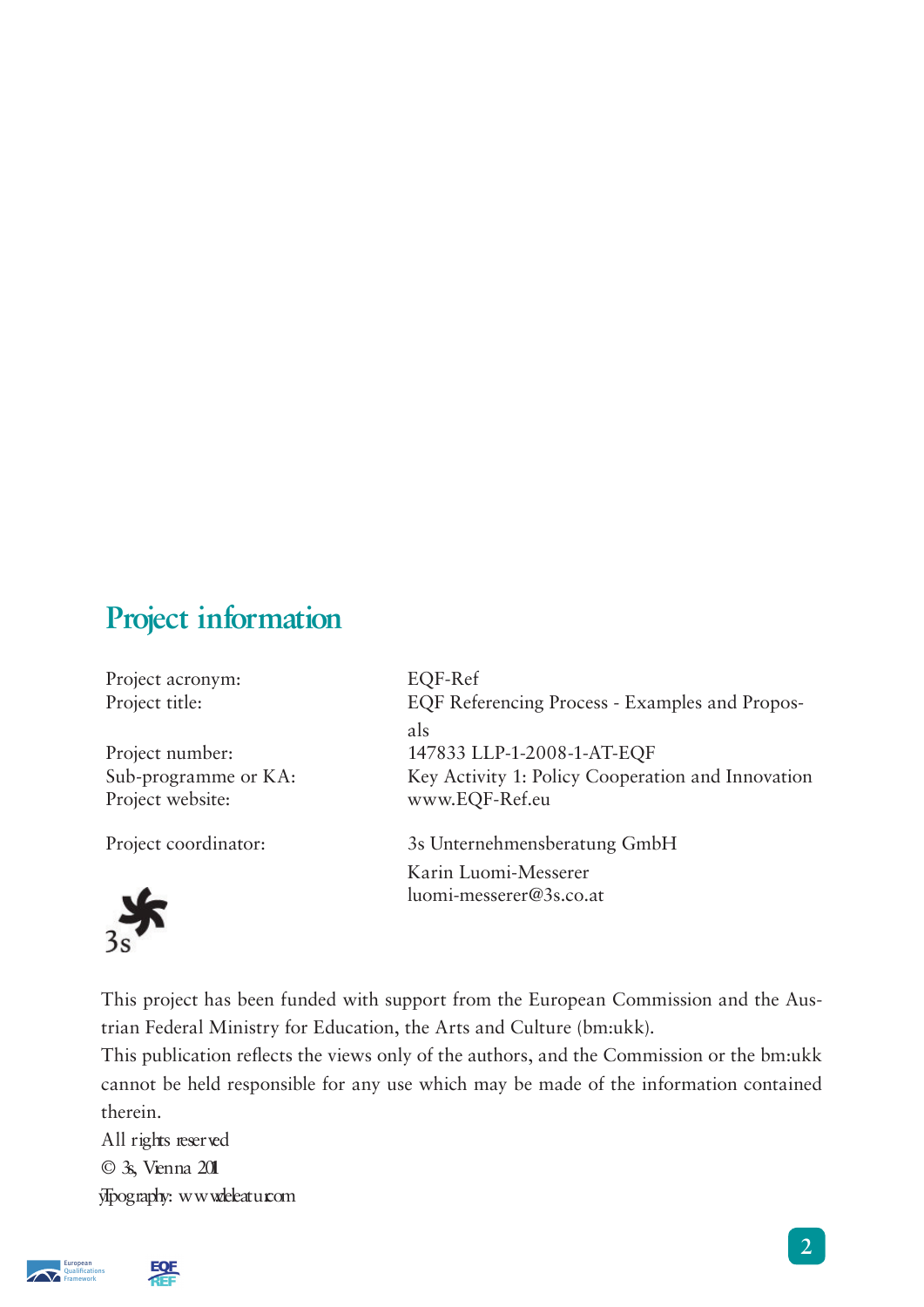### **Project Partners**

#### **Austria**

#### 3s Unternehmensberatung GmbH project coordinator

- **Monika Auzinger**
- Karin Luomi-Messerer

#### **Bulgaria**

#### **NAVET**

■ Radosveta Drakeva

#### **Czech Republic**

#### **NUOV**

- **Michala Čičváková**
- **Lenka Chvátalová**
- **Miroslav Kadlec**
- **Dagmar Maňásková**
- Milada Stalker

#### **Finland**

#### **Finnish National Board of Education (FNBE)**

- **Carita Blomqvist**
- Sirkka-Liisa Kärki
- **Päivi Lahti**
- Maisa Montonen
- Sinikka Tamminen
- Raija Timonen

#### **Germany**

#### **BIBB**

- **Marion Beyer**
- Georg Hanf

#### **The Netherlands MBO Raad**

- Pia Deveneijns
- **Loes van Tiem**

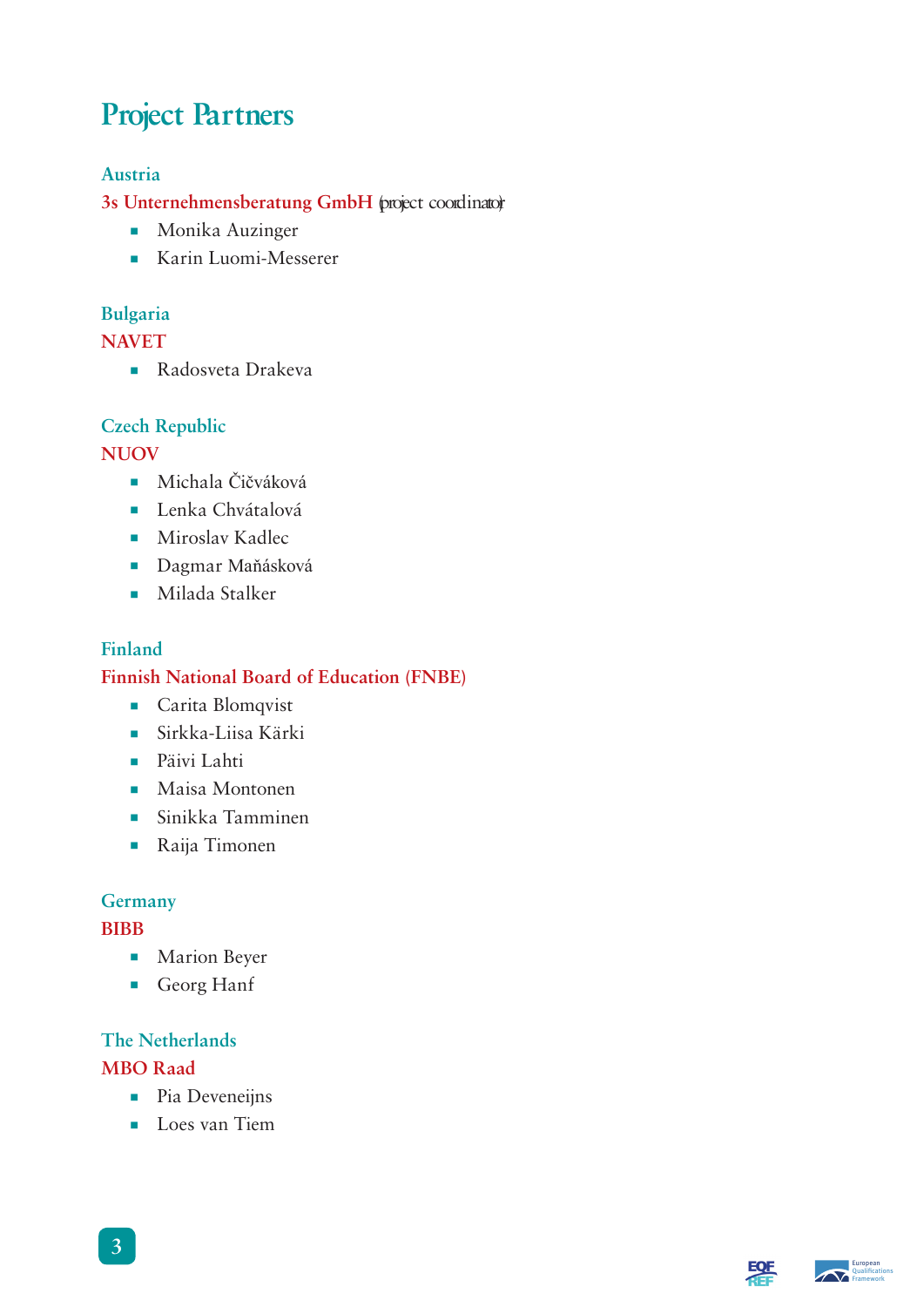### **Supporting partners**

#### **Austria**

#### **Federal Ministry for Education, Arts and Culture**

- Sonia Lengauer
- **Eduard Staudecker**

#### **Bulgaria**

#### **Ministry of Education, Youth and Science**

**Mimi Daneva** 

#### **Czech Republic**

#### **Ministry of Education, Youth and Sports**

**Monika Měšťanová** 

#### **Finland**

#### **Ministry of Education and Culture**

■ Seija Rasku

#### **Germany**

#### **Federal Ministry of Education and Research**

**Peter Thiele** 

#### **Ministry of Science, Economic Affairs and Transport of Land Schleswig-Holstein**

Friedrich Leopold

#### **DIHK (Association of German Chambers of Industry and Commerce)**

Steffen Gunnar Bayer

#### **The Netherlands**

#### **Ministry of Education, Culture and Science**

- **Peter van IJsselmuiden**
- Karin van der Sanden

#### **COLO**

**I** Janneke Voltman

### **External Evaluator**

#### **ECBO** (NL)

**Anneke Westerhuis** 



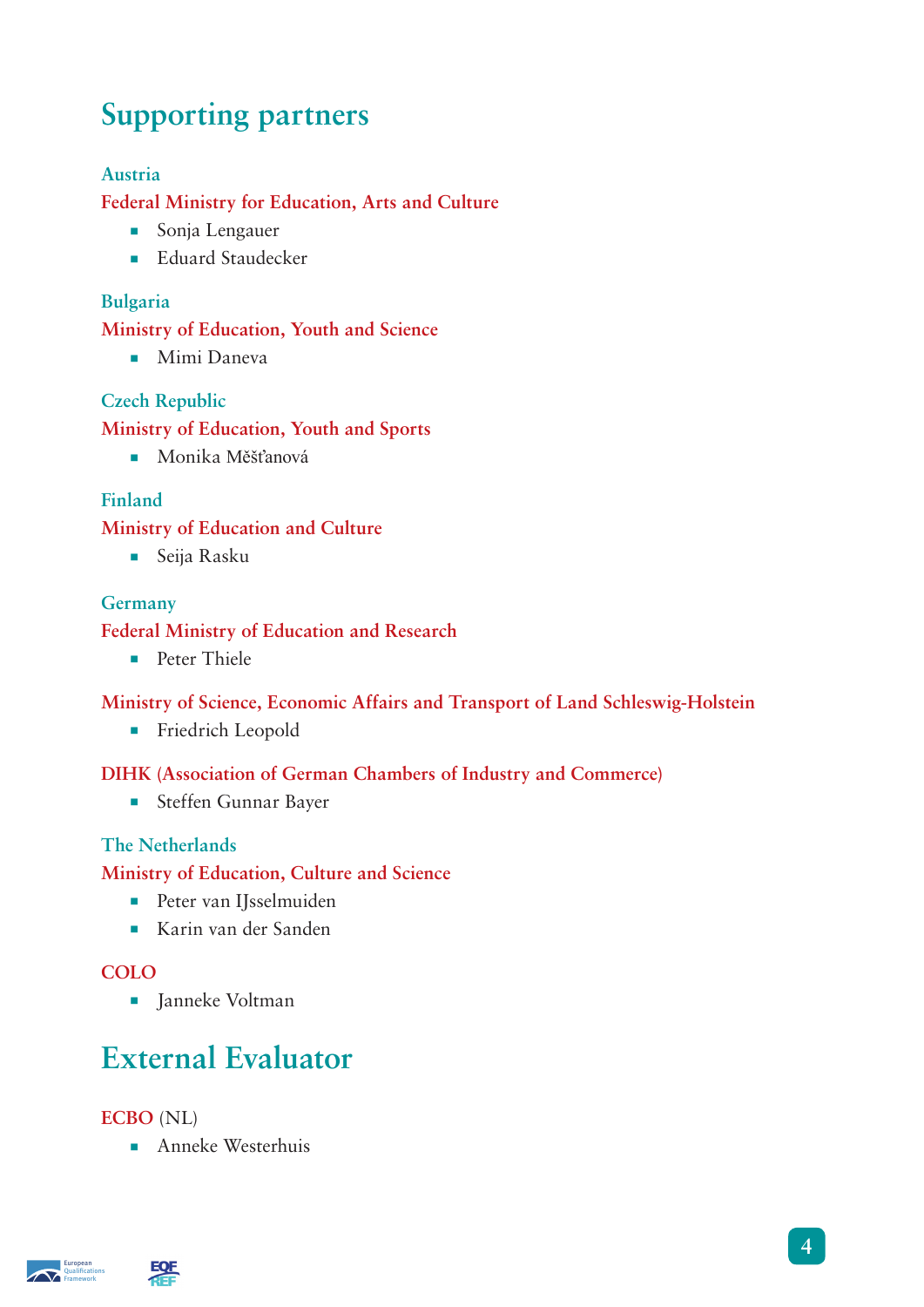### **Preface and Acknowledgments**

This publication is the final result of the Lifelong Learning project 'EQF Referencing Process – Examples and Proposals – EQF-Ref'. As the project coordinator, it is a great pleasure to be able to publish the project outcomes and to share the reflections and ideas of the project partnership after two years of diligent work!

The publication on hand represents the outcome of a peer-learning approach realised as a process of exchanging and discussing information and developing further ideas in relation to the EQF referencing process within the project partnership. All project team members (see list on the previous pages) have contributed their experiences and expertise to these discussions and also to this publication. However, of course, the organisation of the project and this publication was only made possible by the contributions and support of numerous people and – on behalf of the project partnership – I would therefore like to express my gratitude to all of them:

All project team members are supported by colleagues and administrative staff within their institutions. It is not possible to list all their names here but I would like to thank them for their valuable support.

Furthermore, I would like to express my gratitude to the colleagues outside the EQF-Ref partnership on both national and European level who discussed with us the preliminary results of our project. In particular the contributions and feedback from the participants at the Peer-Learning Seminar 'EQF referencing: process and reports – challenges and open questions' organised at the end of March 2011 in Sofia (Bulgaria) were very much appreciated. Special thanks go to Mike Coles who has also shared his valuable expertise with us.

The EQF implementation process is an ongoing process and there are still a number of open issues that need to be discussed and decided. We hope that our reflections and recommendations are useful contributions to these discussions.

Vienna, May 2011 Karin Luomi-Messerer

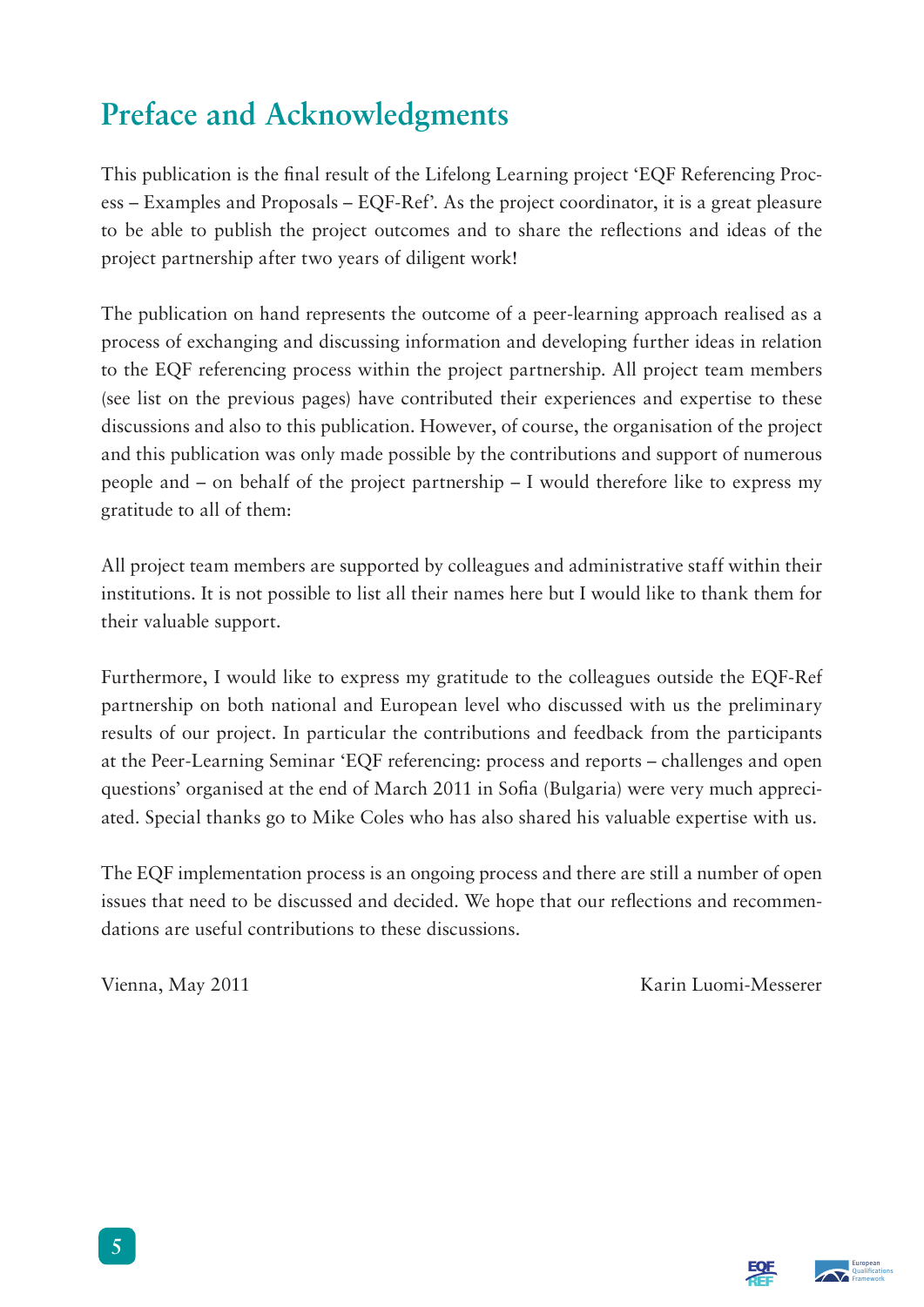

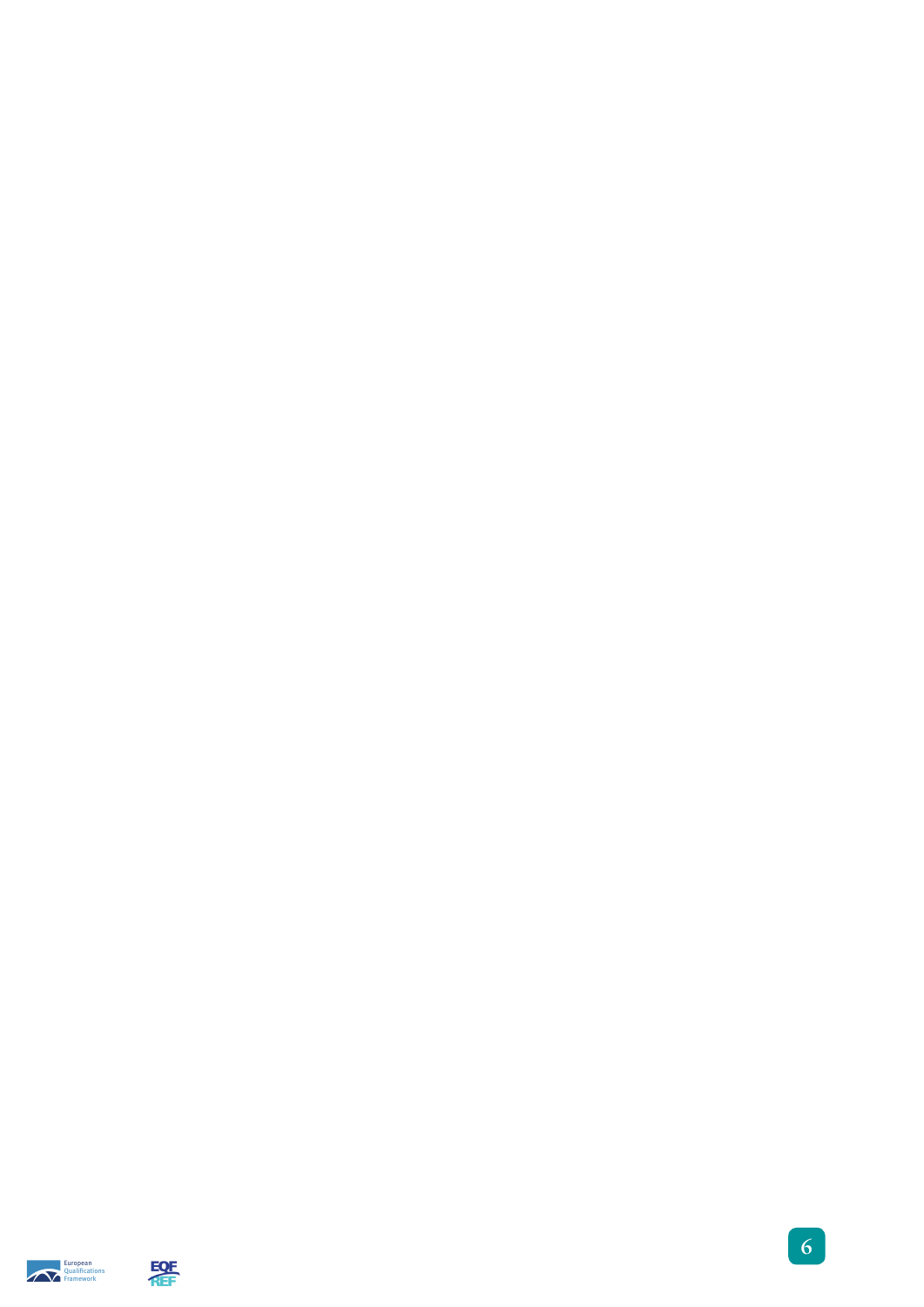### **Table of Content**

| II.5 Involvement of international experts and international co-operation. 30                  |
|-----------------------------------------------------------------------------------------------|
|                                                                                               |
| III.3 Criteria and procedures for referencing national qualifications levels to the EQF. . 42 |
|                                                                                               |
|                                                                                               |
| Annex: Criteria and procedures for referencing national qualifications                        |

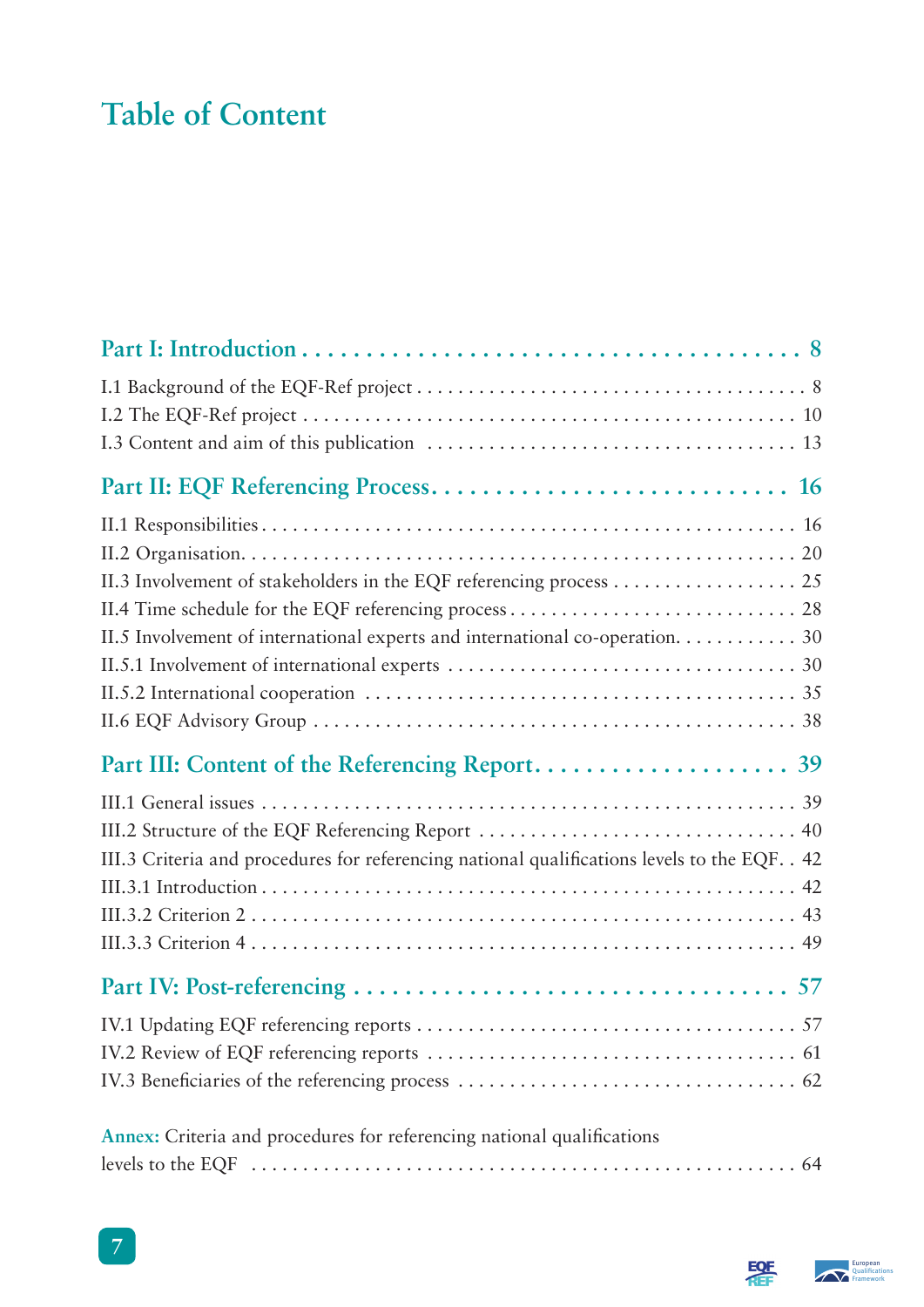# **Part I: Introduction**

**Content of Part I:**

*This introductory part describes the background of the EQF-Ref project and its partnership and provides an overview of the aims and content of this publication.*

### **I.1 Background of the EQF-Ref project**

The European Qualifications Framework (EQF) is a common European reference frame**work** acting as a **translation** device to make qualifications acquired within the different education and training systems in Europe more readable and understandable (cf. info box). The EQF will relate different countries' national qualifications systems and frameworks together around a common European reference: the eight EQF reference levels described in terms of learning outcomes. This enables the EQF to connect the different national systems and to serve as a bridge between qualifications systems, different segments (for example, general vocational or higher education), and learning contexts (formal, non-formal and informal learning). Thanks to this **overarching, integrative perspective** and the **learning outcomes approach**, the EQF should contribute to a better understanding of different qualifications systems and to facilitate the **transparency** and **comparability** of qualifications and therefore their portability and transfer across countries, systems, sectors and learning contexts.



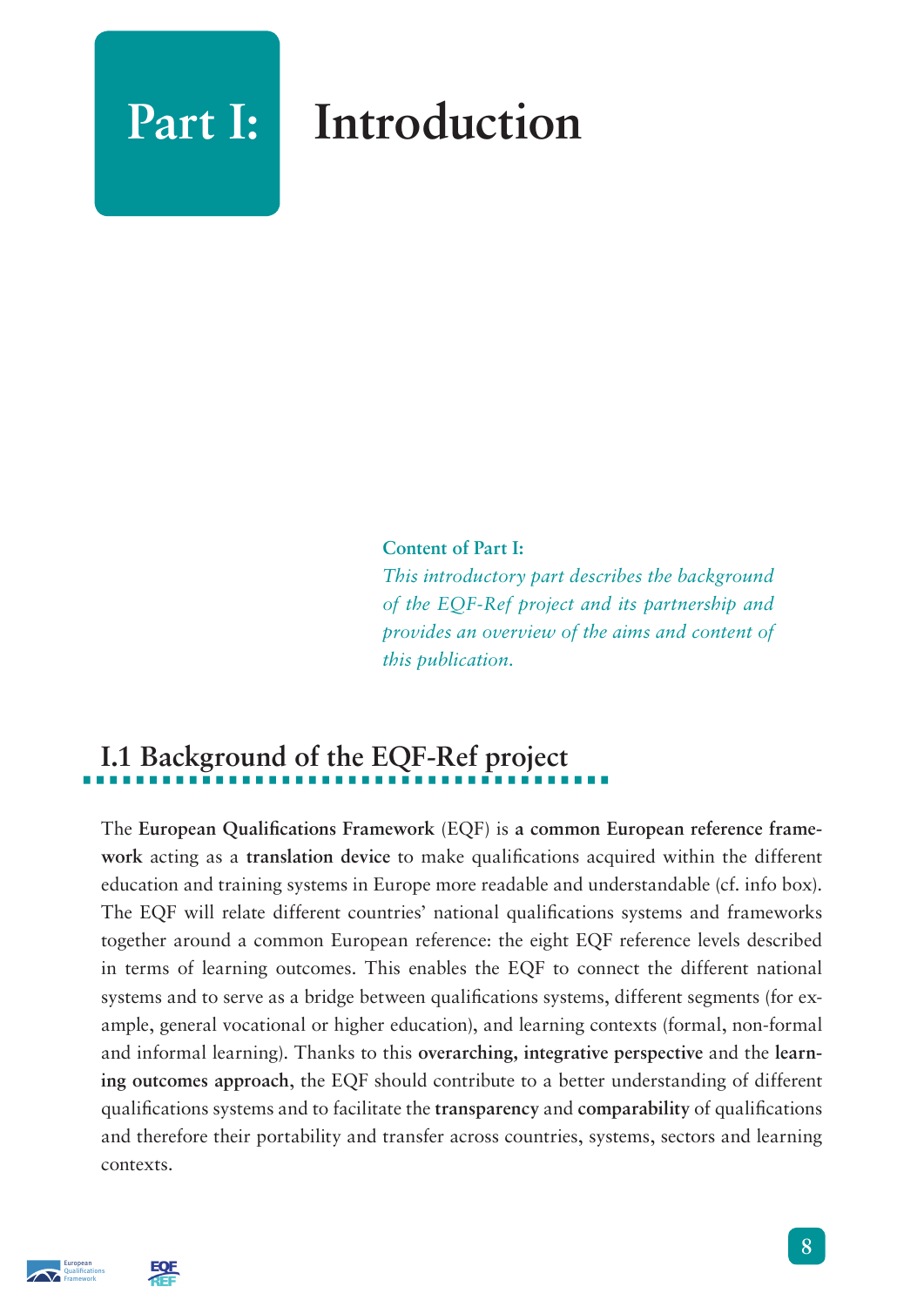#### **European Qualifications Framework (EQF)**

The EQF acts as a translation device to make national qualifications more readable across Europe, promoting workers' and learners' mobility between countries and facilitating their lifelong learning. The EQF will relate different countries' national qualifications systems to a common European reference framework. Individuals and employers will be able to use the EQF to better understand and compare the qualifications levels of different countries and different education and training systems.

More information about the EQF is available here: http://ec.europa.eu/education/lifelonglearning-policy/doc44\_en.htm

In order to use the EQF as a translation device, countries are asked to reference the levels of their national qualifications systems to the EQF. According to common agreement, the national **EQF referencing processes** must use **transparent procedures and methods**. The **EQF Advisory Group** has decided on **criteria and procedures** that should be considered for the referencing of national qualifications levels to the EQF (cf. Annex and info box). The referencing criteria aim to ensure that the referencing processes and results can be compared and generate trust. Therefore, the referencing processes need to be transparently conducted and documented: countries need to refer their qualifications systems and levels to the EQF in a demonstrable, explicit and defensible way. Those not familiar with a country's qualifications should be able to judge the information provided as valid or not. However, each country's qualifications authorities must choose the modality of linking their qualifications levels to the EQF.

#### *Criteria and procedures for referencing national qualifications levels to the EQF developed by the EQF Advisory Group*

To ensure that the referencing process is designed in such a way that it can be understood and trusted by stakeholders in all countries involved, the EQF Advisory Group has agreed on a set of criteria and procedures to guide this process. This set of criteria and procedures indicate the general direction of the referencing process and is presented in a note. The aim is to ensure that the information and documentation put into the public domain is validated by the competent authorities, is relevant, is transparent, is comparable and generates trust. In addition to listing the 10 criteria/procedures agreed by the EQF Advisory Group, the note contains a brief explanation that clarifies context and intentions.

The note is available here: http://ec.europa.eu/education/lifelong-learning-policy/doc/eqf/ criteria\_en.pdf



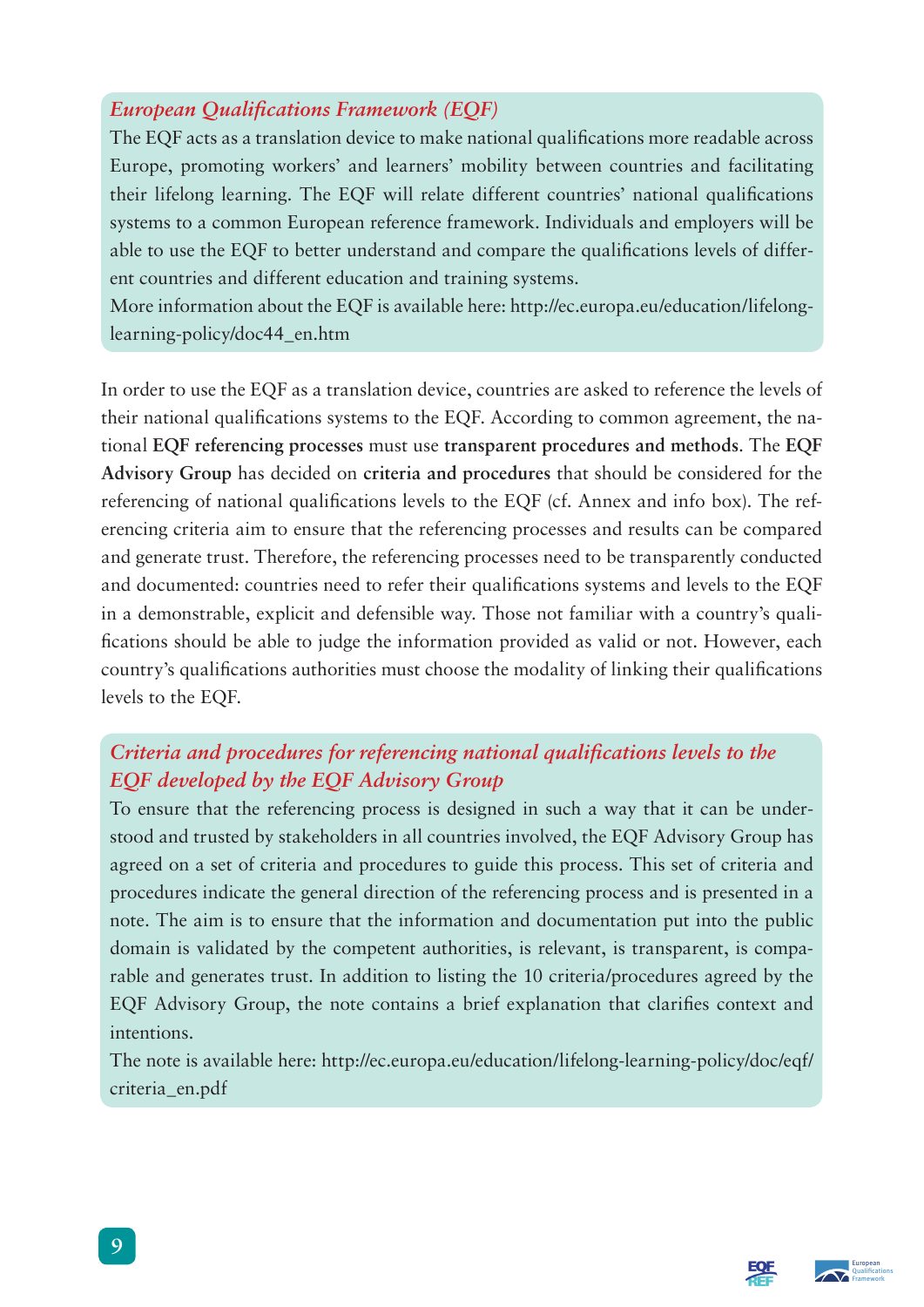The EQF Recommendation, adopted in 2008, sets 2010 as the recommended target date for countries to relate their national qualifications levels to the EQF. Up to now, only a few countries have officially completed this process (Ireland, Malta and the United Kingdom – all referencing reports are available here: http://ec.europa.eu/education/lifelong-learningpolicy/doc44\_en.htm).

To support the EQF implementation and development, several activities are carried out. For example, in each country, an EQF National Coordination Point (NCP) has been designated as the single national contact for all issues related to the EQF.

Furthermore, the European Commission is financing EQF pilot projects via the Lifelong Learning Programme. One of these projects is the EQF-Ref project (cf. info box).

### **I.2 The EQF-Ref project**

#### *EQF Referencing Process - Examples and Proposals*

The EQF-Ref project sought to facilitate communication between the partner countries (Austria, Bulgaria, Czech Republic, Finland, Germany and the Netherlands), to enhance learning from each other and to develop 'mutual trust' in referencing qualifications levels to the EQF. The project was running between March 2009 and April 2011 and its main result is this publication.

More information is available here: www.EQF-Ref.eu

#### *Aims of the project*

The purpose of the EQF-Ref project was

- to facilitate **discussions and exchange of experience** between the partner countries (Austria, Bulgaria, Czech Republic, Finland, Germany and the Netherlands),
- to enhance **learning from each other** and
- to develop 'mutual trust' in referencing qualifications levels to the EQF.

In particular, the EQF-Ref project sought to develop a **proposal for the structure and con**tent of the EQF referencing reports, to reflect on important issues related to the EQF refer**encing process** and to **develop some recommendations.**

The recommendations and examples used for illustrating them were developed in cooperation between the partners involved and are mainly based on the decisions taken and current discussions in the partner countries (as of April 2011).

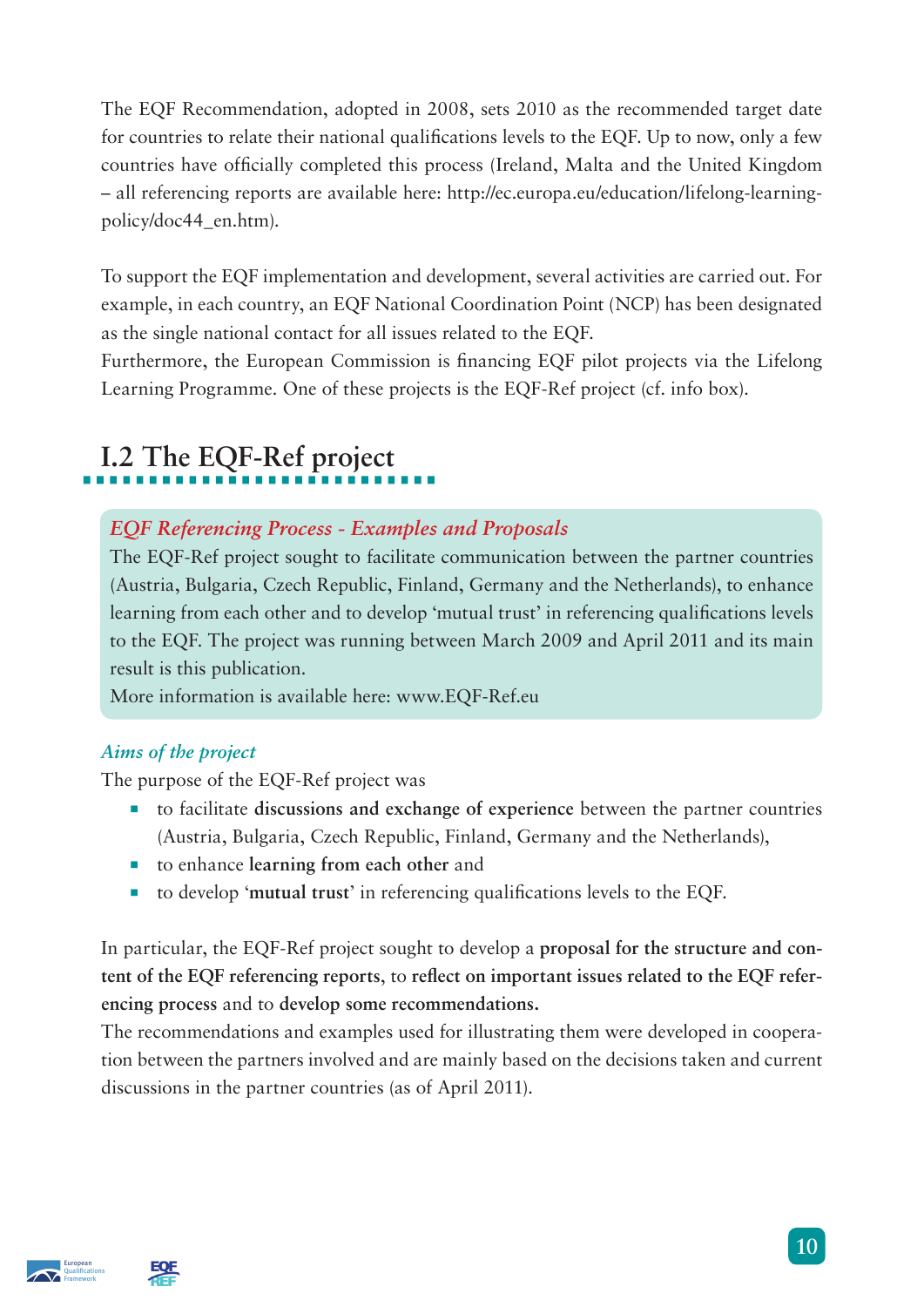#### Partner countries and profile of the partner institutions

The project partnership includes countries that did not have a tradition with classifying their qualifications in an NQF before the introduction of the EQF. However, most of them (except the Czech Republic) are now developing or implementing a comprehensive NQF and all are currently discussing how to link the national levels to the EQF (cf. info box).

| Links to information on NQF developments in the EQF-Ref partner countries |                                      |  |  |
|---------------------------------------------------------------------------|--------------------------------------|--|--|
| Austria:                                                                  | www.lebenslanges-lernen.at/nqr       |  |  |
| Bulgaria:                                                                 | http://mon.bg/left_menu/documents    |  |  |
| Czech Republic:                                                           | www.nsk.nuov.cz                      |  |  |
|                                                                           | www.nuov.cz/nsk2                     |  |  |
| Finland:                                                                  | www.oph.fi/qualificationsframework   |  |  |
| Germany:                                                                  | www.deutscherqualifikationsrahmen.de |  |  |
| The Netherlands:                                                          | www.nlqf.nl                          |  |  |
|                                                                           |                                      |  |  |

The EQF-Ref project was used as a **platform for discussion and exchange** of experiences in this process during the 26 months of the project's lifetime. The outcomes of the peerlearning process were supposed to be fed back into national discussions and the project's proposals and recommendations were supposed to be based on these discussions and their reception in each of the partner countries. Since the partner countries are at different stages in this process, the partners' possibilities for contributing examples from their national contexts to the EQF-Ref project differs to a certain extent. Similarly, the actual impact of the EQF-Ref project on the referencing process in the partner countries depends on their current position in the referencing process.

The EQF-Ref project concerns the national qualifications systems of the partner countries, the process of the NQF development and the EQF implementation (referencing national qualifications levels to the EQF). Therefore, the organisations involved represent relevant **public bodies** as well as **research and consulting institutions** with quite vast experience in the field of qualifications and qualifications frameworks.

Since the project partners are also involved in activities related to the implementation of the EQF and the development of an NQF in their respective national contexts, the results of the EQF-Ref project can be and have been directly exploited in these processes (depending on the progress already made on a national level).

All **project partners** are, in a certain way, **involved in the EQF referencing process** in their respective national context. However, their relationships towards the bodies responsible for

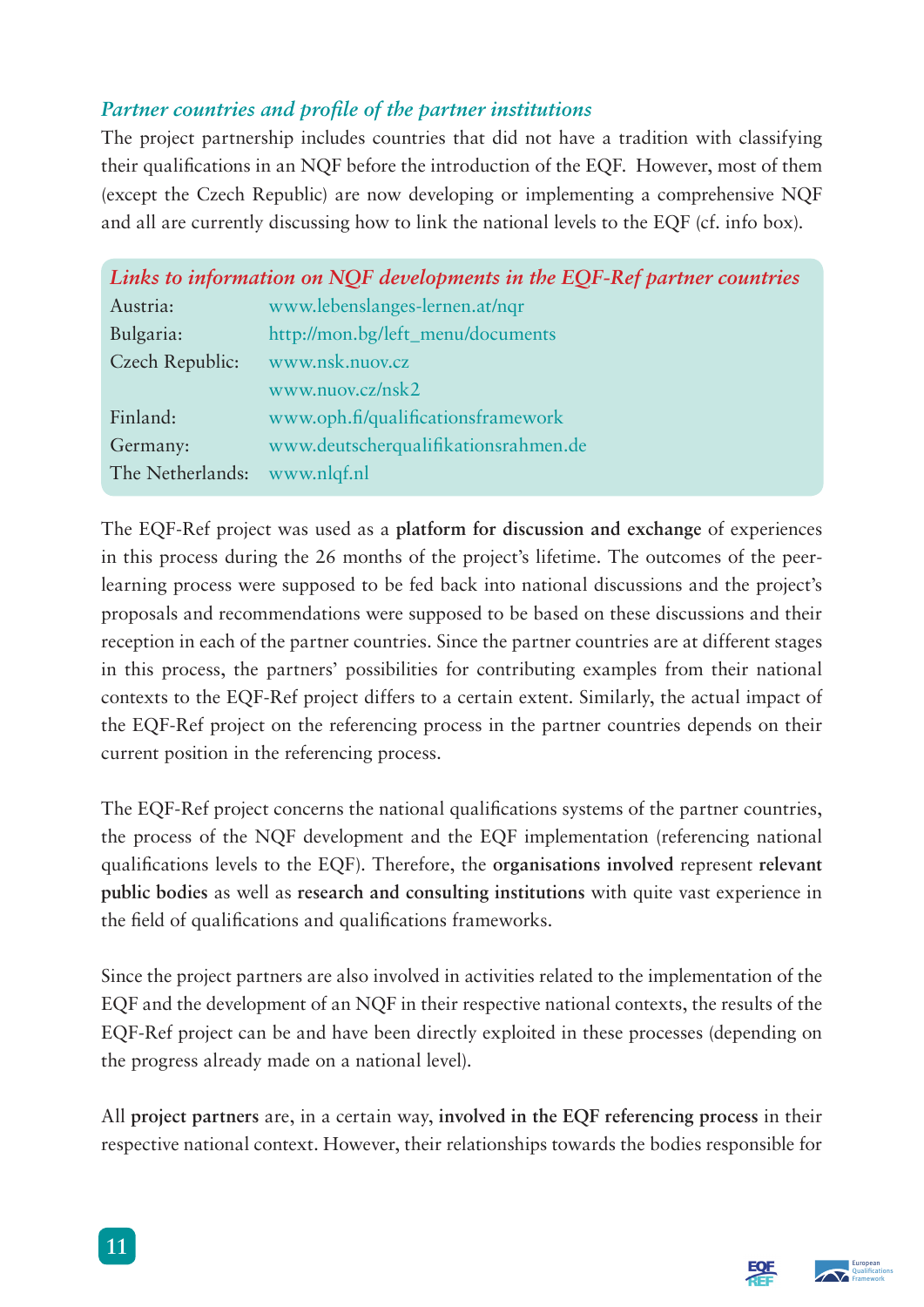NQF development, EQF referencing or the NCP (for example, some are the NCP, some are 'critical friends'), their roles and positions and the impact of this position on the referencing process are very different. Some partner institutions function as the NCP in their country (NUOV in the Czech Republic and FNBE in Finland), others are involved as experts (or 'critical friends') in these processes in their countries. Some representatives of partner institutions are also involved in the EQF implementation on the European level (for example, colleagues from NUOV and Finland belong to the EQF Advisory Group; 3s provides expertise to the European Commission in this context).

The following overview briefly describes the different roles of the partner institutions in the EQF implementation process:

- **3s, AT:** is an independent research and consulting institute providing expertise to Austrian Ministries regarding the development of the NQF; is commissioned by the Ministry of Education, Arts and Culture to contribute to the Austrian EQF referencing process; is providing expertise to the European Commission for the further development and implementation of the EQF.
- **NAVET, BG:** is actively involved in processes related to EQF/NQF development/ implementation on a national level since the very beginning.
- **NUOV, CZ:** is an agency for VET governed by the Ministry of Education, Youth and Sports responsible for development of core curricula for secondary VET and the national (vocational/professional) qualifications register; is representing CZ in the EQF Advisory Group; functions as the Czech NCP and the national EUROPASS centre.
- **BIBB, DE:** advises the Ministry of Education and Research on EU VET policies such as implementing the EQF and developing the NQF.
- **MBO Raad, NL:** is the Dutch national association of VET colleges. The MBO Raad is requested by the Ministry of Education, Culture and Science to contribute to the Dutch referencing process by participating in the national expert group to develop the NLQF.
- **FNBE, FI:** is involved in the development and implementation of the NQF, a member in the National NQF Committee; represents FI in the EQF Advisory Group and in the sub-group on quality assurance; it functions as the Finnish NCP.

In all EQF-Ref partner countries, the partner institutions involved, as **supporting partners,** the ministries responsible for the EQF referencing process (and, in some cases, also other institutions).

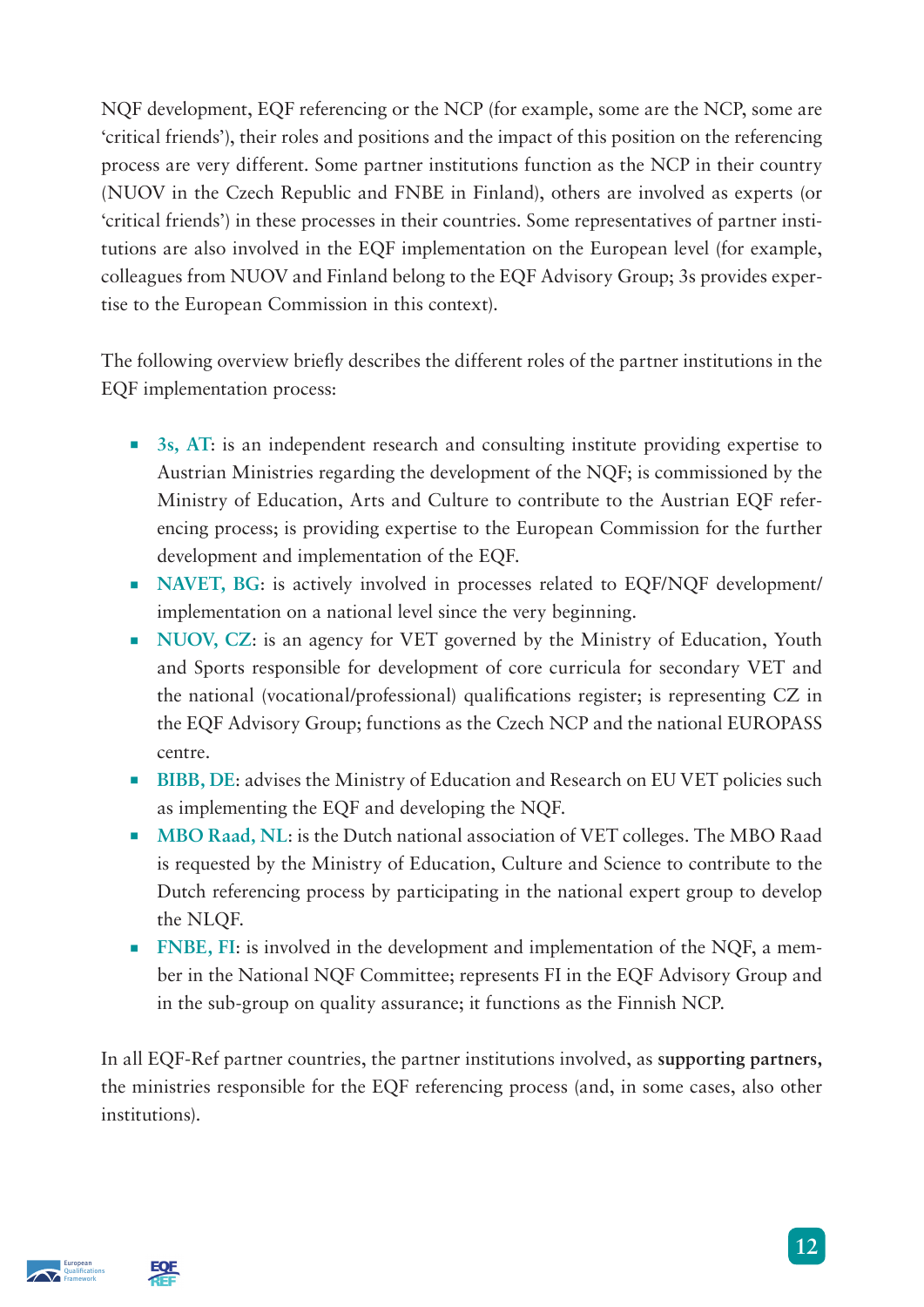### **I.3 Content and aim of this publication**

This introductory part which describes the background of the EQF-Ref project, its aims and partnership, is followed by three more parts:

- **Part II** is related to the EQF referencing process and addresses the following issues: who is responsible for this process, who organises it, how are stakeholders involved, what is the timeframe for this process, how are international experts involved and how can other kinds of international cooperation be used in this process, what is the role of the EQF Advisory Group.
- **Part III** is related to the structure and content of the referencing report and focuses in particular on Criterion 2 (linking national qualifications levels to the EQF levels) and on Criterion 4 (transparent criteria and procedures for classifying qualifications in an NQF).
- **Part IV** is related to the phase following the EQF referencing process and addresses the following issues: when do EQF referencing reports need to be updated, how can the reports be analysed and evaluated and who are the actual beneficiaries of the referencing processes.

These topics were discussed in the EQF-Ref project and this publication presents, on the one hand, proposals and recommendations and, on the other hand, it includes examples from the partner countries (in boxes) illustrating how certain issues have been addressed in the respective national context.

- **The proposals and recommendations** presented reflect, of course, the view of the project members, which does not necessarily conform to the official perspectives in the partner countries.
- The **illustrative examples** represent the current state of affairs in the partner countries. The NQF development processes in the partner countries are at different stages and, therefore, the process of referencing national levels to the EQF has developed at different speeds. Thus, in some of the countries, the EQF referencing report has already been prepared, whereas, in others, the focus of the development work is still on the NQF and the referencing process is discussed only in a very limited way. Due to the different stages of relevant developments, not all partner countries are represented by these examples to the same degree. Furthermore, it is important to mention that some examples reflect decisions already taken, while others are related to current (as of May 2011) expectations, proposals or intentions. The respective 'character' of an example is always expressed in the description.

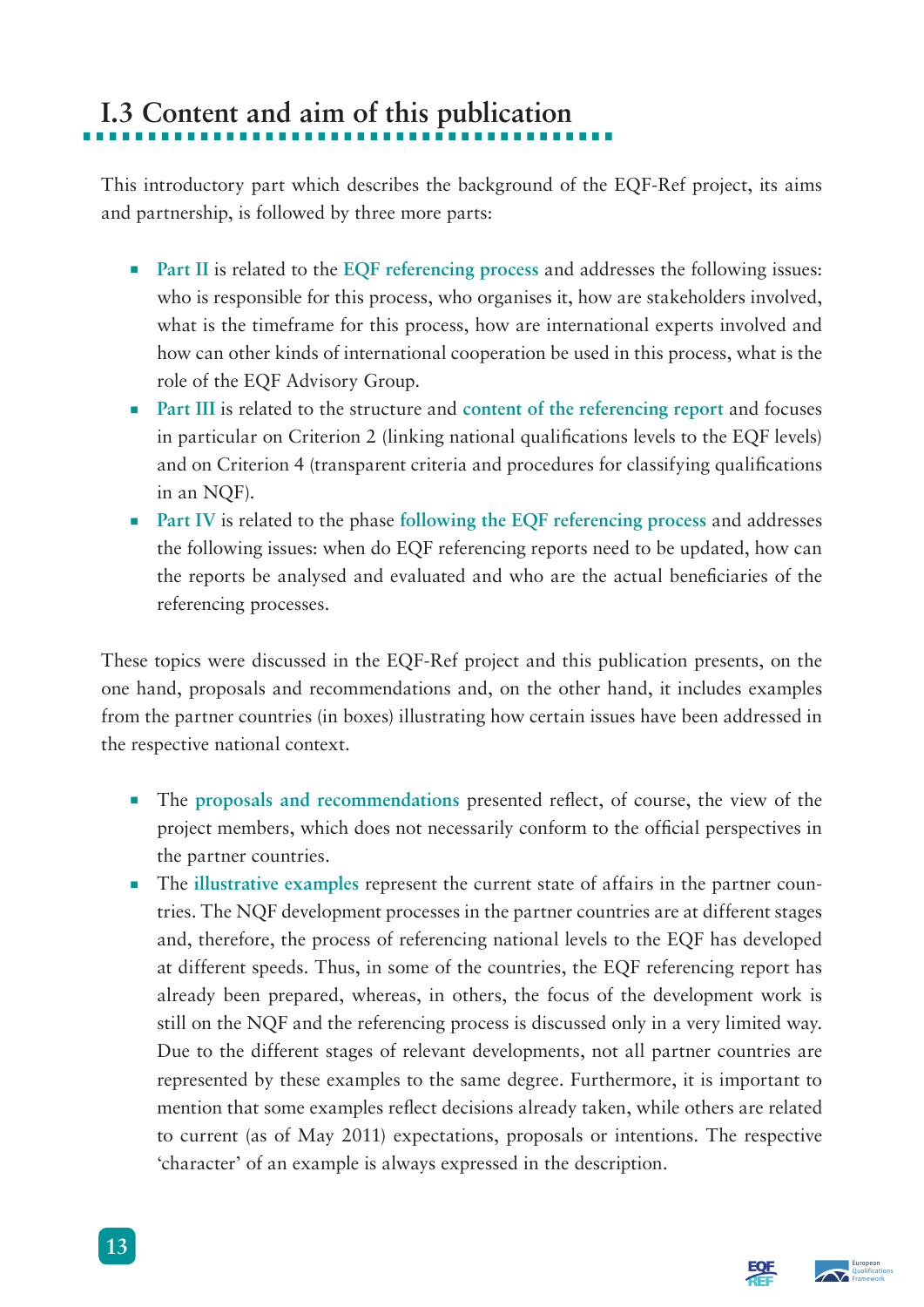This publication does not address all issues that are relevant in relation to the EQF referencing process and report. It **concentrates on** certain **topics** that emerged in the discussions within the project partnership and seem to be **of high relevance** in this context. To get further information and ideas related to the EQF implementation, it is recommended to look into the results of **other EQF projects** and to consult the **EQF note on referencing** (cf. info box).

#### Referencing National Qualifications Levels to the EQF. European Qualifica*tions Framework Series: Note 3 (2011)*

The particular purpose of this Note is to support discussions and decisions on the process and methodologies of referencing national qualifications levels to the levels of the EQF and on the presentation of the results of this referencing process. The considerations included in this Note are based on the debates in the EQF Advisory Group and National Coordination Points on the 10 Referencing criteria and experiences of countries that have presented their referencing reports until today. It is probable that the Note will need to be further elaborated as information on forthcoming referencing processes becomes available.

http://ec.europa.eu/education/lifelong-learning-policy/doc44\_en.htm

Additional information is available in the e-community on 'European Qualifications Framework Implementation' (cf. info box!).

#### *European Qualifications Framework Implementation e-community*

The EQF Implementation e-community is meant to reach and inform a broad audience of experts, decision-makers and practitioners involved in education, training and qualifi cations. The aim is to encourage and support debate on the way in which the European Qualifications Framework is being put in practice both within EU countries and at the European level.

The overall objective is to better organise and stimulate the flow of information between the members and notably to offer them dissemination tools that can increase the visibility of their own activities, to the community members or to the public at large, when this is relevant.

In this regard, the e-community is open experts, decision-makers and practitioners active in the field of NQF development and implementation, referencing to European frameworks and working with or using qualifications for different purposes.

Its library contains legal texts, policy documents, guidance material, project reports, discussion papers that may be useful referencing for those working on the implementation of the learning outcomes approach, NQF development and implementation and referencing



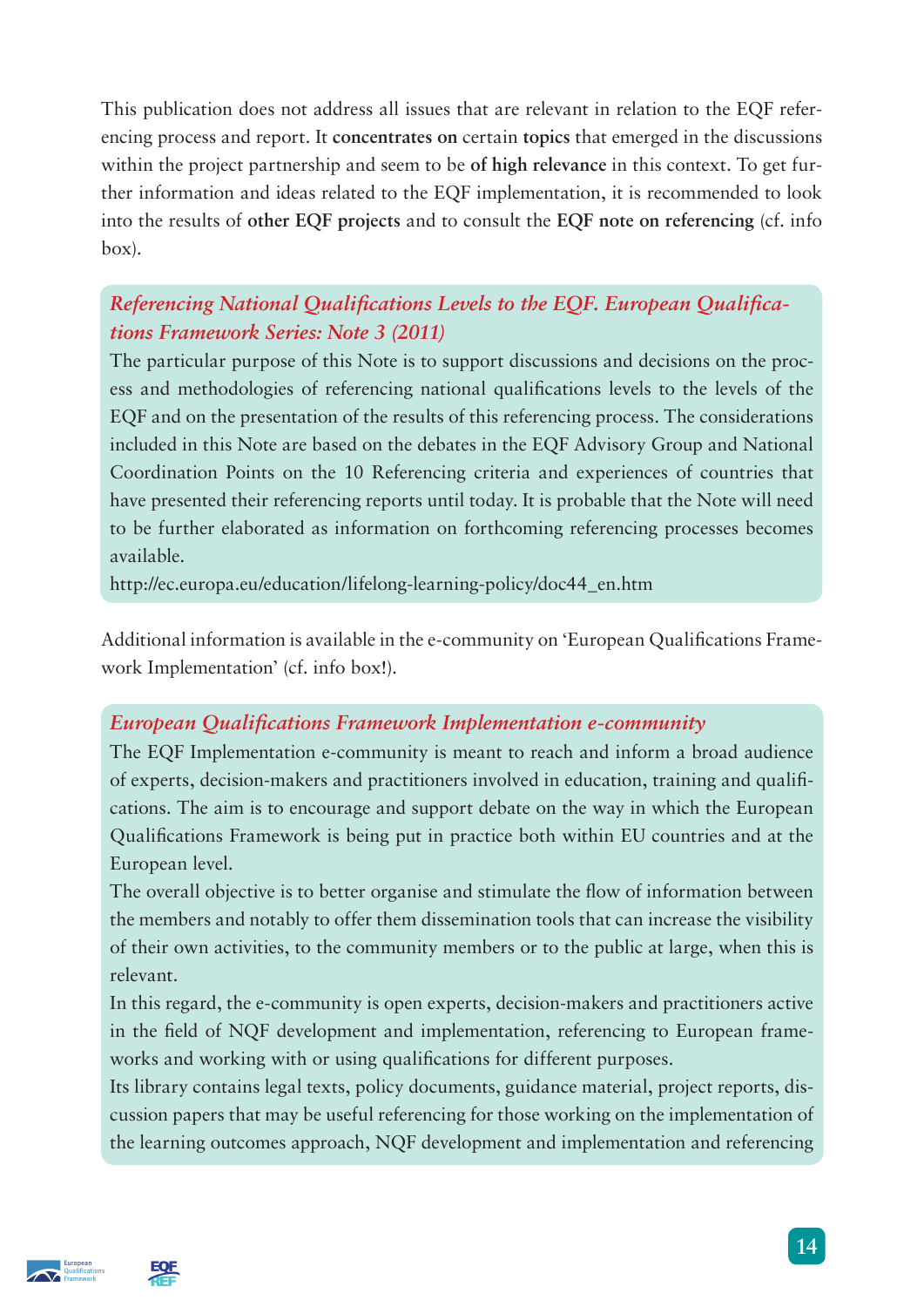to the EQF. The calendar posts information on relevant national and European meetings, conferences and seminars.

Access to the e-community is available here: http://europa.eu/sinapse/directaccess/qualification\_framework

As mentioned above, the topics included in this publication were discussed within the project partnership and jointly developed recommendations as well as experiences from the other partner countries were brought back to the national levels. The feedback received and further considerations were then again discussed in the project partnership. This **peer-learning approach** was considered as very useful by the partners involved despite the differences in the progress made so far in the EQF referencing process on a national level.

However, the issues addressed are not just relevant for the EQF-Ref partner countries. Since most **other European countries** are also currently implementing the EQF, it can be assumed that they can use the considerations of the EQF-Ref partners for reflecting on their own **EQF referencing process** and can build on them for developing their own ideas how to proceed in their countries. Since the way the EQF referencing process is conducted in a country depends a lot on traditions and existing structures in this country, each country has to find its own way of dealing with this issue. Nevertheless, it is important to share experiences in this process, to discuss pros and cons of different approaches and to get ideas on what could be considered as good practice and might fit to the own situation. Therefore, this publication seeks to address a target group that includes responsible bodies and stakeholders involved in these processes (for example, members of National Contact Points) in the partner countries and in other European countries as well as policymakers at European level (in particular members of the EQF Advisory Group and of the European Commission).



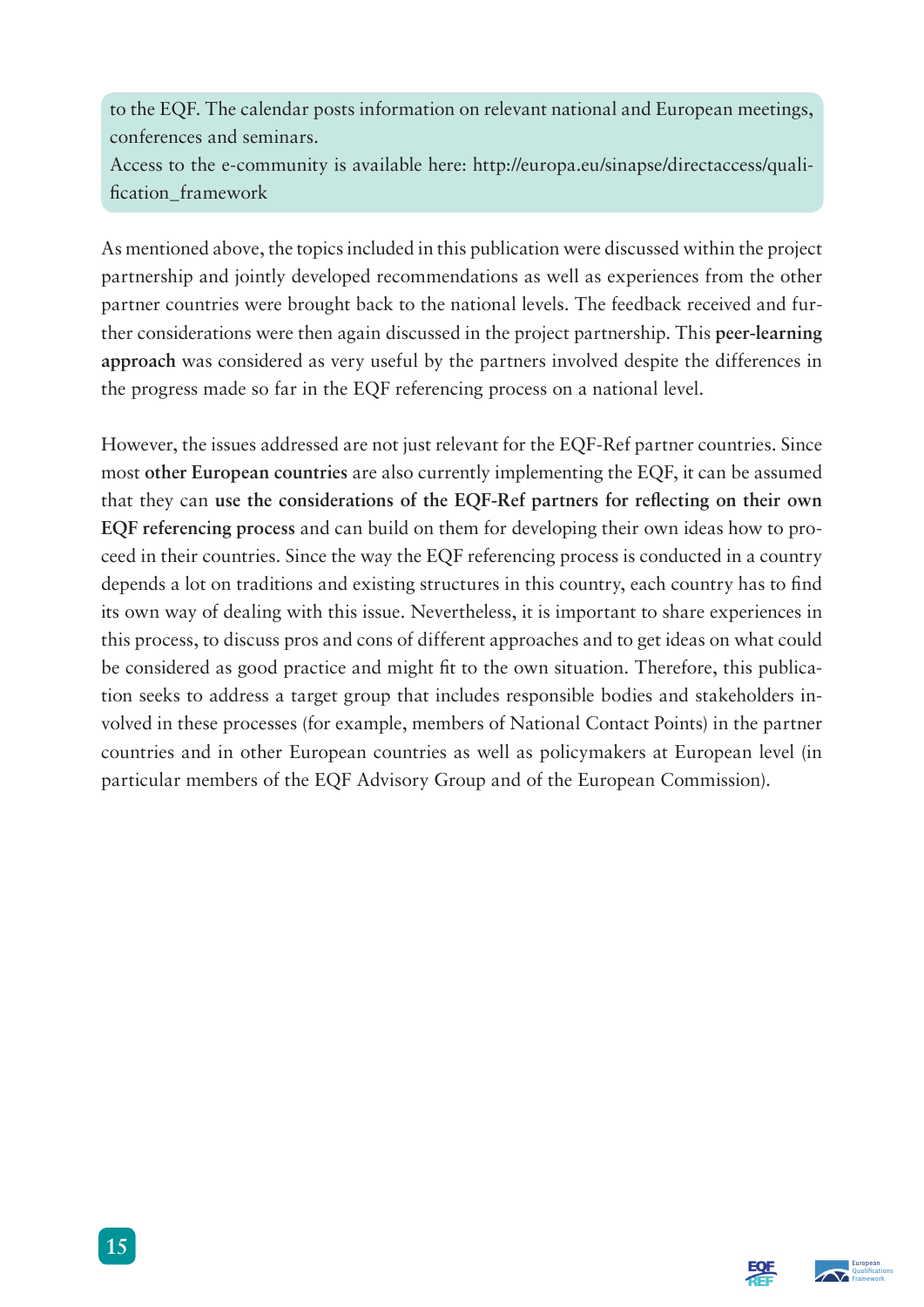# **Part II: EQF Referencing Process**

#### **Content of Part II:**

*This part addresses topics that the EQF Ref project partners recommend to consider in the preparation of the EQF referencing process. The topics discussed here and examples from the partner countries are mainly related to structural, organisational and procedural issues.*

### **II.1 Responsibilities**

Criterion 1 (cf. info box) of the 'EQF Referencing Criteria and Procedures' asks for transparent information on the responsibilities of those involved in the referencing report:

#### *Criterion 1:*

The responsibilities and/or legal competence of all relevant national bodies involved in the referencing process, including the National Coordination Point, are clearly determined and published by the competent public authorities.

To determine the responsibilities for the EQF referencing process and the report, it needs to be clear who is in charge of the process and who actually makes the final decisions. This should also be described in the referencing reports.

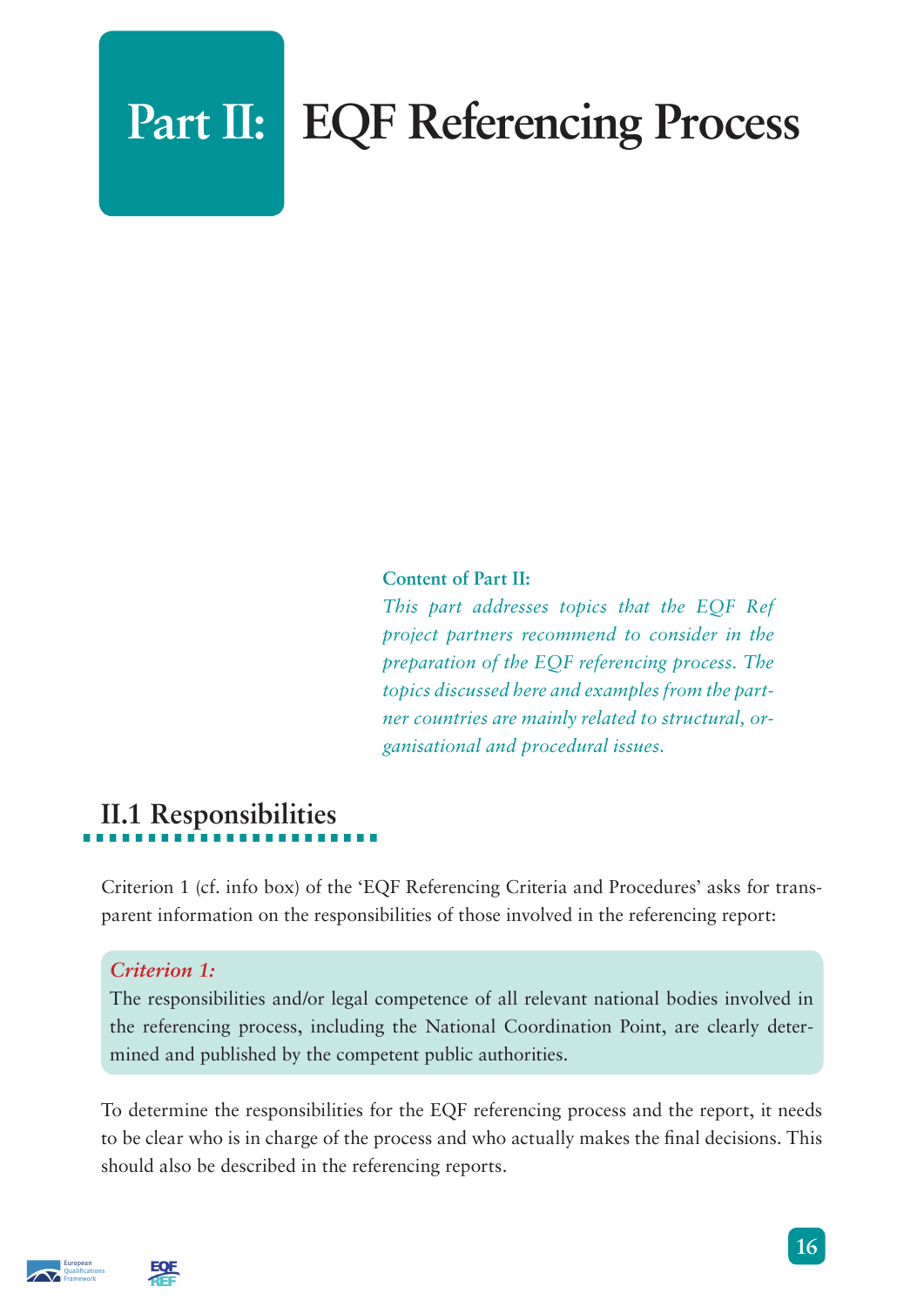In some countries, one body (quite often the relevant ministry) has the final authority in the decision making process (for example, in Finland this is the Ministry of Education and Culture). This is very different from Germany's highly decentralised structure, where the process is based on the principle of decision making by consensus and where the *Länder* are given a lot of power according to the constitutional law.

In relation to these questions, it would also be interesting to get some ideas from the information presented in the EQF referencing reports about the nature of the referencing process, which varies to a certain extent across countries. In some countries, the EQF referencing process seems to be highly political, whereas in other countries, it is very technical. The nature of the process is, on the one hand, reflected in the decision on who is the responsible body in this context and, on the other hand, in the organisation of the whole process (who is involved, how is it done etc.  $-$  cf. II.2).

The following paragraphs present information on the decision making bodies for the EQF referencing process in the EQF-Ref partner countries. As one would expect, these institutions are also responsible for the NQF development in the respective country (except in the Czech Republic where there is not yet a decision on the formal establishment of a comprehensive NQF).

#### *Austria*

Key actors in the NQF development process are the Federal Ministry of Education, Arts and Culture (bm:ukk) and the Ministry of Science and Research (bm:wf). These ministries head the so-called NQF Steering Group, in which members of all ministries, the social partners and the *Länder* (provinces) are represented. It is coordinated by the General Directorate for Vocational Education and Training of the Ministry of Education, Arts and Culture.

This group will also be the decision making body for the EQF referencing report. The National Coordination Point, established at the National Agency for Lifelong Learning/ OeAD-GmbH, will support this process.

#### *Bulgaria*

The Ministry of Education, Youth and Science (MEYS) is responsible for the EQF referencing process.

In April 2008, a task force was set up by an Order of the Minister of Education to develop proposals on how to relate the national qualification degrees to the EQF, to prepare a plan for sectoral qualifications development, and to submit a proposal for changes in the national legislation. This task force was composed of representatives of the MEYS, the NAVET, and the ENIC-NARIC centre.

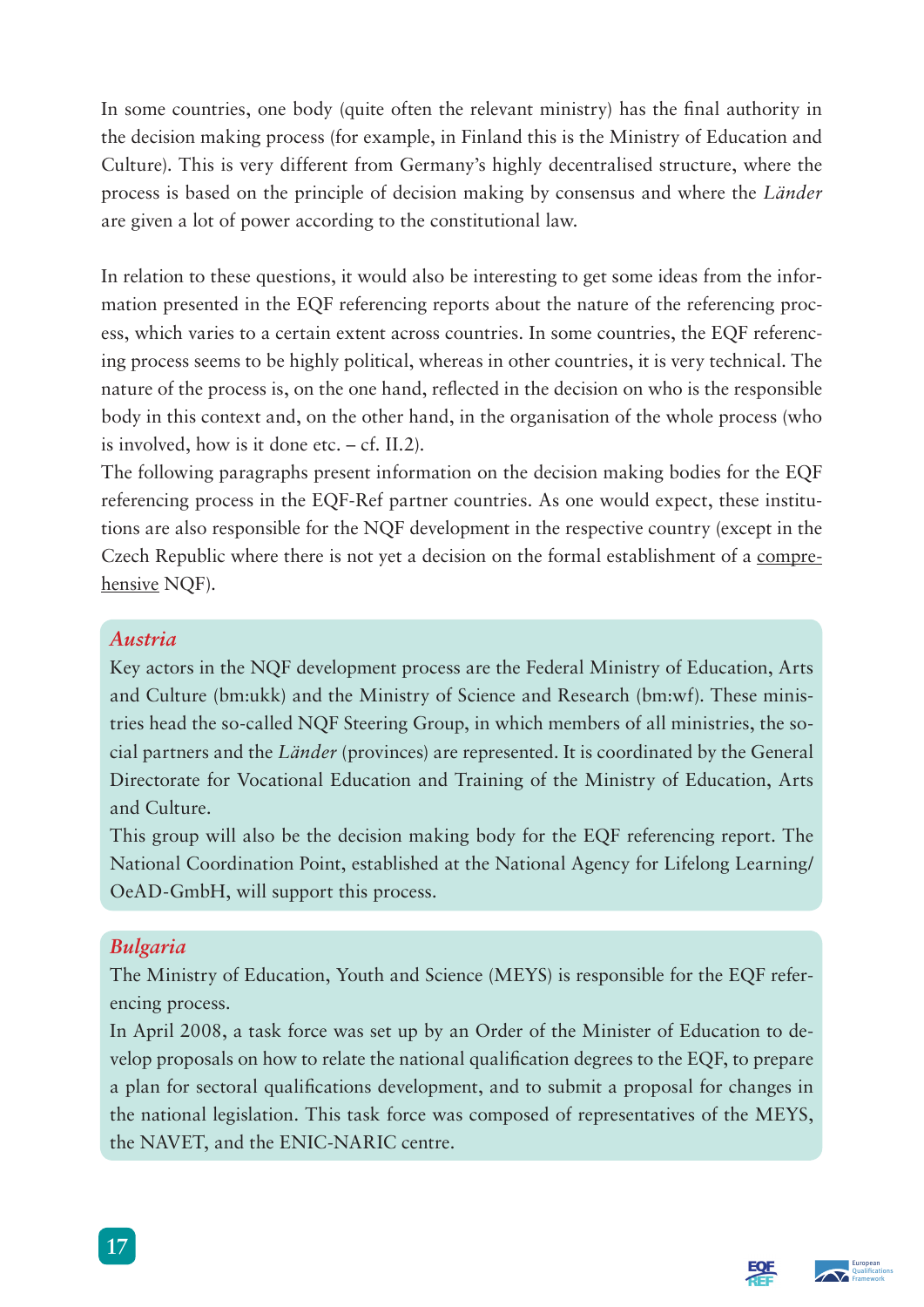A separate task force prepared a draft qualifications framework for HE, based on Dublin descriptors. It also aligned the national descriptors of the existing higher education structure (BA, MA and Doctorate) introduced by the Higher Education Act (1995) with the cycles and descriptors introduced in the context of the European Higher Education Area (EHEA). A draft set of national HE-descriptors has also been elaborated.

In January 2011, the task force responsible for drafting the entire NQF was expanded by including representatives of all stakeholders at a national level, incl. the Ministry of Labour and Social Policy, all six nationally represented organizations of employers and the two nationally represented trade unions, the Rectors Conference, the National Evaluation and Accreditation Agency, and the National Statistical Institute. The elaboration of the referencing report was also added as a task to this group.

The coordination of the referencing process is ensured by the National Coordination Point – International and European Cooperation directorate at the MEYS.

The first draft of the NQF is approved by the Minister of Education, Youth and Science and is published at the MEYS official website. National consultations are taking place till the end of October 2011.

#### *Czech Republic*

The referencing of national qualifications to the EQF is the responsibility of the Ministry of Education, Youth and Sports.

The National Coordination Point for the EQF in the Czech Republic was established at the National Institute of Technical and Vocational Education (NUOV) based on a proposal approved by the Ministry of Education. NCP CZ plays the main role in organising the referencing process and writing the report.

Proposals are made within the EQF NCP and discussed with stakeholders, experts and policymakers and the Ministry of Education, Youth and Sports.

The Ministry makes decisions and approves proposals.

#### *Finland*

The legal authority and the process owner belong to the Ministry of Education and Culture. It co-ordinates the referencing process and the preparation of the referencing report. The Ministry of Education and Culture appointed the Finnish National Board of Education (FNBE) to serve as the National Coordination Point (NCP). The FNBE has been asked to prepare the referencing report for the Ministry. The National Qualifications Framework Committee, appointed by the Ministry of Education and Culture to prepare the proposal for the National Qualifications Framework, will be consulted during the process.



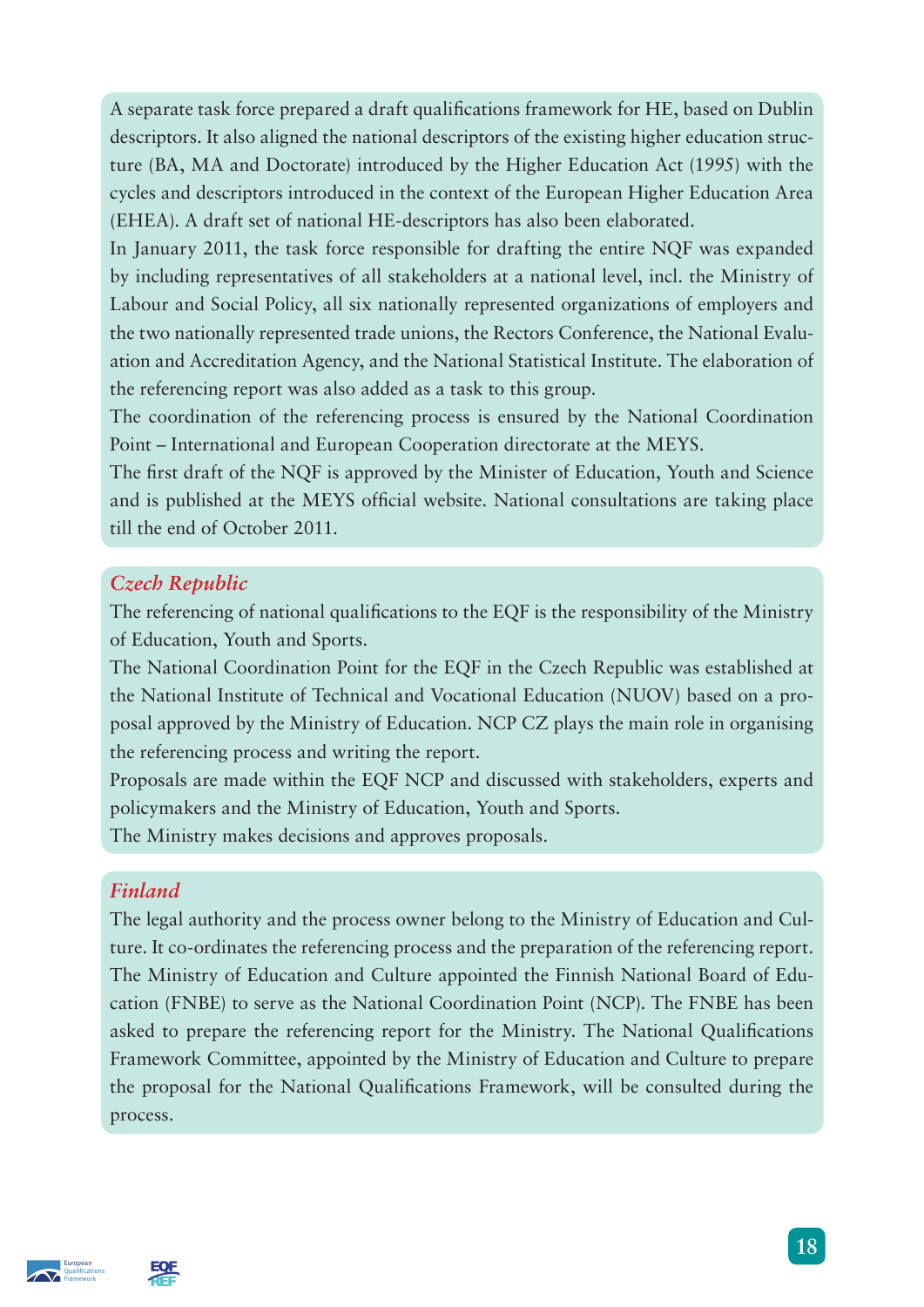#### *Germany*

Key actors in the decision-making on the referencing process are the Ministry of Education and Research (responsible for VET in companies based on the Vocational Training Act and overarching questions) and the *Kultusministerkonferenz* (Standing Conference of the Ministers of Education and Cultural Affairs of the *Länder* in the Federal Republic of Germany [*KMK*]). Representatives from these authorities form the so-called Bund-Länder-Koordinierungsgruppe (Federal/*Länder* Co-ordination Group) and are setting the agenda for the *Nationale Arbeitskreis Deutscher Qualifikationsrahmen* (National Working Group German Qualifications Framework), which comprises the representatives from:

- the Federal and *Länder* authorities (4+4),
- the social partners (employers 4 + unions 4),
- HE: Science Council, Universities Rectors Conference, Accreditation Council, Students Organisation,
- free, training providers organisations (continuing education, private schools, NGOs),
- **Federal Employment Agency,**
- two professors (for VET and HE) and an expert from the Federal Institute for Vocational Training.

This group will also be the decision making body for the EQF referencing report. The process is highly political.

#### *The Netherlands*

All responsibility for the process, decision-making and reporting lies with the Ministry of Education, Culture and Science (OCW). The ministry of OCW organises the process and writes the report. They have set up a steering group which includes directors of the ministry. Besides that, the ministry has created an expert group of stakeholders involved in the process, which they consulted regularly. In addition, the minister established an independent committee of professors in the area of lifelong learning. Their task is to advise on the NQF and the NCP. Using this advice, the minister will determine the NLQF (and the relation to the EQF). Afterwards, the ministry will hand over the final NLQF and referencing document to the (European) EQF Advisory Board.



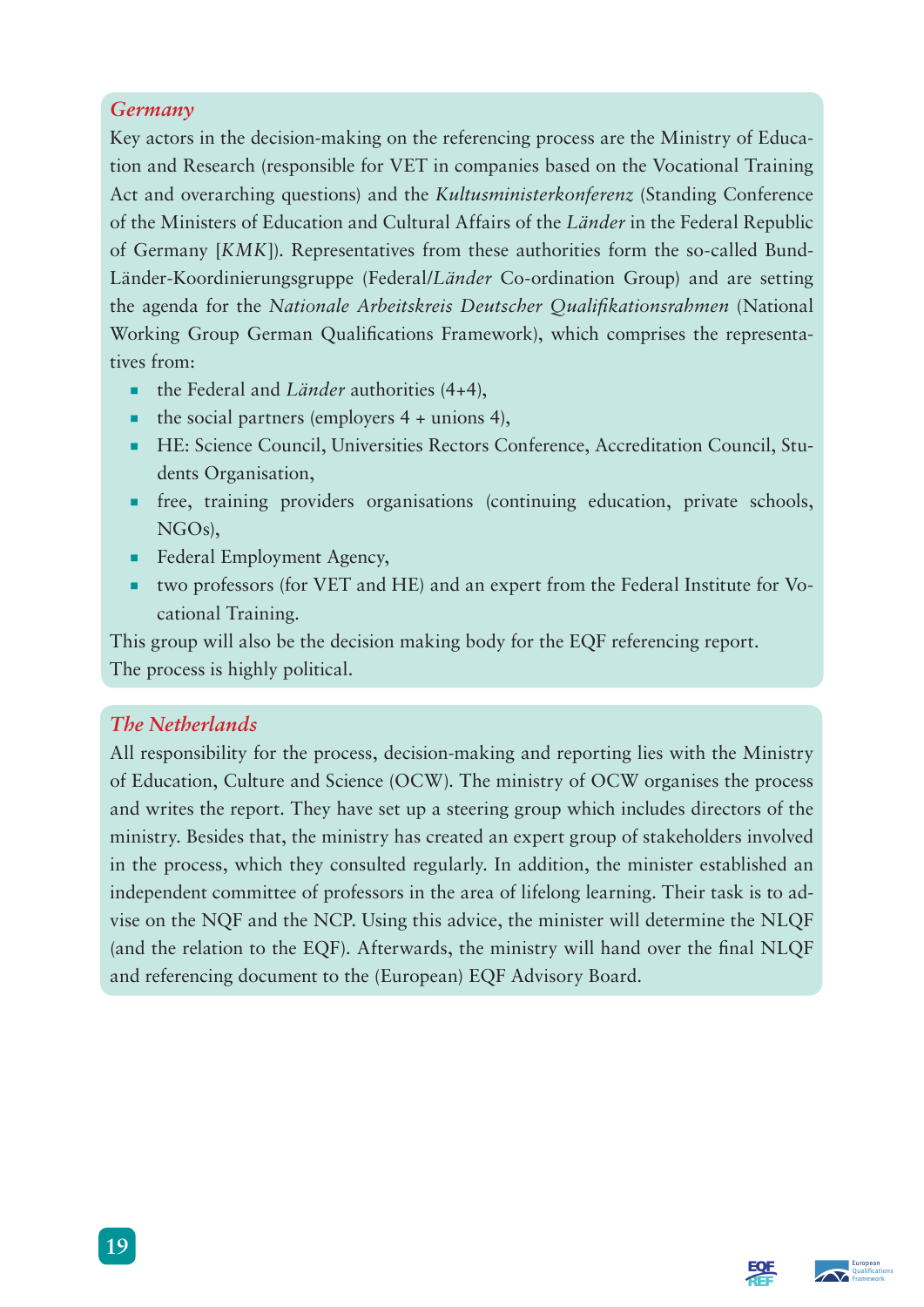### **II.2 Organisation**

As mentioned above, the way the EQF referencing process is organised is closely linked to the question on who is **responsible** for this process. However, the organiser of the process does not necessarily have the decision making power. For example, the process could be split; different organisations, different experts or groups of experts could organise the process and write the report. In some cases, the report is solely written by representatives of national bodies (for example, in the Czech Republic or in Finland); in other cases, external experts are directly involved (for example, in Austria, in the Czech Republic or in the Netherlands). In the Netherlands, a specific approach can be observed: An independent committee (*Committee Leijnse*) has been set up for advising the responsible ministry on issues related to the NQF and the EQF referencing process.

Another question in this context relates to the **role and tasks of the NCP** and its institutional profile. The roles and responsibilities of the NCP may differ across countries, as well as its degree of independence. For example, in some countries, the tasks of the NCP are assigned to national bodies and their experts that were already closely involved in the NQF development process (such as NUOV in the Czech Republic or the FNBE in Finland) or new institutional structures are established for setting up the NCP (for example, in Austria, the NCP was established as a new organisational entity as part of the National Agency for Lifelong Learning). In many countries, the NCPs are currently within ministries or in close cooperation with or under supervision of ministries that are responsible for the NQF and the EQF referencing process.

The roles, tasks and the structure of the NCP in the EQF-Ref partner countries are described in the following paragraphs:

#### *Austria*

The Austrian NCP was set up in autumn 2010 as a new organisational entity as part of the National Agency for Lifelong Learning which belongs to the OeAD-GmbH, the Austrian agency for international mobility and cooperation in education, science and research. All shares of the OeAD-GmbH are in the ownership of the federal government and the federal minister of science and research has been appointed with the power to exercise shareholder rights. The NCP is fulfilling its tasks with support from the European Commission on behalf of national authorities (under supervision of the Ministry of Education, Arts and Culture). The NCP has the role of a service and communication platform without any decision-making power in relation to the NQF or the EQF referencing.



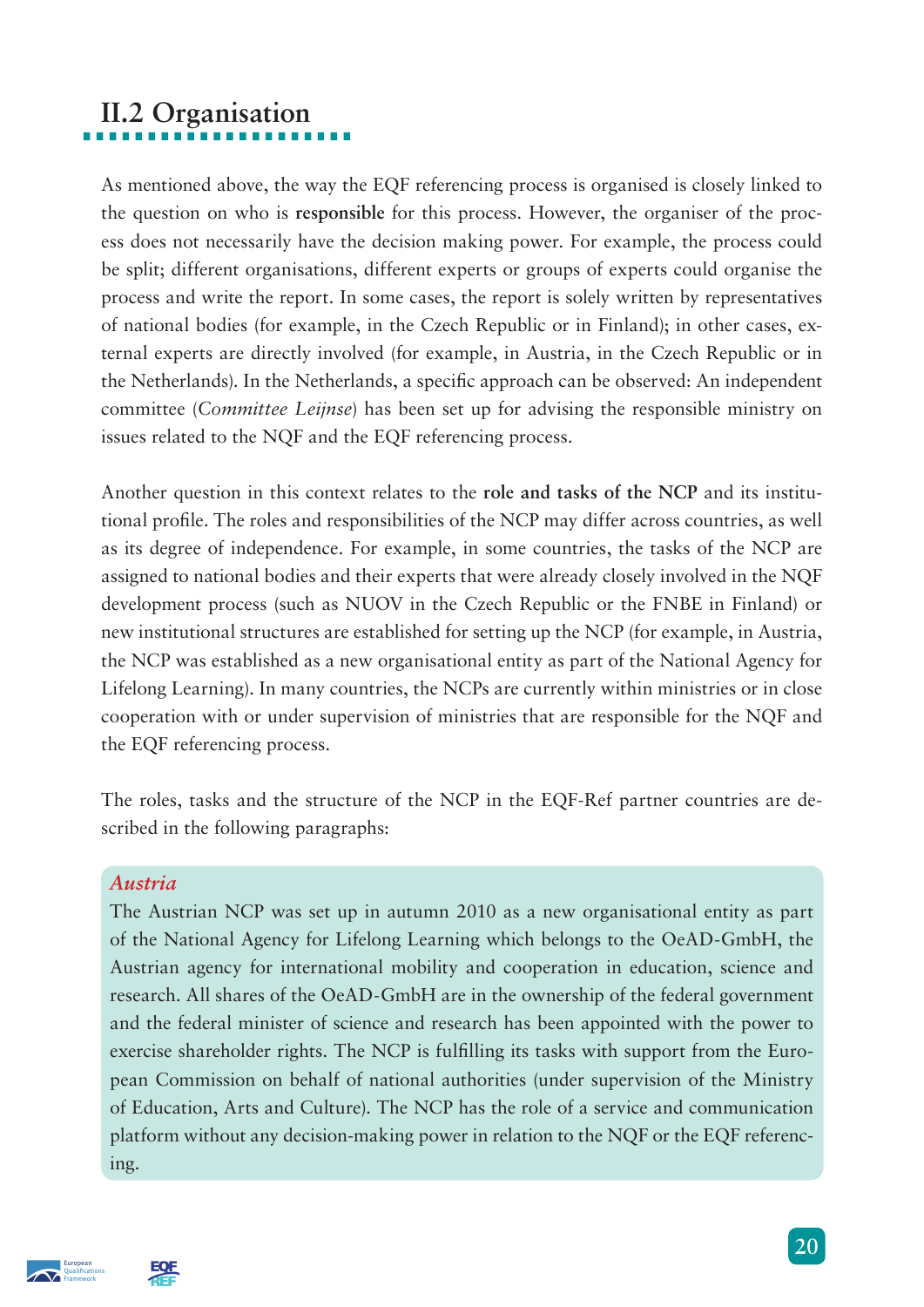The main tasks of the NCP include:

- supporting the development and implementation of the NQF in Austria;
- developing and implementing an internet-based NQF information system including the NQF register;
- organising public relation activities, events, consultations; and
- networking on the national and European levels.

One task of the NCP is also to support the EQF referencing process; concrete activities have not been planned so far.

#### *Bulgaria*

The Bulgarian NCP is operating since 2008 and is located at the International and European Cooperation Directorate at the Ministry of Education, Youth and Science. It plays an organizational, coordination and supportive role in the referencing process, with respect to:

- $\blacksquare$  referencing the national qualifications levels according to the national qualifications system to the EQF;
- using a transparent methodology in the referencing;
- $\blacksquare$  providing information and guidance concerning the national qualifications system; and
- **promoting the participation of all stakeholders in the referencing process.**

The NCP is also represented in the task force for elaboration of the NQF and the referencing report. It is also represented in the EQF Advisory Group.

The activities of the NCP are supported by the task force responsible for drafting the NQF and the referencing report.

#### *Czech Republic*

For NUOV, as the NCP, it was a big accomplishment to bring all the stakeholders around one table. They were able to produce some quite remarkable outcomes in their referencing conference, which would have been unimaginable several years ago.

The NCP CZ was established and has been fully functional since January 2009. It has the following components.

- **NUOV Workgroup:** The group's responsibility is to coordinate the activities of the Czech NCP and to create an environment supporting its domestic and international activities.
- **Advisory Group:** The work of this group is consultation and advising, which contributes to the publications of the NCP.
- **National Council for Qualifications EQF Implementation Working Group:** The purpose of the Working Group is to discuss issues related to the EQF and its relation to the Czech qualifications system (NSK – National Register of Professional Qualifications) and to present its conclusions to the National Council for Qualifications.

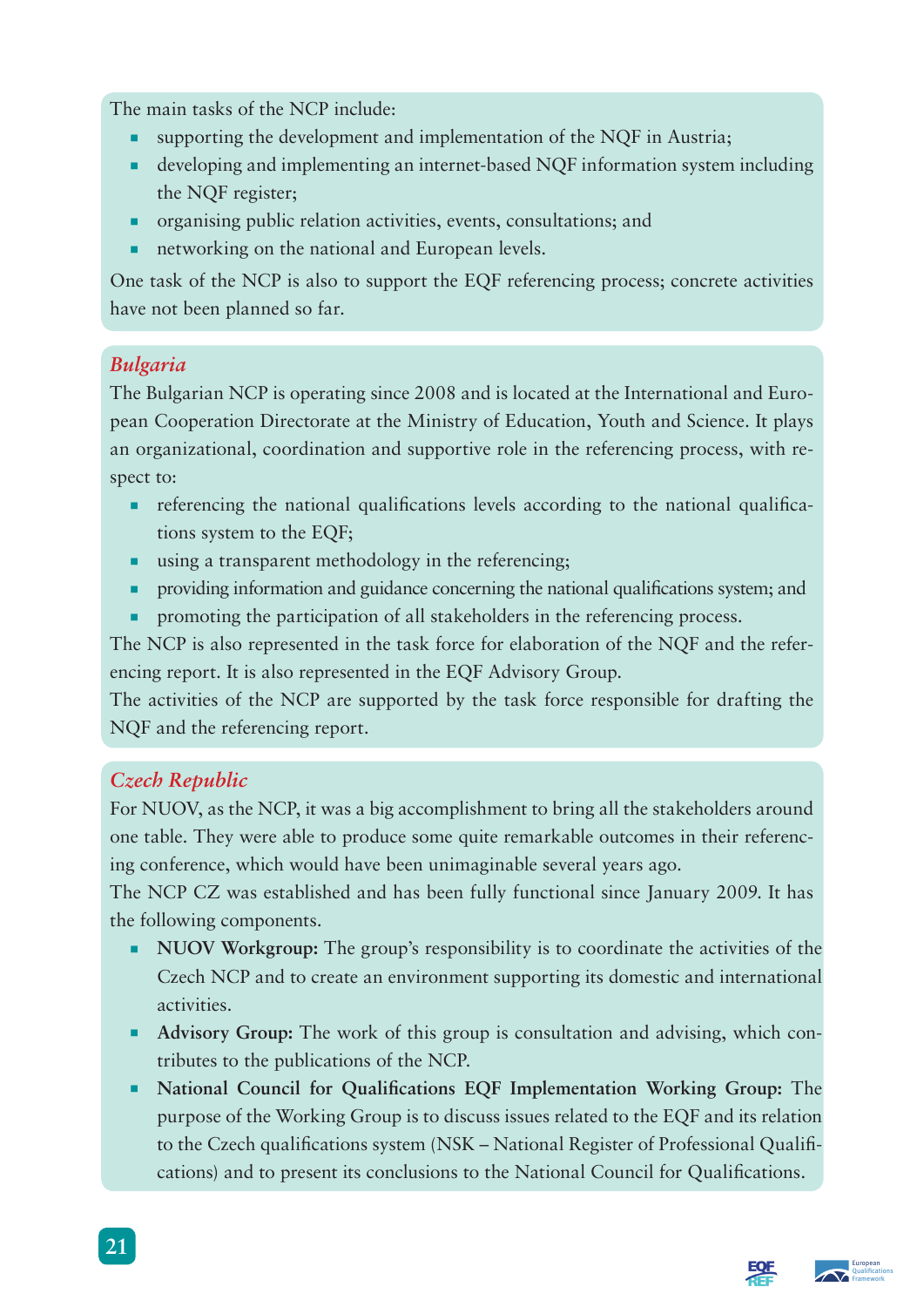#### *Finland*

The Finnish NCP is part of the Finnish National Board of Education (FNBE). The FNBE is the national agency subordinate to the Ministry of Education and Culture. The NCP provided part of the secretariat and expertise for the work of the National Committee preparing the proposal for the Finnish NQF. The NCP coordinates the preparation of the referencing report, which will be approved by the Ministry.

#### *Germany*

For the time being the NQF steering group (Bund Länder Koordinierungsgruppe: Federal Ministry for Education and Research [BMBF] and Kultusministerkonferenz [KMK], see above) acts as NCP and will be in charge of the referencing process. There is no separate formal structure. For the time after referencing decision needs to be taken.

#### **The Netherlands**

The NCP, currently (during the referencing process) is established at the ministry. In the next phase the minister planned to install an independent organisation to execute the tasks of the NCP.

The minister asked 'Committee Leijnse' to advise her on the role and tasks of the NCP. Although the referencing report (and the advice of the committee) is not finished yet, it is foreseen that the NCP will have four major tasks:

- **n** maintaining and evaluating the NLQF;
- $\bullet$  (re) assigning (new) qualifications;
- communicating and informing stakeholders, national and international; and
- registering qualifications.

The experiences made so far by the EQF-Ref partners clearly suggests that **thorough coordination** on a national level is needed when different national bodies are involved in the referencing processes.

The (planned) organisation of the referencing process in the EQF-Ref partner countries is described in the following paragraphs:

#### *Austria*

The Austrian EQF referencing report will – according to current plans – be presented as one report but it will be developed in two parts. The Austrian NQF will comprise of eight levels, with levels 6 to 8 being divided into a 'Bologna-strand' and into a 'non-Bolognastrand'. Bachelor-, Master- and PhD-degrees will probably be classified based on the Dublin descriptors, while qualifications outside the Bologna architecture will follow the



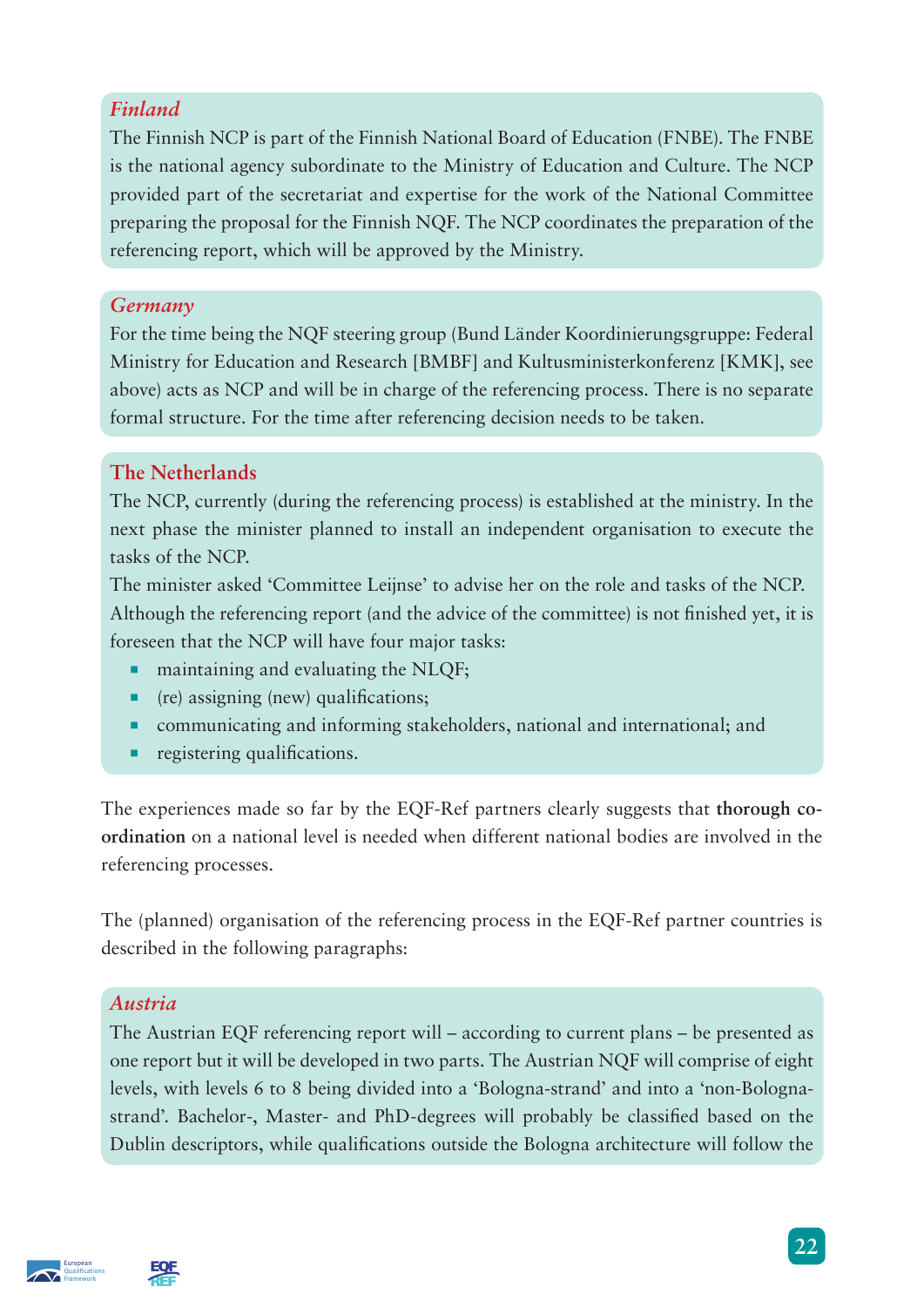NQF descriptors. Therefore, the Ministry of Science and Research (bm:wf) is responsible for preparing relevant information related to the 'Bologna-strand' and the Ministry of Education, Arts and Culture (bm:ukk) will cover all other areas.

Both ministries have commissioned external experts for writing the report and will coordinate the process together.

#### *Bulgaria*

The Bulgarian draft referencing report is currently at an elaboration stage. The referencing will be made both to the EQF and the Qualifications Framework in the EHEA in a single report. The draft NQF is foreseen to contain eight levels, the last three levels cover the higher education qualifications.

The stakeholders represented in the task force have consultative functions. Consultations with a broad spectre of stakeholders and participation of international experts in the referencing process are foreseen as well.

The final draft of the referencing report is to be approved by the Minister of Education, Youth and Science.

The draft NQF and the draft referencing report will be submitted to the working group on 'Education, mutual recognition of professional qualifications, youth, science and research' (Working Group 16) to the Council of European Affairs, where representatives of the responsible ministries and other institutions and stakeholders including social partners participate. The Council of European Affairs will also be directly involved in commenting on the NQF draft.

It is foreseen that the entire proposal will be officially approved and adopted by the Council of Ministers in form of a decree by the end of 2011.

#### *Czech Republic*

The process is being organised by the NCP CZ. The NCP CZ coordinates discussions with relevant organisations and institutes (for primary, secondary and tertiary education, Europass, etc.).

A team of authors writes the report within the working package of the project NCP-EQF, which is supported by the grant from the European Commission. The report is based on several expert studies of specific subjects (higher education, quality assurance in education, general education etc). Authors are members of the NCP CZ and other experts in fields of education and qualifications. The draft report has been consulted and discussed within the editorial board and was presented and discussed at the national referencing conference in March 2011. National and international experts will review the draft report. Consultation among all relevant stakeholders and bodies aims to ensure the report's credibility and acceptance.

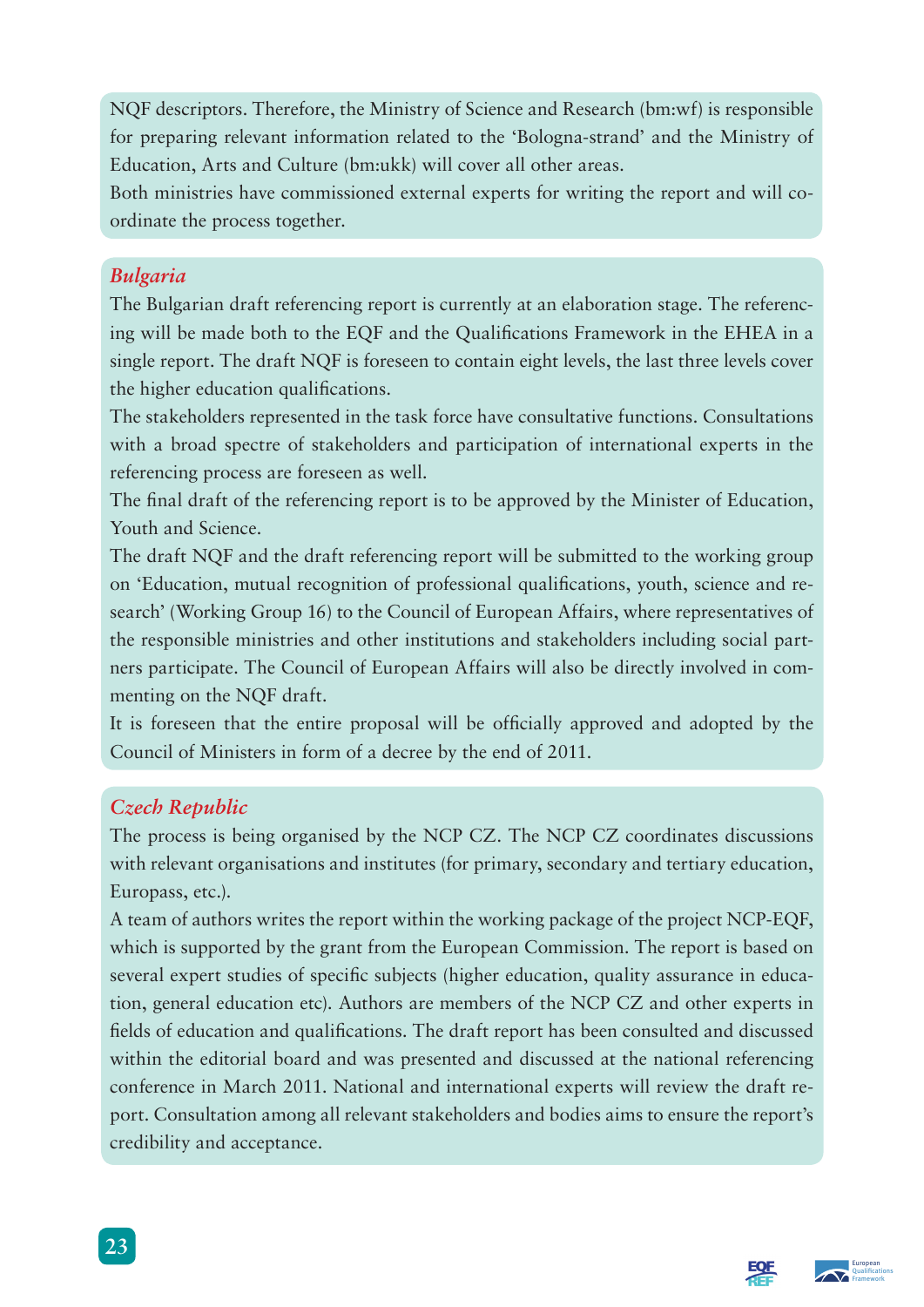After the draft report is reviewed and suggestions for improvement are incorporated, the final version of the report will have to go through the consultation process at the Ministry of Education, Youth and Sports in order to be approved. Finally, the report will be approved by the Government of the Czech Republic.

#### *Finland*

The preparation of the referencing report is coordinated by the Ministry of Education and Culture, who has asked the Finnish National Board of Education (that also acts as NCP) to prepare the draft report. On 21 August 2008, the Ministry appointed a National Qualifications Framework Committee, whose task was to prepare the proposal for the National Qualifications Framework. During its work, the Committee also discussed the principles of completing the referencing report, including details such as principles for inviting international experts. The FNBE organizes the work, including contacts with the international experts and is preparing the text for the referencing report. Comments for the draft report will be asked from the Ministry of Education and Culture as well as members of the National Qualifications Framework Committee. The Ministry of Education and Culture approves the final version of the referencing report.

#### *Germany*

As of April 2011, there is no written procedure for the referencing process. However, there is a common understanding that the referencing will be done by the institutions responsible for the different sectors (Federal Ministry for Education and Research [BMBF] for VET qualifications based on the Vocational Training Act; Kultusministerkonferenz [KMK] for school/university qualifications), based on consensually developed principles/ guidelines and in consensus with the National Working Group German Qualifications Framework. The German Qualifications Framework working group for the VET sector suggests that a committee of representatives from all sectors shall monitor the process. The referencing report shall be submitted by the end of 2011.

#### **The Netherlands**

The Ministry of Education, Culture and Science (OCW) organises the process and writes the report. They set up a clear structure to ensure that the planned activities will be achieved in the most optimal way. The Ministry has created an expert group of stakeholders involved in the process, which they consult regularly. Besides that, the Minister has established an independent committee (*Committee Leijnse*) from 1 December 2010 that is involved with setting up and maintaining the NLQF. The committee consists of four professors in the area of lifelong learning. They will consult national and international experts before advising the Ministry. In May 2011, the Committee Leijnse will advise the Minister on this topic. The advice will consist of three elements:



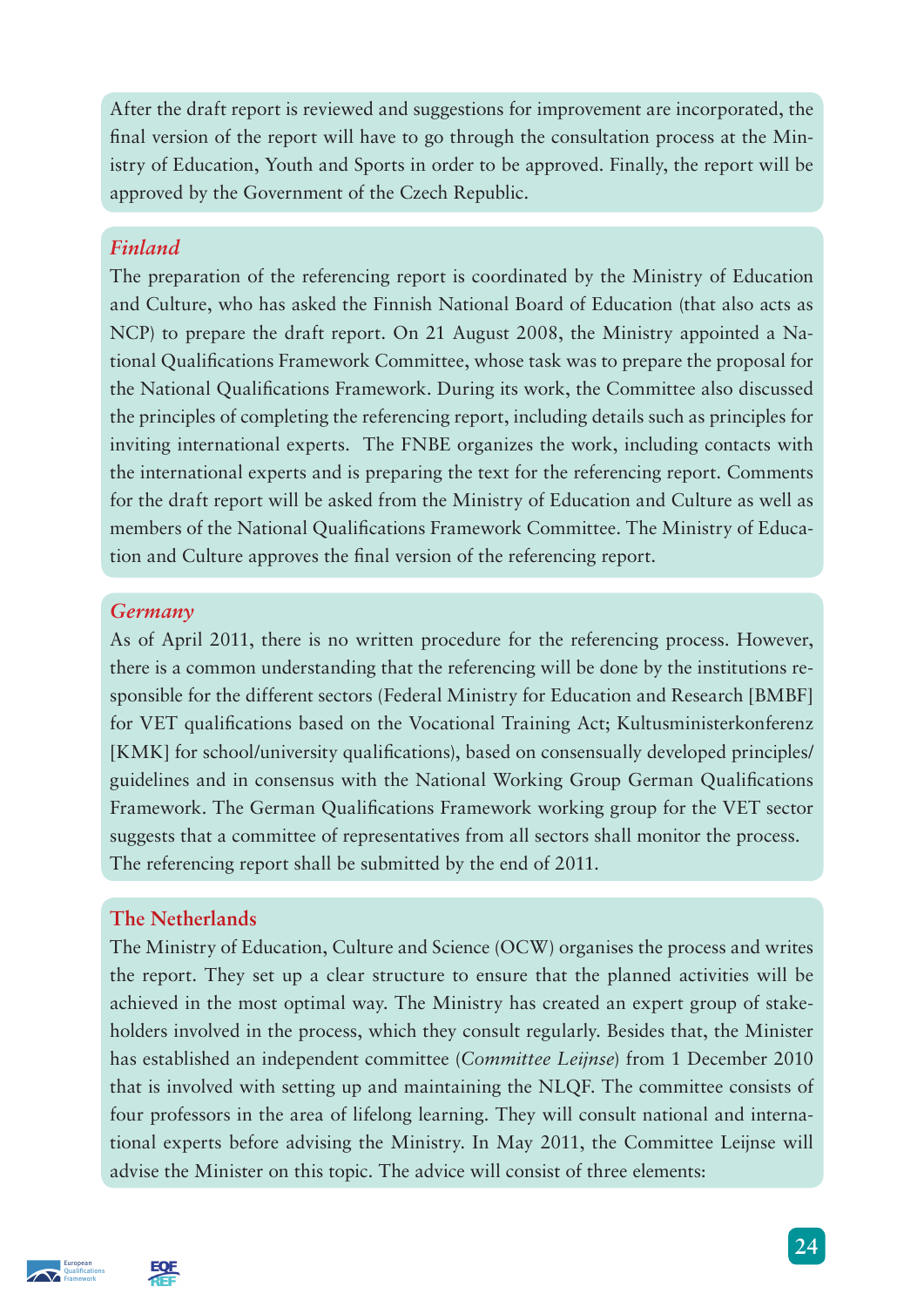- 1) A proposal for an NLQF;
- 2) A proposal for the way to link the NLQF to the EQF; and
- 3) A proposal for the way the NCP can be designed, what its tasks would be, and how the quality of the NLQF will be guaranteed.

Based on this advice, the Minister will determine the NLQF (and the relation to the EQF). Afterwards, the Ministry of OCW will hand over the final NLQF and referencing document to the (European) EQF Advisory Group.

### **II.3 Involvement of stakeholders in the EQF referencing process**

Most of the EQF-Ref partner countries have just finished or are still developing their NQF. In most cases, this process is closely linked to the **EQF referencing process**. Therefore, quite often the **same stakeholders** are involved in both processes, but not necessarily to the same extent.

The EQF-Ref partners stress that it is important to develop **ownership** on a national level, not just for the NQF, but also for the result of the EQF referencing process (i.e. the EQF referencing report). The latter communicates the classification of national qualifications to other countries and will be made available at the EQF portal. It therefore has an important function in generating trust, since its validity will be judged by others that are not familiar with a country's qualifications system.

It is therefore recommended to involve **stakeholders from different segments and different**  parts of the qualifications system, who should contribute from their different perspectives to the referencing processes. It is suggested to reflect on the following questions:

- Who should be involved and contribute to the results to ensure the success of the referencing?
- How should stakeholders be involved (for example, in working groups, advisory boards or in a consultation process)?
- What is the position and role of stakeholders (for example, social partners) in the referencing process?

Although all EQF-Ref partner countries involve stakeholders at some point of the EQF referencing process, the following examples show the considerable differences between countries in how they proceed.



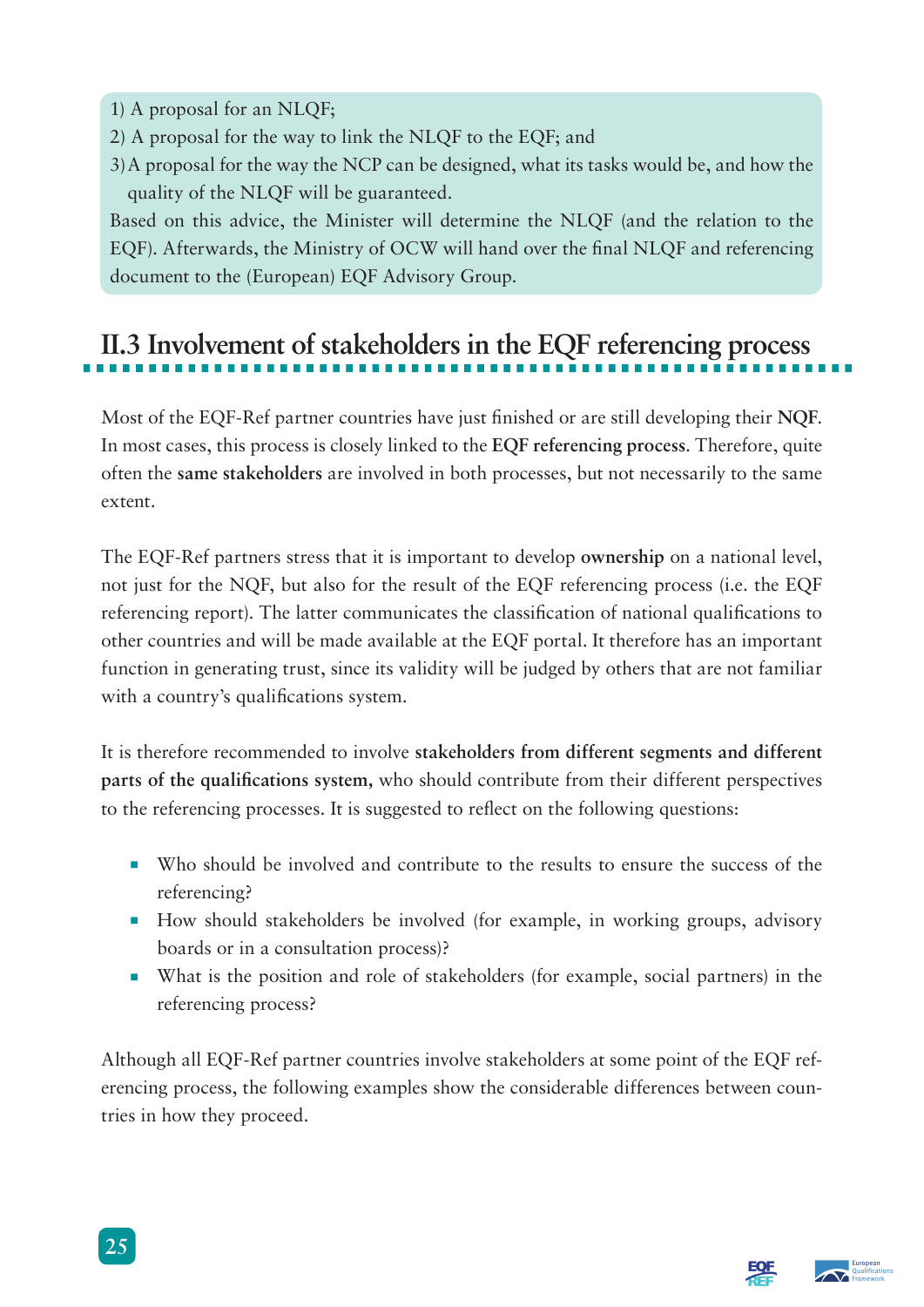#### *Austria*

It is planned to discuss the draft Austrian EQF referencing report with the NQF Steering Group, which comprises stakeholders from different sectors and different parts of the qualifications system. A consultation process is not planned.

#### *Bulgaria*

The draft NQF and the draft referencing report will first be consulted with all the stakeholders represented in the task force for elaboration of these two documents. A broad consultation process is also foreseen, with participation of stakeholders coming from the entire education system.

#### *Czech Republic*

Stakeholders from different sectors and different parts of the qualifications system are involved, as they are members of the components of the NCP CZ (NCP Advisory Group, National Council for Qualifications EQF Implementation Working Group). They are representing organisations and institutions from both public and private sectors, such as Chamber of Commerce of the Czech Republic, Czech-Moravian Confederation of Trade Unions, Czech Confederation of Commerce and Tourism, Masaryk University, Centre for Higher Education Studies, etc.

The process of referencing is discussed and consulted with them regularly.

The report is designed for professionals and experts and should be understandable to a wide audience of people interested in the Czech qualification and education systems. The report will be written in Czech and translated into English. The editorial board of the report comprises of representatives of various stakeholders (representatives of ministries, employers, unions, HRD companies, etc).

NCP CZ coordinates the referencing process and also writes the referencing report. NCP CZ communicates with stakeholders, social partners and organisations involved in the process, organises regular meetings and seminars, disseminates information and promotes the EQF. The list of involved stakeholders as well as list of meetings and seminars, where the referencing process was discussed with them, is among appendices of the national referencing report.

The report will be available at www.eqf.cz .

#### *Finland*

The referencing report is being prepared mainly by the Finnish National Board of Education and the Ministry of Education and Culture. The main principles for preparing it have been agreed upon in the National Qualifications Framework Committee and by the Ministry of Education and Culture. Stakeholders, including quality-assurance authorities



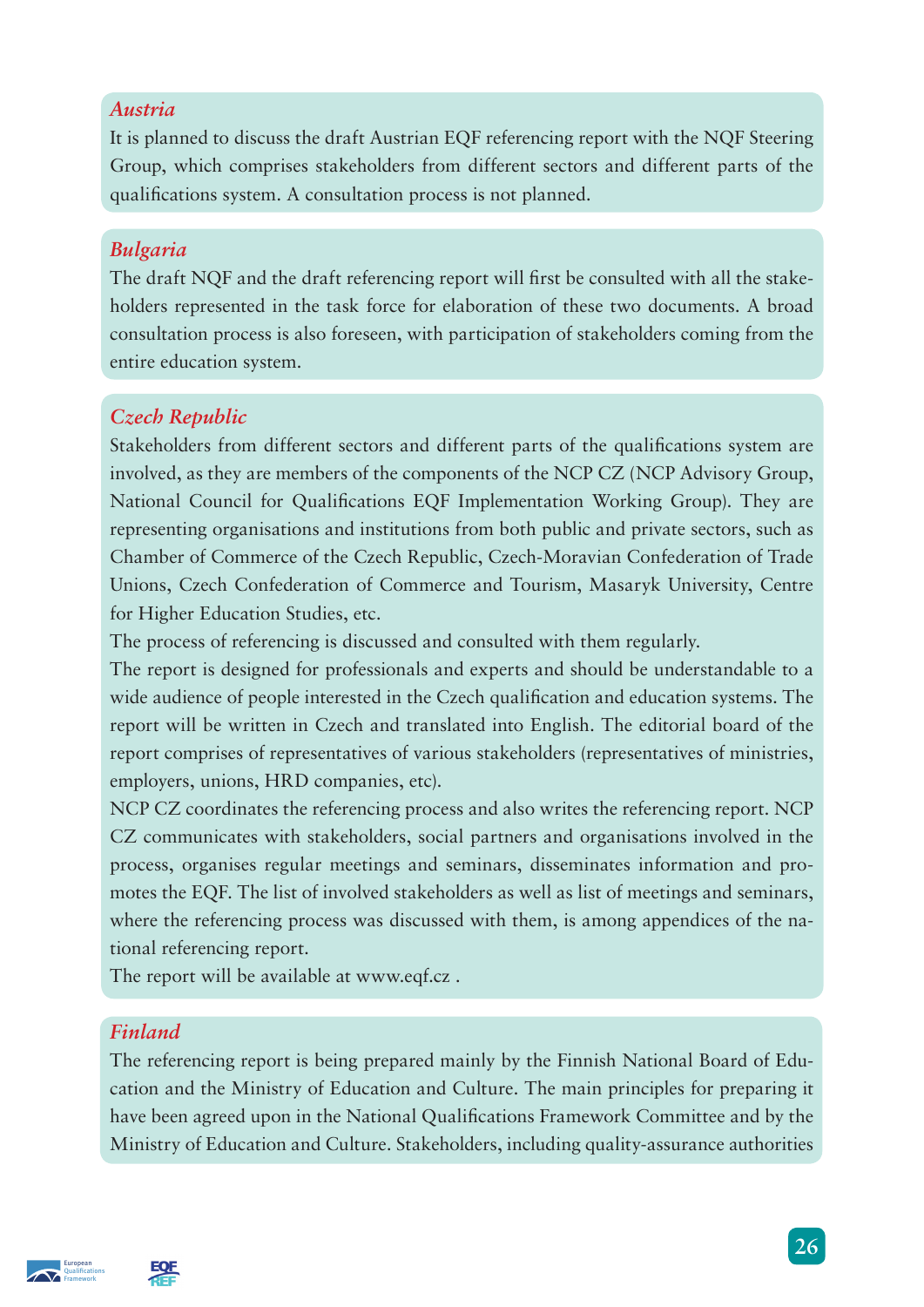as well as members of the NQF Committee, will comment on the draft report and provide text for the report. The NQF Committee gathers together all important stakeholders: including four different ministries, national employer and employee organisations, national education and training committees, education providers, rectors' organisations, quality-assurance agencies and student organisations. The stakeholders are members of the NQF Committee. They have also given official statements about the development work in two different phases: first, when the Committee report was published. At this stage, 86 opinions were submitted. In their opinions, the submitting parties considered the committee's initial proposal as being a good point of departure for describing qualifications and other learning and developing education to focus more on learning outcomes. They regarded preparation of a national framework for qualifications and other learning as justified and the framework itself as necessary. Placement of qualifications was mostly viewed as being a success, but some problems were also perceived in terms of certain types of qualifications. All stakeholders considered it important to expand the framework to also cover other learning (not leading to a formal qualification), although some pointed out that caution should be exercised when proceeding with expansion plans. The next step was that stakeholders' official statements were gathered about the government's draft proposal for national legislation. Stakeholders continue to be involved in the preparations of the referencing report.

#### *Germany*

The referencing exercise will include all stakeholders represented in the GQF National Working Group.

So far, there is no written procedure. But most likely *the Bund-Länder-Koordinierungs-Gruppe* will be responsible for the report, with the advice of an 'editing group' including representatives from social partners and all sectors; the GQF working group will be consulted.

#### **The Netherlands**

During the referencing process, stakeholders (social partners, branches, providers of educations, agencies, etc.) are involved at several moments.

Representatives of stakeholder were involved in the experts group's development of the NLQF.

A broader group of professionals (from education and branches) were invited to give their comments on the first draft version of the NLQF.

In autumn 2010, the ministry organised six roundtable meetings in which stakeholders were informed about the development of the NLQF. Those meetings included a discussion about the pros and the cons of the proposal of the (draft version) NLQF.



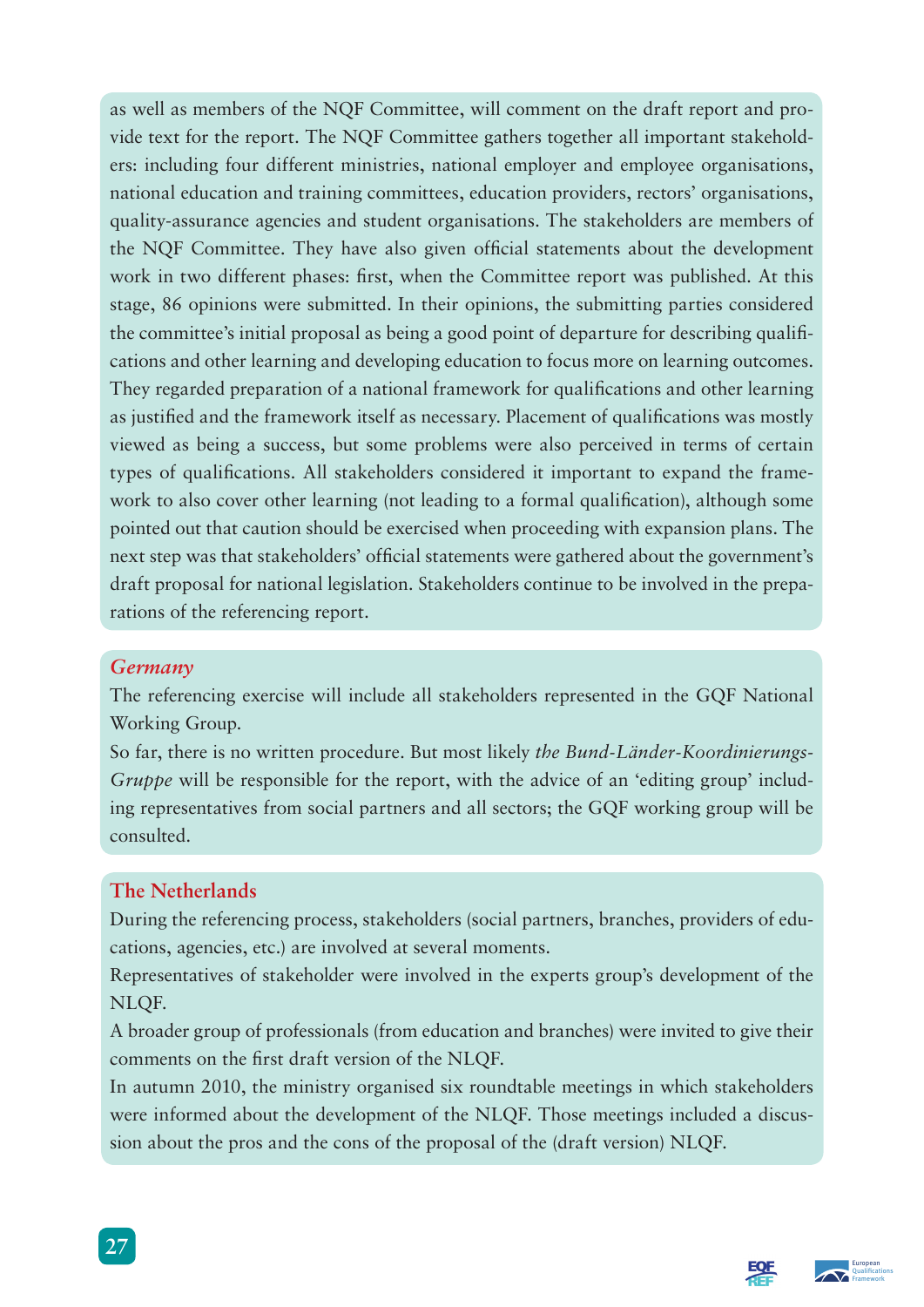The comments of those meetings resulted in an renewed proposal of the NLQF. That proposal is presented a few months later for the digital national consultation.

Finally, in February 2011, a written consultation was held in which all stakeholders could react on the draft framework. At this consultation, 128 persons made comments. These reactions will be used by the ministry to improve the draft version and to finalise the development of the NLQF in May 2011.

During the whole referencing process, a website was opened to involve everyone and give the opportunity to react and comment (www.nlqf.nl).

### **II.4 Time schedule for the EQF referencing process**

The EQF-Ref partners discussed the **necessary duration** of the EQF referencing process and how long it actually takes to prepare the referencing report. Of course, **no definite answer** can be given to these questions, since this depends greatly on the progress already made in the NQF development process, on the characteristics of the NQF itself (i.e. how closely its design is linked to the EQF) and the nature of the EQF referencing process (for example, is it a more political process or a more technical one).

As it has already been mentioned, as of February 2011, none of the EQF-Ref partner countries actually had an NQF implemented or used in practice. Some have made more progress than others. And, all partner countries have made the experience that – for different reasons – it was not possible to keep the deadline of 2010 for referencing their national qualifications levels to the EQF although some countries were quite confident at the beginning of the project that they would be able to present the EQF referencing report in 2010.

The only recommendation relating to the issue of timeframe is that it is nevertheless **important** to **plan** and **agree** upon a **schedule** for the EQF referencing process and to **transparently communicate** it to the stakeholders. Nevertheless, it also needs to be pointed out that – in particular, in those cases where certain design features of the NQF are still under discussion –the timeframe will probably need to be changed (such changes of the timeframe for the referencing process can be observed in many European countries).

However, more important than to keep deadlines agreed upon at a European level, seems to be **ensuring** that the **relevant national stakeholders are actively involved** and not risk losing their commitment by rushing the process. The European agenda can provide some reference for the planning on a national level, but it might turn out that some issues need



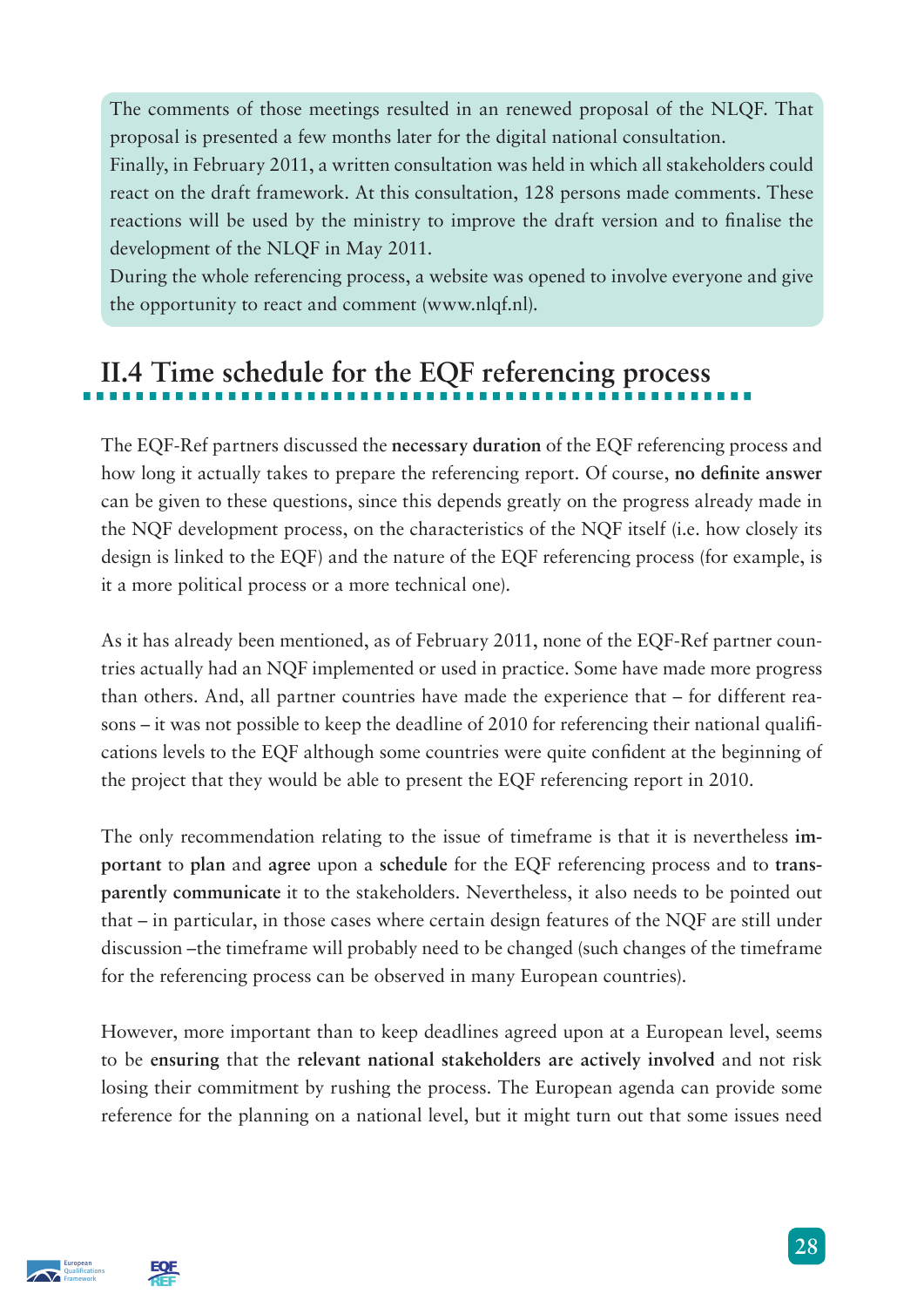to be more thoroughly discussed on the national level and therefore the originally planned schedule might need to be changed.

The following paragraph presents as an example the activities and time schedule for conducting the EQF referencing process in the Czech Republic. The Czech NCP used a grant received from the European Commission for designing a project and deciding on relevant activities for conducting this process:

#### *Czech Republic*

The referencing process in the Czech Republic is organised within the project NCP-EQF, which is supported by a grant received from the European Commission, and consists of eight activities:

- 1. referencing qualifications awarded in general education  $-$  a study and a disseminating workshop;
- 2. listing of EQF level on all Czech diplomas and certificates through a study;
- 3. assuring quality in primary, secondary and tertiary education systems through two studies and a workshop;
- 4. referencing qualifications awarded in tertiary education  $-$  a study and a seminar with international experts;
- 5. supporting and promoting the EQF and referencing at the labour market through a series of seven seminars in regions intended for representatives of employers, labour offices (for unemployed), unions, the National Europass Centre and NCP CZ;
- 6. creating and translating the referencing report;
- 7. organizing a national conference on the referencing process in the Czech Republic; and
- 8. disseminating information on the referencing, printing the report.

The project runs from May 2010 to April 2011.

The studies, which served as basis for the referencing report, were prepared between June and November 2010.

Seminars and workshop were held in November and December 2010.

The editorial board for the report was established in September 2010. Four meeting were organised, where structure, content and various stages and forms of the report were discussed. The final meeting of the editorial board was scheduled at the end of March 2011 after the referencing conference (11 March 2011) and the consultation process.

Dissemination and promotion of the referencing results and the EQF are planned for April 2011.



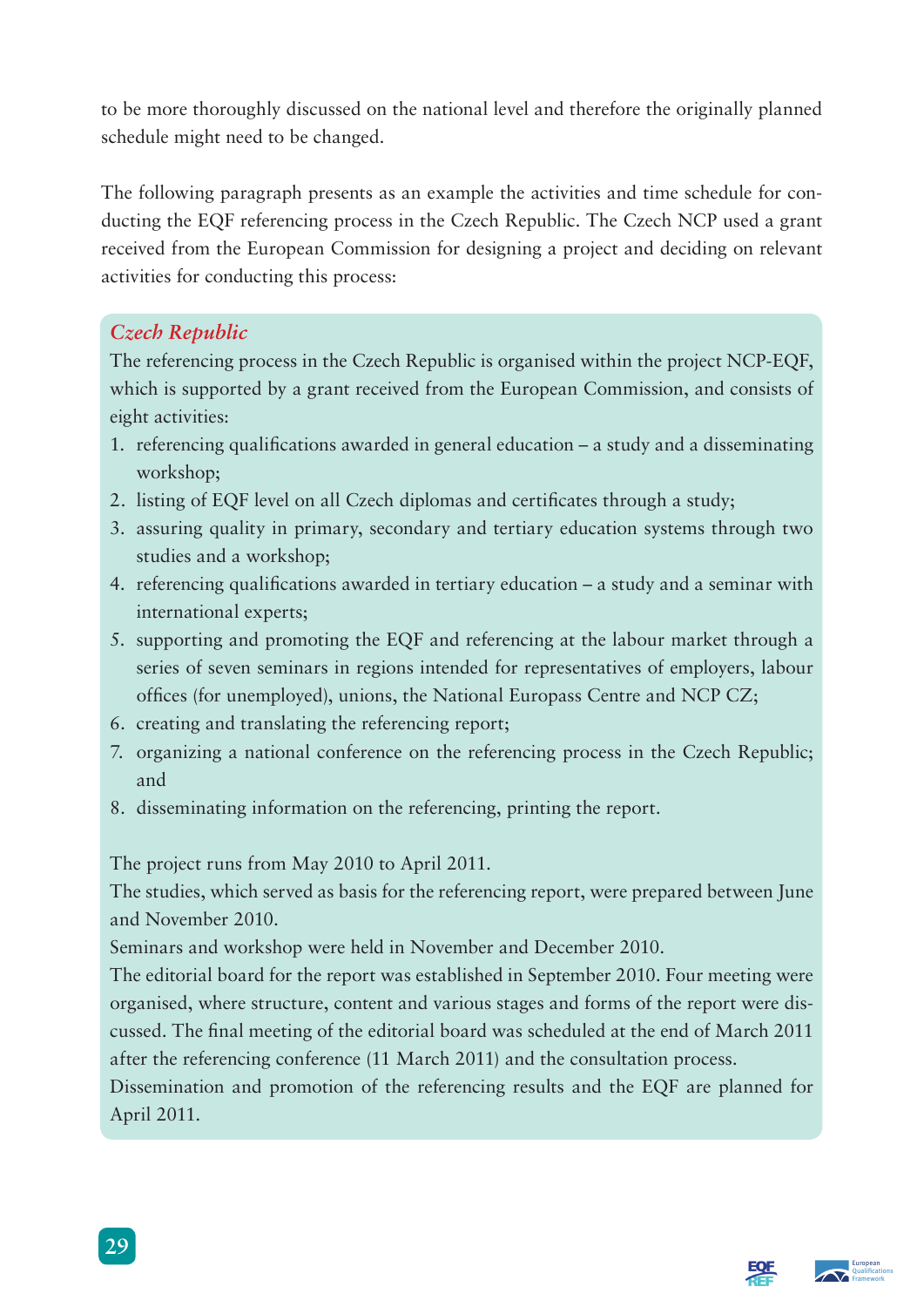### **II.5 Involvement of international experts and international co-operation**

One of the 10 EQF referencing criteria and procedures asks for involving international experts in this process (cf. info box). The EQF-Ref partners agree that involving international experts is an important aspect for ensuring that the information in the EQF referencing reports is presented in an understandable way that generates trust. Nevertheless, at the same time, we would like to point out that other forms of international co-operation can be very valuable in this context. Therefore, both aspects are described in the following sections.

#### *II.5.1 Involvement of international experts*

*Criterion 7:* 

The referencing process shall involve international experts.

As mentioned in the note on the 10 criteria, the involvement of international experts should be seen as a contribution to producing a report that **complies with the criteria** and is also understandable by those not familiar with the national qualifications system. In order to achieve this aim, the following issues need to be considered and respective decisions have to be taken:

#### *Profile of the international experts:*

The selection of the international experts lies in the competence of the national authorities responsible for the referencing process. They need to decide on how and on what basis the international experts should be selected. Experiences show that involving **experts with a variety of different backgrounds** might be **beneficial**. The following criteria could help with decisions on the profile of the experts to be invited:

Experts from **countries** that share **similar structures** ('like-minded countries') will not need much time for being introduced to the qualifications system. They even could contribute to crucial questions based on experiences or solutions in their own national context. Experts from countries with very **different structures** are able to give feedback on whether the referencing report's information is understandable for someone not acquainted with the system; these experts can point to aspects that might need to be better clarified. Since both possibilities have advantages and disadvantages, it might be beneficial to involve experts from both 'sides'.

Another criterion for selecting experts in relation to the country of their origin could be the aspect of **existing cooperation** (for example, such cooperation usually ex-



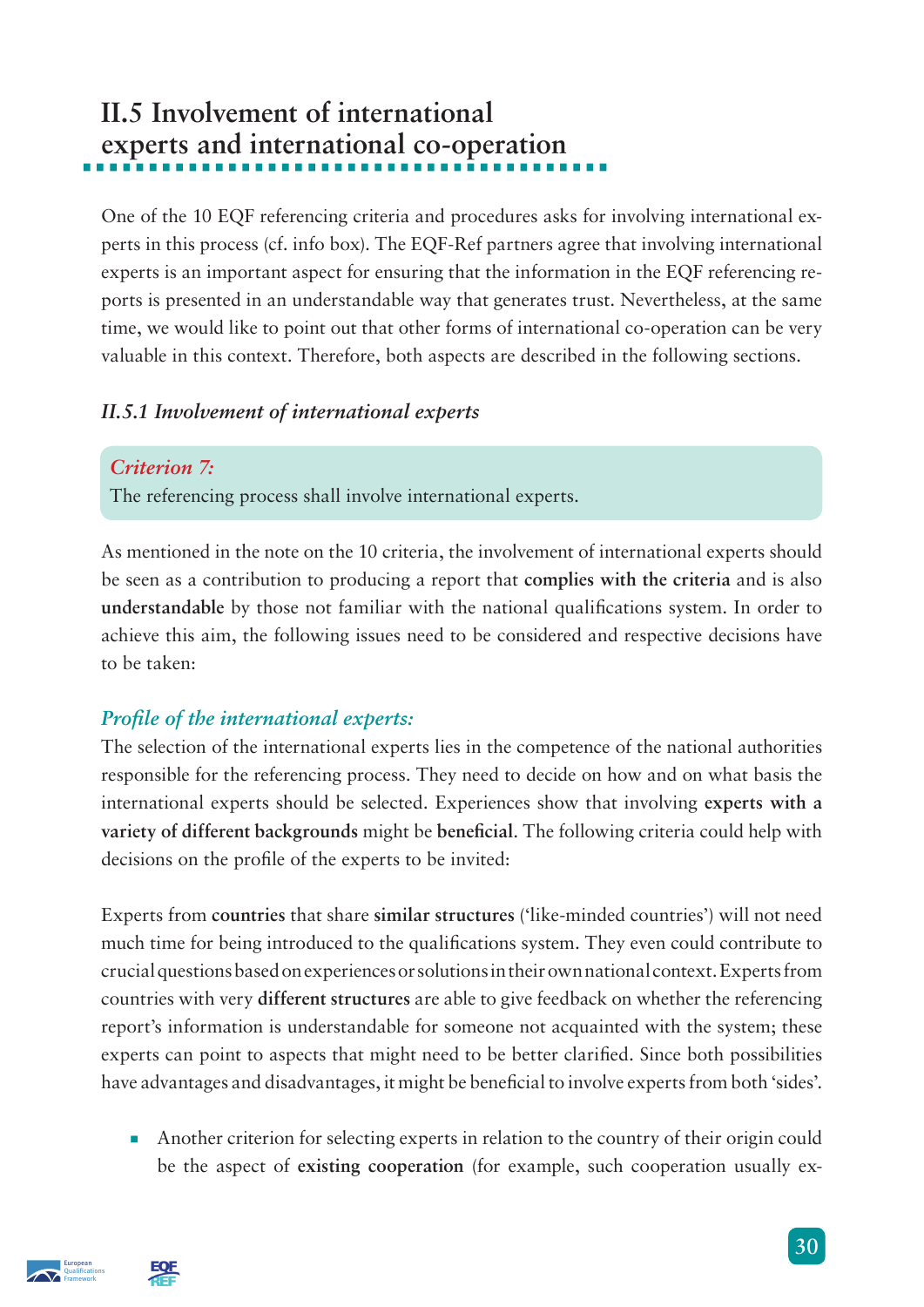ists with neighbouring countries or between countries with a lot of learners and/or workers mobility). Experts from these countries could contribute to the referencing process based on their experience in this cooperation. Another decision could be to select experts from countries where **cooperation should be established or intensi**fied. Their involvement in the referencing process could be seen as contributing to or starting an enhanced cooperation.

- Since the EQF is an overarching framework and covers **all areas of learning**, one selection criterion could be the **specific expertise** of the experts in one or more of these areas (for example, general education, vocational education and training, higher education). It is recommended to make sure that the group of experts involved have, as far as possible, expertise in all areas of the qualifications system being referenced to the EQF. The international experts should also be familiar with other transparency instruments and related initiatives (such as QF-HE, ECVET, ECTS, Europass, EQARF).
- Another aspect of the profile of experts is their **institutional background**. Some countries invite experts from national bodies that are themselves in charge of the referencing process in their country or are at least involved in the decision making process. The advantage of this decision might be that their involvement is considered as of a more 'official status'. Some countries (additionally) select experts that are not representing national bodies, but have vast expertise in qualifications systems and frameworks in the European context and are **familiar with referencing or self**certification processes.
- Countries might chose experts that have **experience in working on the European level**, are **well known**, have a **good reputation** and **represent certain groups**. For example, the experts could be selected because of their membership in the EQF Advisory Group or because they cooperate in the network of NCPs or of the Bologna Correspondents.
- An important issue is the **language skills** of the experts. Some problems might arise if one or more of the experts are not able to read texts in the national language, since not all information is readily available in English.

Only a limited **number of international** experts can be involved in the EQF referencing process (also because financial matters need to be considered). In most cases, three or four experts participate in the process. Therefore, it is suggested to reflect on how the group of experts could be composed best in order to represent sufficiently relevant aspects related to their profile(s).



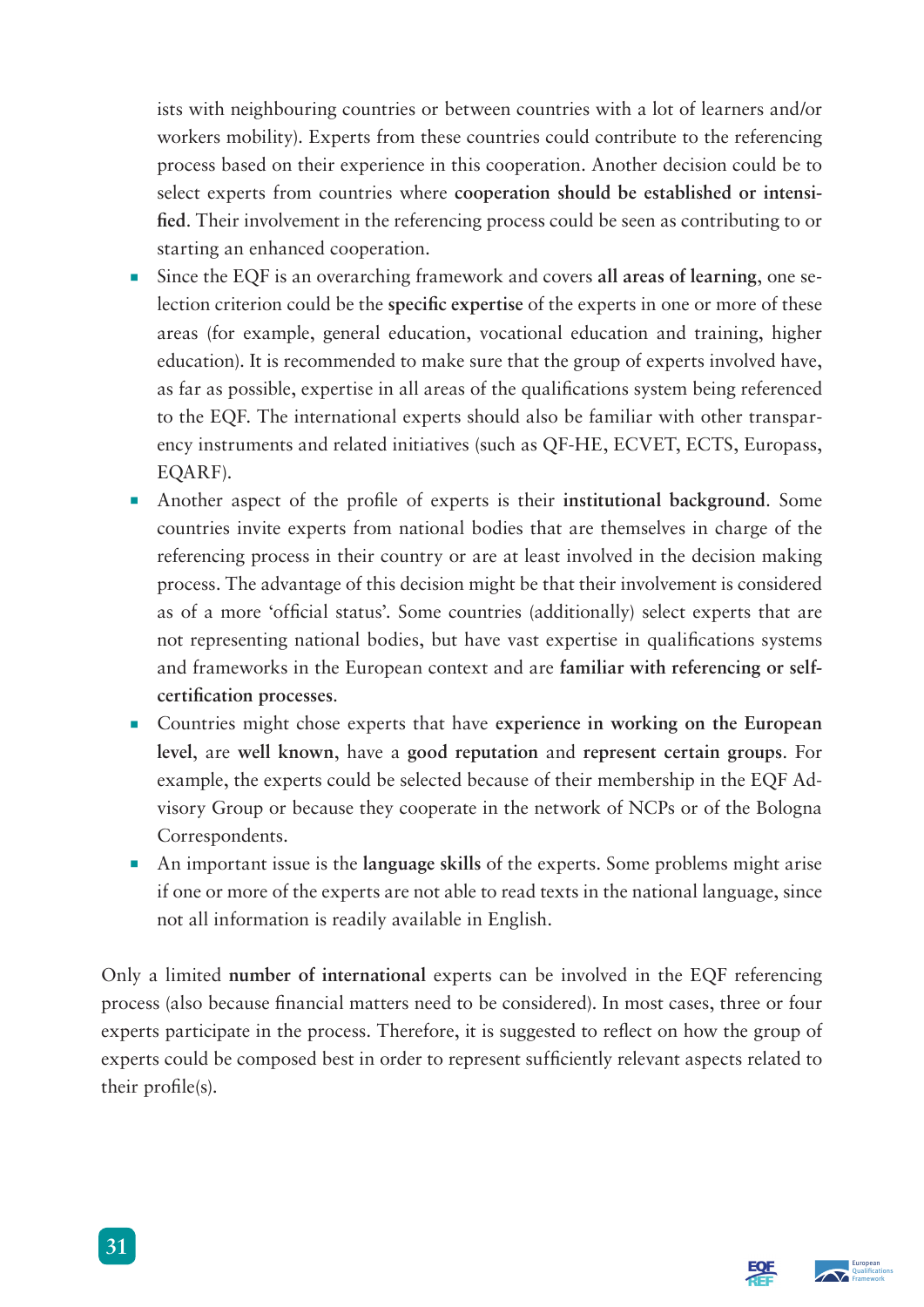#### *When and how to involve international experts:*

International experts do not need to be involved in all steps and details of the referencing process, but the timing of their involvement plays a crucial role. On the one hand, if they are involved already at an **early stage**, there might not be much available to comment upon or relevant information might not be available in English. This would be necessary in case the experts do not speak the national language, but translating draft documents depends on available resources. On the other hand, if experts are involved **very late in the process**, there might be little room left for changes. For example, if international experts are only involved after the national authority has already decided on the report's final version, the possibilities are quite limited for including their feedback.

The decision on when to involve the international experts depends a lot on how the overall referencing process is designed, **what actually is expected from the experts** (how their role is seen) and in what way they are involved. If the international experts are expected to contribute to crucial questions, problems or challenges in the referencing process, then it is, of course, useful to consult them already at an early stage. If their role is seen solely in providing feedback to the referencing reports (for example, whether the whole report is understandable and coherent and the criteria are addressed sufficiently and in a transparent way), it makes sense to involve them when a draft version of the report is available. However, it is recommended to provide, on the one hand, sufficient time for them to read and comment on the report and to discuss open issues in the group of external experts and with national stakeholders. On the other hand, it should also be possible to consider their feedback and revise the report if necessary. However, of course, it is up to the national authority in charge of the referencing process to decide on how the feedback will be used in the final version of the report.

**Different possibilities exist for involving international experts** in this process: For example, it would be possible to collect only **written statements** or recommendations from them (for example, to the referencing report). It is also possible to invite them to **meetings** with a working group responsible for conducting the referencing process or with other stakeholders. The note on the 10 criteria and procedures does not suggest any specific way on how to involve them. Based on the experiences so far, it is recommended to organise at least one or two meetings with the international experts for discussing their feedback, suggestions and open questions. In such discussions, possible misunderstandings can be clarified and solutions or additional ideas for addressing certain issues can jointly be developed; additional feedback could also be provided in writing (for example, as comments in texts or via email). Nevertheless, of course, this also depends on the timeframe of the process, the working structures established, the language skills of the international experts, the financial resources and also on the availability of the international experts.



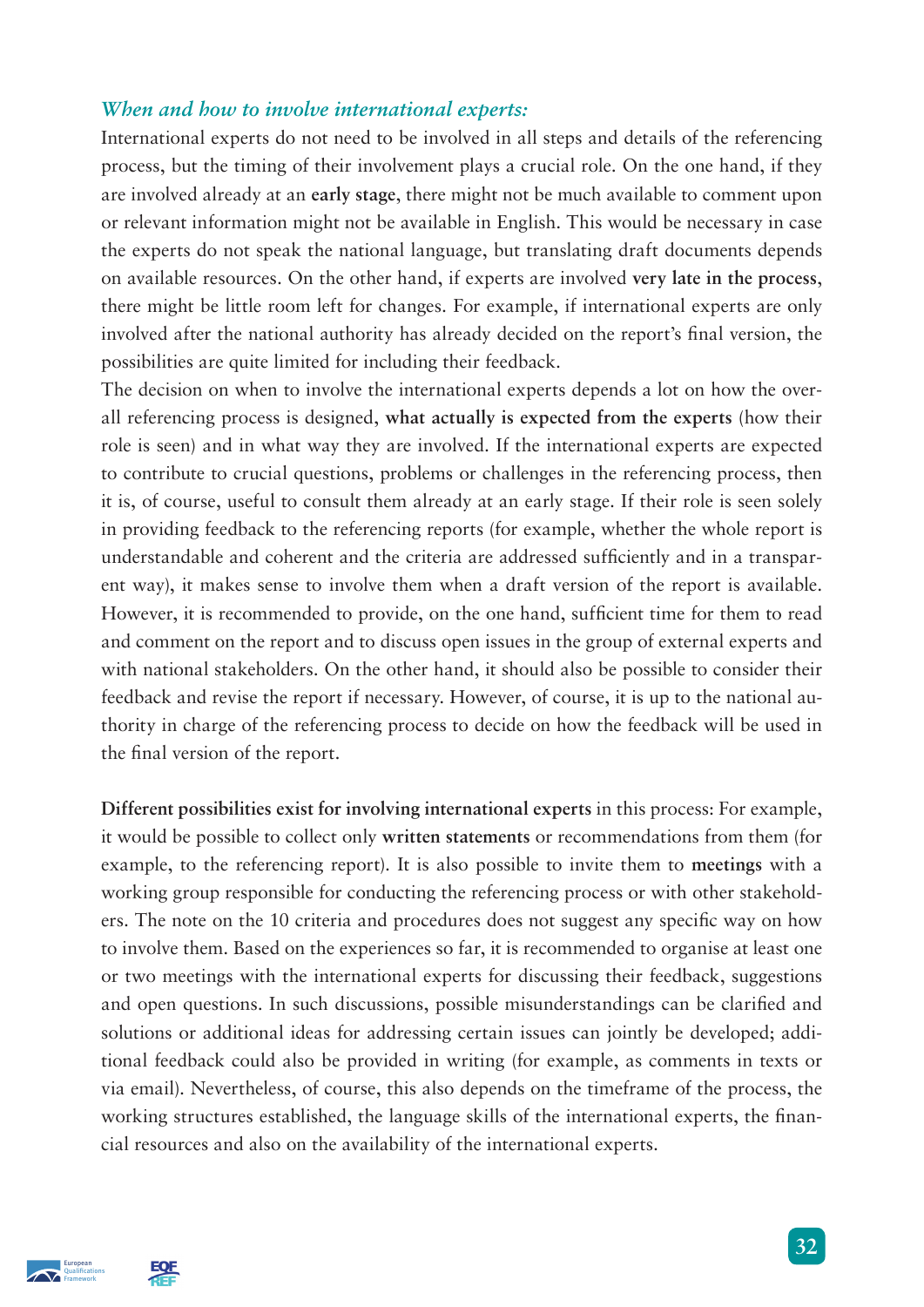#### *Attitude of international experts:*

The EQF-Ref partners also discussed the **attitude** that is expected from international experts. Independently of their roles and tasks, the EQF-Ref partners agreed that the experts should be **open-minded** and should provide feedback as '**critical friends**'. The experts also need to be **confidential**, i.e. they have no right to discuss the issues or problems learned during the involvement in the referencing process in public or use them as an example without permission. However, this idea of confidentiality does not contradict the concept of transparency. The international experts can be seen as 'allies' to help make the NQF understandable in other countries and they should act as (independent) experts, not as evaluators that give approval or hand out 'certificates' ('you have passed').

#### *How to address Criterion 7 in the EQF referencing reports:*

First, it should be mentioned who was involved and it should also be explained why these experts were invited. It is recommended to describe how they were involved in the process (roles, activities) and at what stage and how their feedback was taken into account.

The EQF-Ref partners also discussed the **added value of including statements of the international experts** in the report. The decision on whether or not to include such statements depends on the message the national authority in charge of the referencing report wants to communicate. For example, positive statements of international experts could be used for underlining the credibility of the report. However, the question is whether this is really needed in a 'good' report or whether a 'weaker' report can really benefit from such a statement. Nevertheless, a statement of an international expert pointing out critical issues could also be used for enhancing credibility of the report because it enhances transparency. It is in each country's decision whether and what kind of statements to include in the report. However, it is recommended to discuss the decision and also the respective statement with the international experts.

The EQF-Ref partners suggest that the most important information in relation to Criterion 7 should, as mentioned above, describe how the experts were selected and involved and how their feedback was taken into account (for example, what was the procedure if experts didn't approve of certain aspects or if the feedback of different experts was diverse ).

Up to now, only three of the EQF-Ref partner countries already have experience in involving international experts in the EQF referencing process. The approaches taken in the Czech Republic, in Finland and in the Netherlands are described in the following paragraphs:



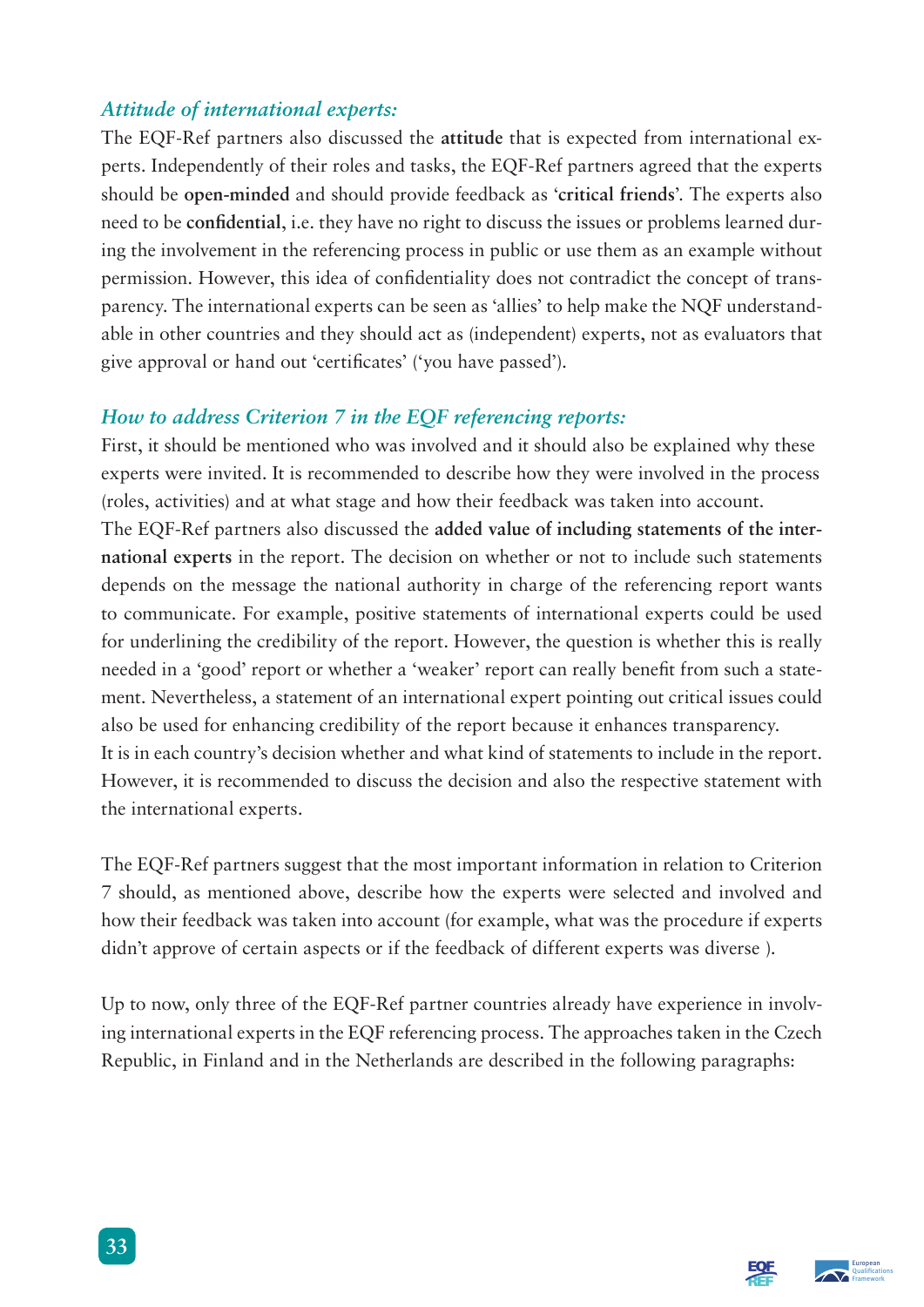#### *Czech Republic*

The referencing process and the writing of the referencing report involved three international experts, who were chosen because of their expertise and experience in areas of the referencing process, tertiary education and vocational education and training.

 They visited the Czech Republic in November 2010, participated at a meeting of higher education experts and at a seminar where studies on referencing of higher education qualifications and quality assurance in higher education were presented. Based on these discussions and comparisons, they made suggestions that were discussed at the meeting of the editorial board and taken into account when the referencing report was drafted. A second meeting of the experts took place in March 2011. The experts met with the authors' team and various representatives from higher education, Czech School Inspectorate (a quality-assurance organ), promoter of the NSK (the national professional qualifications register), etc. The following day, 11 March 2011, they presented their views and experiences with qualifications framework and referencing process at the referencing conference. They summarised their comments to the draft referencing report in a comprehensive list. All comments were discussed at the referencing report, editorial board meeting and incorporated into the final version of the report.

Experts were provided with available information on the Czech education system, and with the draft referencing report for evaluation. The participation of the experts is supported by the grant from the European Commission, which, in the form of a project, is intended to support the referencing process and the work of the NCP CZ.

#### *Finland*

Finland has invited international experts from Austria, Estonia and Sweden.

The Ministry of Education and Culture decided on the basic principles of whom to invite to work as international experts in the Finnish referencing process already in December 2009. The decision was based on discussions in the National Qualifications Framework Committee. The criteria for inviting experts were later further specified by the Ministry of Education and Culture and the Finnish National Board of Education (National Coordination Point).

The experts were expected to represent and know different levels of the education system. It was considered important that at least one expert would have expertise in vocational education and training and one in higher education.

It was considered good to invite experts who are familiar with the referencing and selfcertification processes and who are centrally involved with the EQF/NQF work in their own countries. It was considered useful to have one person who is the Member State representative in the EQF Advisory Group and one from the National Coordination Point. In addition, since NQF/EQF is in Finland considered, among other things, to be a



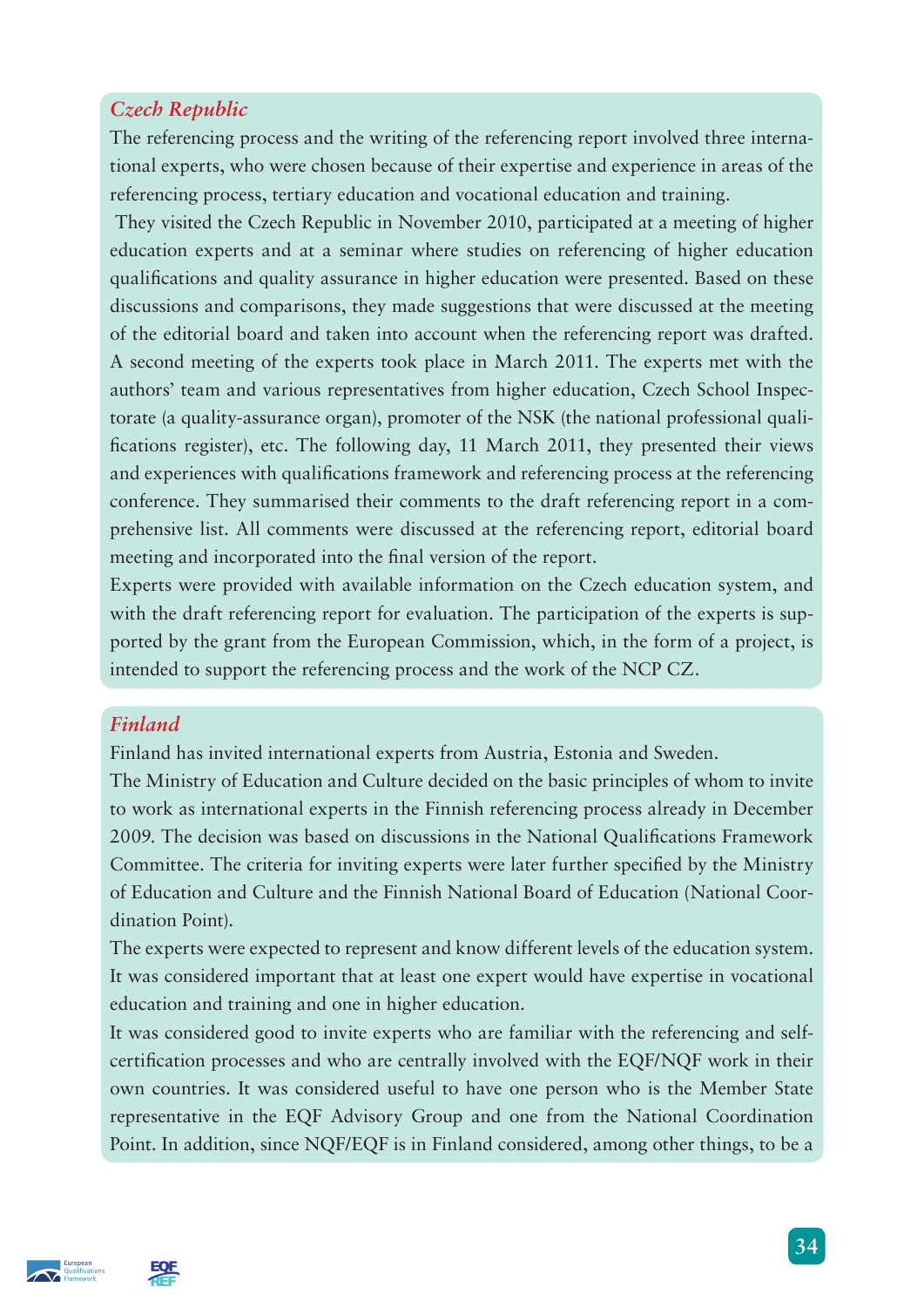transparency tool for recognition of qualifications, it was considered important to have a person with expertise in recognition of qualifications.

It was considered necessary to have someone from a Nordic country, mostly because of the language issue. Nordic experts are able to read the original official documents, which are always available both in Swedish and Finnish.

Finland wanted to invite experts from countries with which there is much mobility (Sweden and Estonia). This was mainly for two reasons: since there is already mobility, it normally means that the experts already know Finnish qualifications system. On the other hand, referencing process is considered as a good opportunity also to give more information about Finnish qualifications.

#### **The Netherlands**

The Ministry of OCW now has invited three international experts.

- Mike Coles an independent consultant and an experienced EQF expert
- Wilfried Boogaert Flemish Ministry of Education
- **Michael Schopf German Ministry of Education**

They have chosen two experts from the neighbouring countries in order to make sure the feedback is on a peer level. One independent expert is involved to monitor the process and outcomes.

The first meeting has taken place in November 2010, and was meant as a first meeting between the experts and directors of the educational departments of the Ministry. This was a very positive meeting in which they have agreed upon the most open, honest and blunt way of communicating. They see each other as critical friends.

#### *II.5.2 International cooperation*

**Developing trust** seems to be an **iterative** or **spiral process** that requires different kinds of activities. In addition to the involvement of selected international experts in the EQF referencing process, other forms of international cooperation could be used to learn from each other and to generate trust.

#### *Peer-learning meetings or seminars*

It could be useful to organise meetings or seminars for **exchanging information on intended approaches or experiences** on a 'peer level'. For example, such meetings could be organised by a group of Member States based on certain commonalities. Such communalities could be, for example, language related (for example, German-speaking countries), they could be related to a geographical area (for example, Nordic countries), they could be identified based on similar structures in the qualifications system (for example, countries with a dual



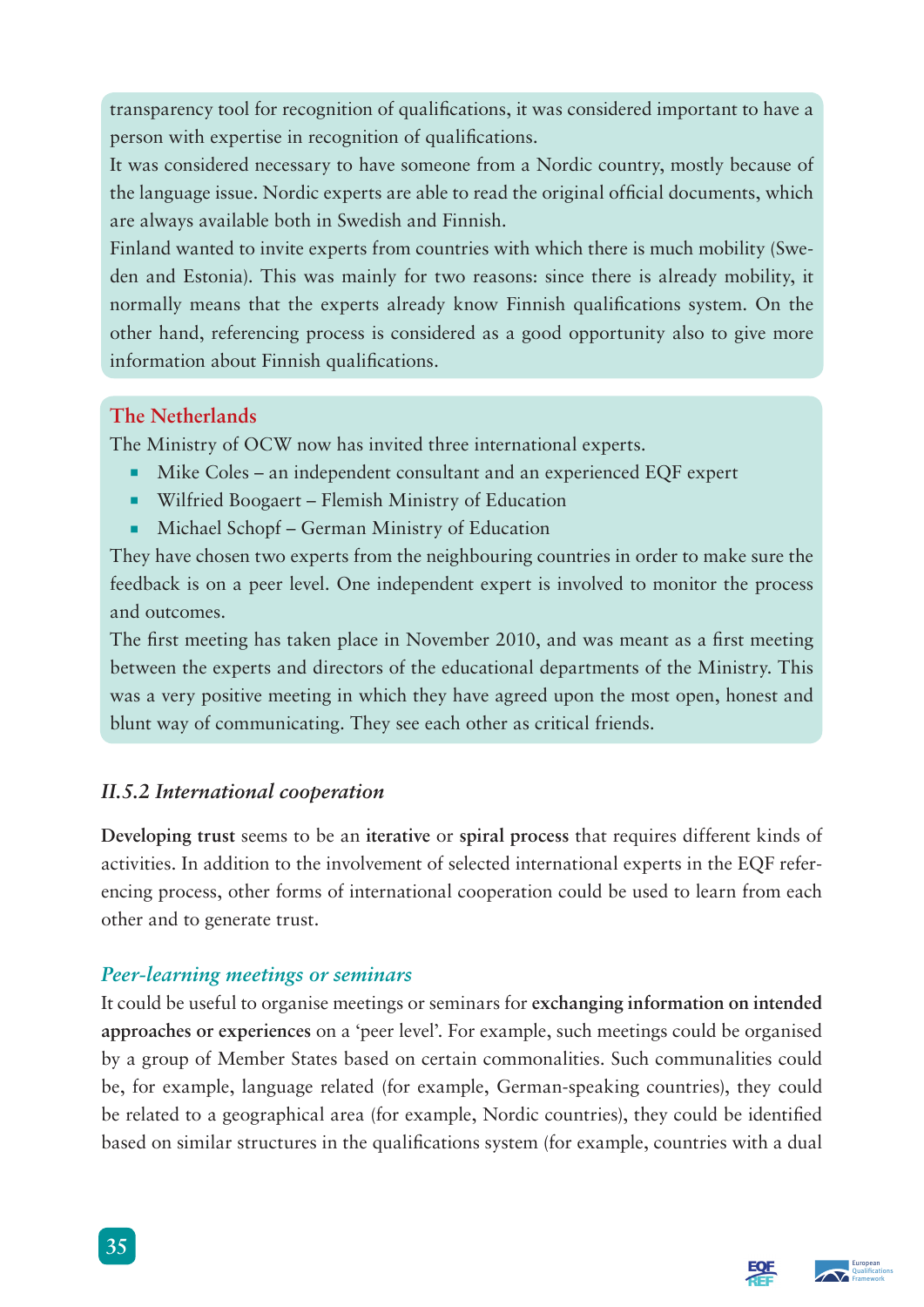VET system) or based on similar qualifications included in their qualifications system (for example, the master craftsperson qualification in Austria and Germany). In these meetings or seminars, the countries involved can **discuss open questions, critical points as well as good practices** in the referencing process. These countries could share their experiences and, if appropriate, develop **common solutions**. This is of particular importance regarding qualifications now considered similar but might be linked to different EQF levels via their classification in the NQFs (this issue has been raised not only in the EQF-Ref partnership, for example, in relation to the upper secondary school leaving certificate providing access to higher education).

In Germany, for example, the following seminars with experts from other European countries were organised:

#### *Germany*

To support the development of the German Framework and its compatibility with the EQF five seminars with European experts were organised:

- The referencing of qualifications from the dual system of VET';
- " The relation between HE and VET in various National Qualifications'; Frameworks and compatibility with the EQF';
- **The relation between National Qualifications Frameworks for HE and between** them and the EHEA Framework';
- 'Expectations of the EU as regards the national referencing reports exchange of experiences with the writing of reports';
- 'Exchange of experiences in securing compatibility of NQFs with the EQF'.

Peer-learning activities (PLA) related to the NQF development and the EQF referencing process have already been organised by the European Commission. A peer-learning seminar was also organised in the context of the EQF-Ref project (cf. info box).

#### *'EQF referencing: process and reports – challenges and open questions' - Peer-Learning Seminar organised by the EQF-Ref project (30-31 March 2011 - Sofia, BG*)

One of the main aims of the seminar was to present the preliminary results of the EQF-Ref project and to discuss challenging issues with the participants. Approximately 50 experts from different European countries participated in the seminar. In the morning session, a keynote speech on 'EQF referencing – experiences and activities' was given by Mike Coles (UK) and the project results were presented by the project partners. In the afternoon, three workshops were organized to discuss how to address Criteria 2, 4 and



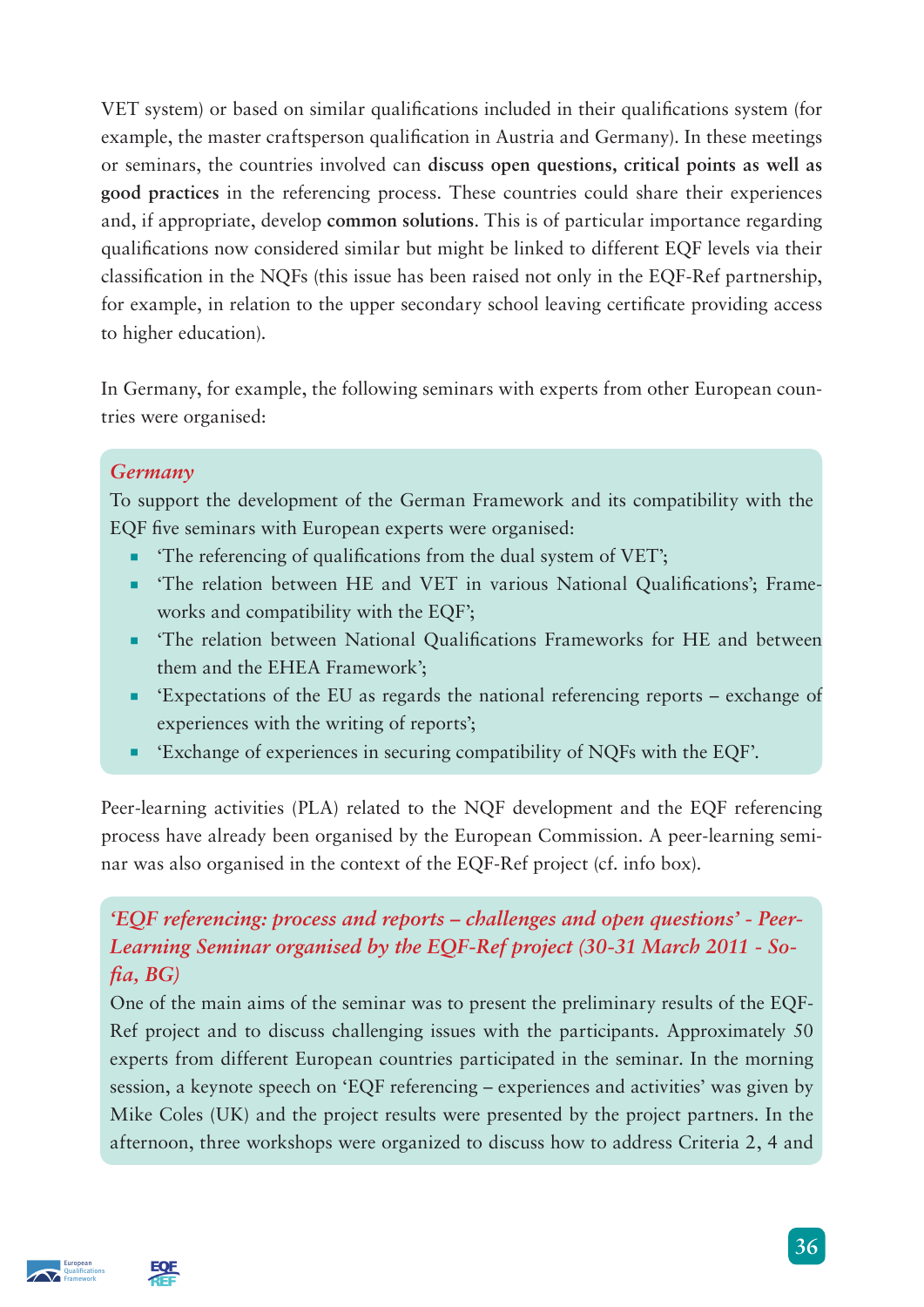7 in the EQF referencing report as well as related issues. In the final session, a panel discussion on 'EQF referencing – What happens afterwards?' was moderated by Slava Pevec Grm (Cedefop).

The documentation of the seminar (presentations and pictures) is available at the EQF-Ref website: www.eqf-ref.eu ref.eu

#### *EQF pilot projects*

The EQF pilot projects financed by the European Commission through the Lifelong Learning programme could also be used to exchange information and peer-learning. Such projects are, for example, the EQF-Ref project, the TransEQFrame project (in which most EQF-Ref partners were also involved: www.transeqframe.net) or the ZOOM project (www.zoom-eqf. eu). National authorities in charge of the referencing process should be informed about the activities and results of the projects and should explore how they can be exploited. Information about the EQF projects is also available in the e-community on 'EQF Implementation' (cf. info box in Section I.3). Additional EQF related projects can be found in the ADAM database, the projects and products portal for Leonardo da Vinci (www.adam-europe.eu).

#### *Informal context*

In addition to these more formal, peer-learning activities, much is happening informally during this process. For example, exchange of experience and discussion of crucial issues also takes place in the context of meetings not directly related to the referencing process or during breaks of meetings. These rather informal ways can also be considered as very important for learning from each other and for exchanging views in a rather unofficial way.

The Finnish experience, as described below, demonstrates how the EQF referencing process can be supported by different forms of international cooperation:

#### *Finland*

Finnish National Board of Education (acting as National Coordination Point) has been involved in some international projects related to the EQF and/or development of the NQF. The main purpose has been to support the work on a national level as well as to have feedback on work being done.

Finland has participated in the following EU-funded projects: EQF-Ref, TransEQFrame as well as in one partnership project. TransEQFrame provided good insight on certain vocational qualifications in certain Member States and their placement on EQF levels was discussed. EQF-Ref has concentrated on referencing. The timing has been very good for Finland, the national process and the projects have proceeded almost simultaneously. The partnership project has also concentrated in developing frameworks and has pro-



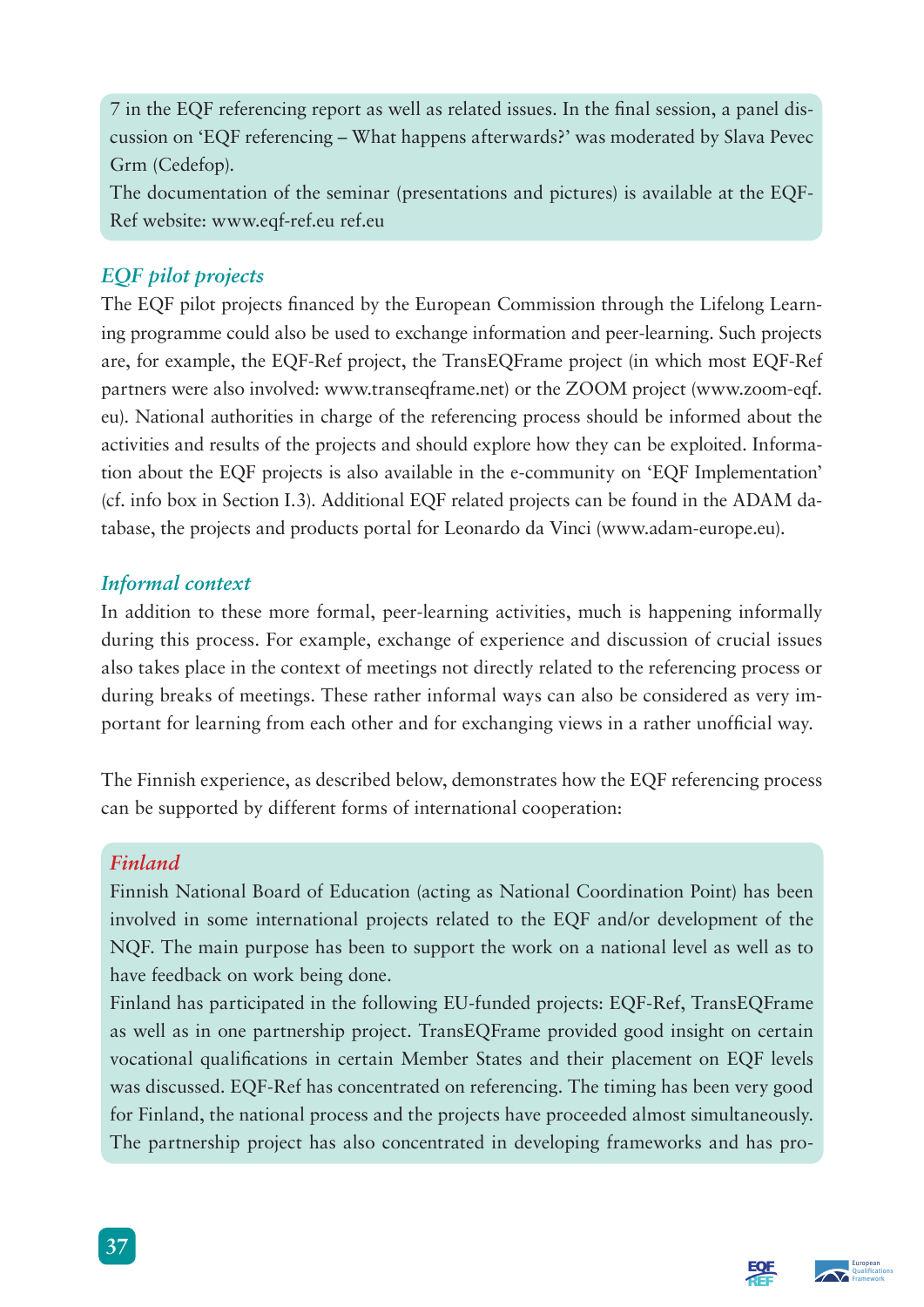vided good knowledge about work in certain Member States as well as activities in their NCPs. It has also given the opportunity, for example, to discuss and compare descriptors for certain NQF levels.

The Nordic Council of Ministries has supported the co-operation among National Coordination Points in the Nordic Countries and meetings in each Nordic country covering topics related to the EQF and where work on a national level have been organised. Earlier, Finland has participated in a Nordic project, in which the post-secondary qualifications in Nordic countries were discussed and their learning outcomes compared.

The NCP staff members have also actively taken part in other countries' seminars and workshops. Their service as international experts for self-certification/referencing in other countries has also supported the work on a national level.

### **II.6 EQF Advisory Group**

An important **milestone** in the EQF referencing process is the **presentation** of the report in a meeting of the **EQF Advisory Group**. By end of May 2011, only a very few countries had presented their reports (Ireland, Malta, United Kingdom, Denmark, France).

Since the EQF implementation is a **voluntary process**, no official body can actually accept or reject the referencing report. However, the presentation and discussion in the EQF Advisory Group can be seen as a kind of **quality-assurance procedure** at European level. The members of the EQF Advisory Group provide feedback to the information given in the report, the **transparency** and **comprehensibility** of the decisions.

In the discussions in the EQF-Ref project, the question arose as to what could be considered as the right **time to present the report** in the EQF Advisory Group. The EQF-Ref partnership recommends that the report should be presented only **when the national authorities feel the report is ready**, i.e. when there has been a national-level decision on how to address the 10 criteria and procedures and the (preliminary) final version of the report is available. The feedback of the EQF Advisory Group should then focus on transparency and clarity issues.

It is suggested that countries should send their reports in English to the EQF Advisory Group well in advance (for example, at least two weeks ahead of the meeting), to give **sufficient time** to group members to look at the report and prepare their questions and comments.

Countries should **be prepared to take into account the feedback** they receive in the discussion at the EQF Advisory Group meeting and adapt their report, if necessary (for example, to make changes in parts with unclear information).



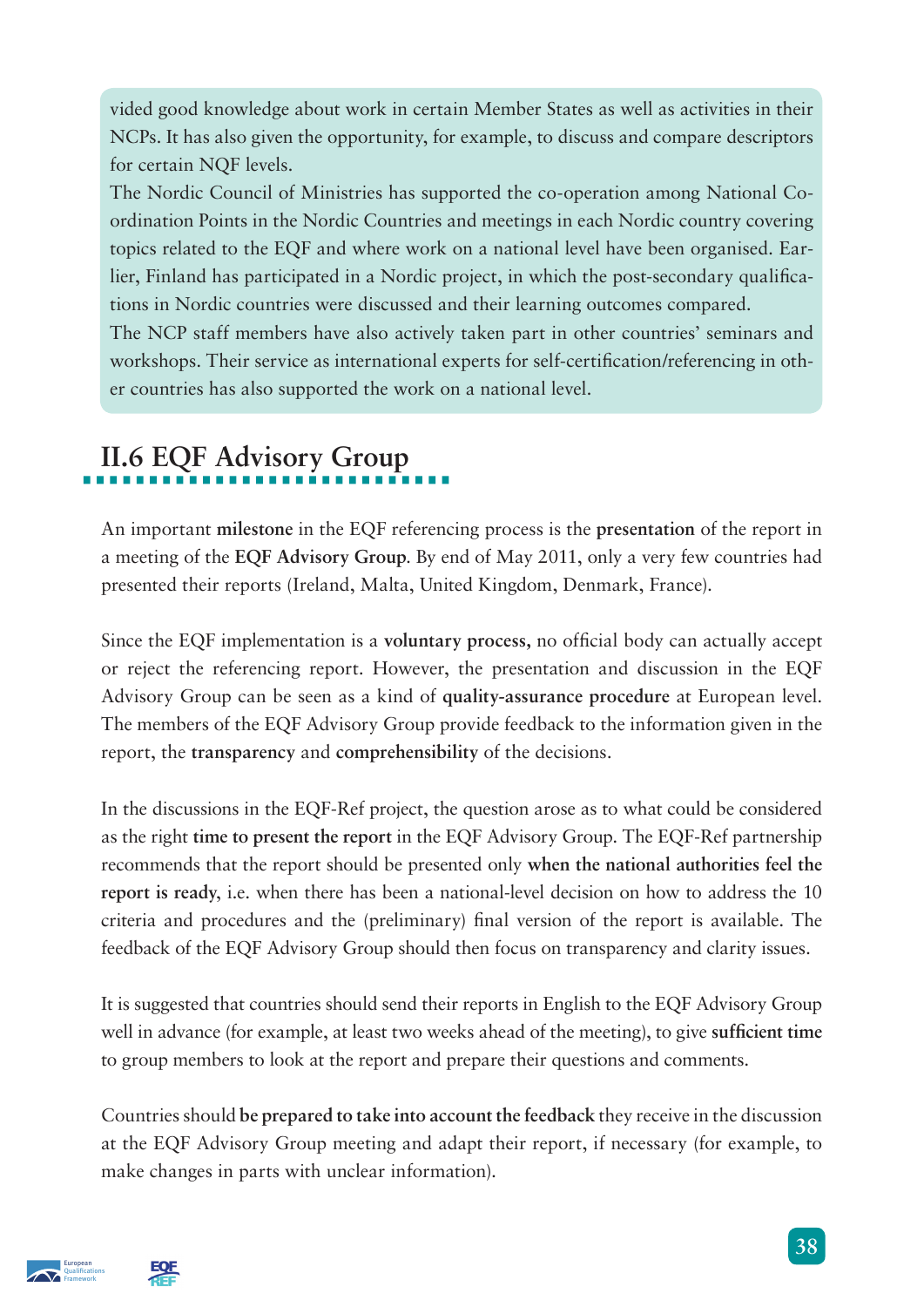## Part III: Content of the  **Referencing Report**

#### **Content of Part III:**

*This part relates to the structure and content of the referencing report and particularly focuses on Criterion 2 (linking national qualifications levels to the EQF levels) and on Criterion 4 (transparent criteria and procedures for classifying qualifications in an NQF).* 

### **III.1 General issues**

A consensus generally exists that the EQF referencing reports need to be concise. Therefore, the core part of the reports should be kept **short** and **compact**; additional information should be included in the annex (or communicated via links to websites where relevant information is available in more detail in national language and in English). The EQF-Ref partnership suggests that the report could have a **maximum** of **70 pages** (excluding annexes).

Furthermore, it is recommended to have a clear picture of the **target group** of the referencing report: whom is the referencing report for? What audience does it address? Is it for qualifications or qualifications-frameworks experts, for stakeholders with responsibilities for qualifications on a national level, for recognition bodies in other countries or is it aimed at a wider national or international audience? This is an important question and the deci-

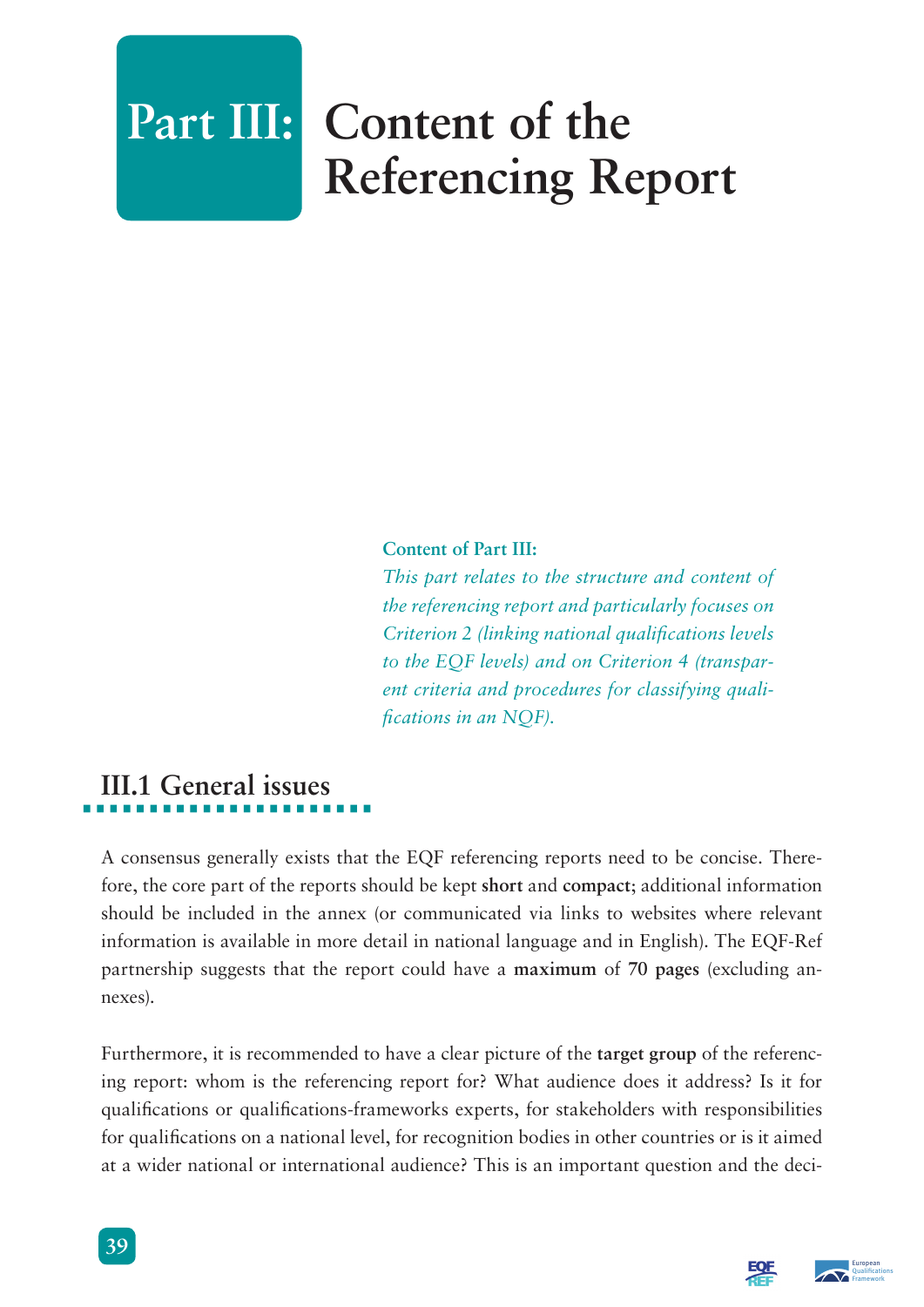sion has a crucial influence on the wording of the information presented in the report and the amount of detail given.

The referencing reports are needed in **national languages** as well as in **English**. . Nevertheless, countries need to be aware that for certain terms no perfect translation into English might exist (and vice-versa). The terms and concepts used could also be interpreted differently in different countries. It is therefore recommended to provide short explanations of key terms (for example, in a glossary, or, if necessary, in a more detailed way). For elaborating and discussing how certain terms are used and interpreted in the national language, the 10 criteria and procedures need to be translated into the national language. For example, all EQF-Ref partner countries saw the use of national languages as necessary.

### **III.2 Structure of the EQF Referencing Report**

Basing the reports on a common structure could be useful. The reports would be much easier to read, it would be easier to make comparisons and this would also enhance credibility. However, national systems are very different, the purposes and functions of the reports might be different (for example, in some cases, they might go beyond merely presenting the results of the referencing process). Therefore, it might be difficult to agree on a common structure.

The EQF-Ref partnership proposes the following structure as a kind of orientation for the development of the reports. It lists the parts considered as most relevant and should therefore be clearly visible in the reports (even though it is not expected or intended that exactly the same structure or the same naming of sections should be used):

#### *Structure of the EQF referencing reports proposed by the EQF-Ref partnership:*

#### **Information on the state of the report**

Short statement which specifies the basis for the report (for example, is it a first version or an up-dated one) or how long it will be valid (cf. part IV.1).

#### **Executive summary**

Short overview of the results of the referencing process and, in particular, a summary of the information related to the 10 criteria and procedures.

#### **Description of the national qualifications system and the NQF**

Short presentation of the national qualifications system (including pathways, access to programmes, etc.) and the NQF (design features, aims and functions, stage of

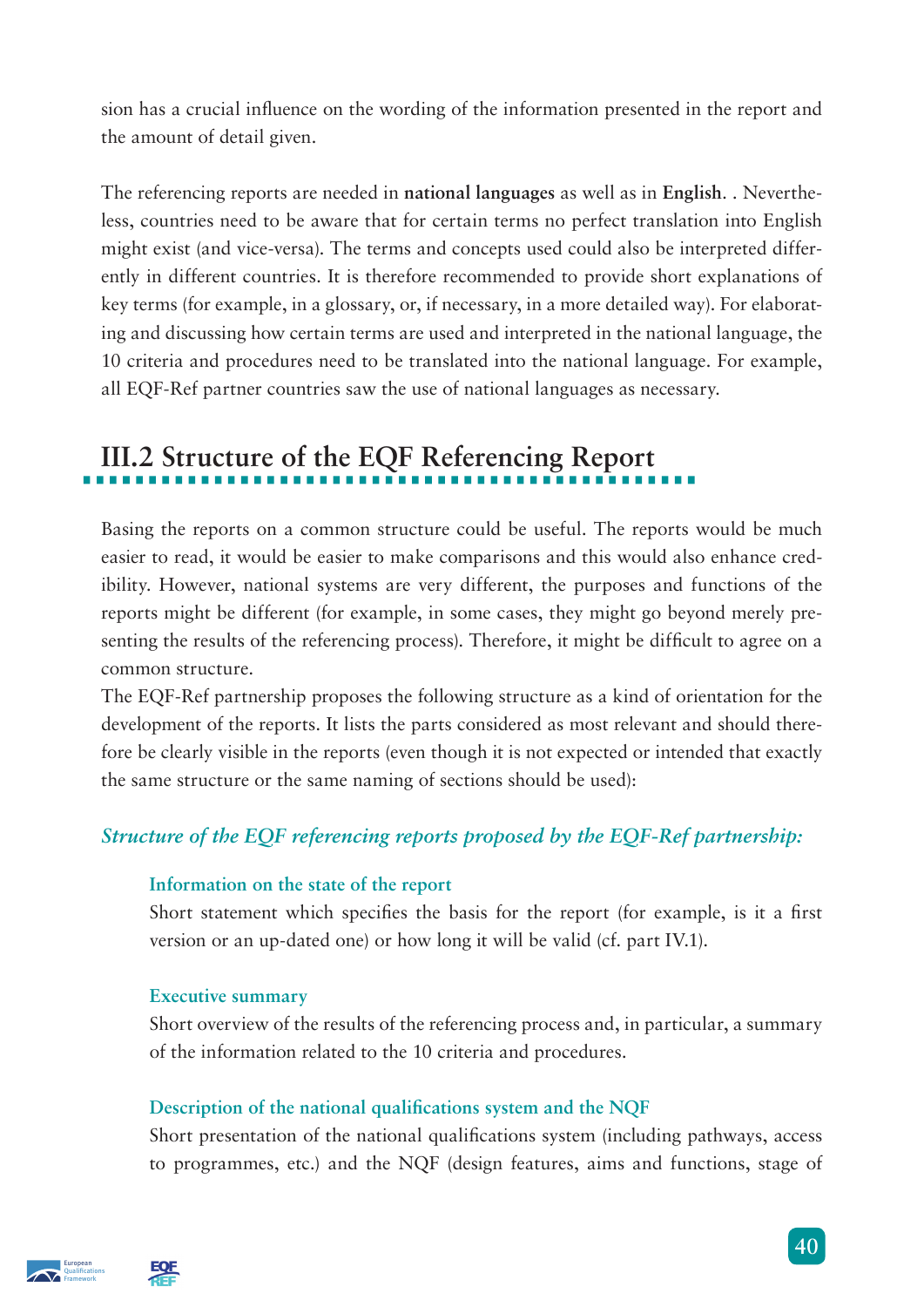the development process) – the description should focus on information relevant for understanding the answers to the 10 criteria and procedures.

#### **Background information**

Short description of the process for preparing the report (referencing process)

#### The 10 criteria and procedures for referencing national qualifications levels to the **EQF**

Main part of the report: addressing each criterion separately

#### **Further information**

Short presentation of, for example, plans, intentions and next steps regarding the NQF development and implementation, challenges expected or already met in this process, the expected impact of the EQF implementation (What will change on a national level?).

#### **Annexes**

For example, list of institutions or experts involved in the preparation of the report, examples of qualifications (that will also be presented at the EQF portal), statements from national stakeholders and/or international experts, relevant legal texts.

The following examples illustrate the approaches taken for structuring the EQF referencing reports in the Czech Republic and in Finland:

#### *Czech Republic*

Several versions of the report structure were considered. At first, the report seemed to be too long and repeated some information. Therefore, another structure was chosen to avoid repeating facts and the final decision is very similar to the one recommended by the partners in the EQF-Ref project.

#### **Structure of the Czech referencing report**:

Executive summary (including results of the referencing process)

1. Introduction (including purpose of the report, legal framework and description of the referencing process)

- 2. The Czech education and qualifications systems (including quality assurance)
- 3. Fulfilment of the referencing criteria
- 4. Conclusions (including next steps regarding the NQF; challenges and further work)



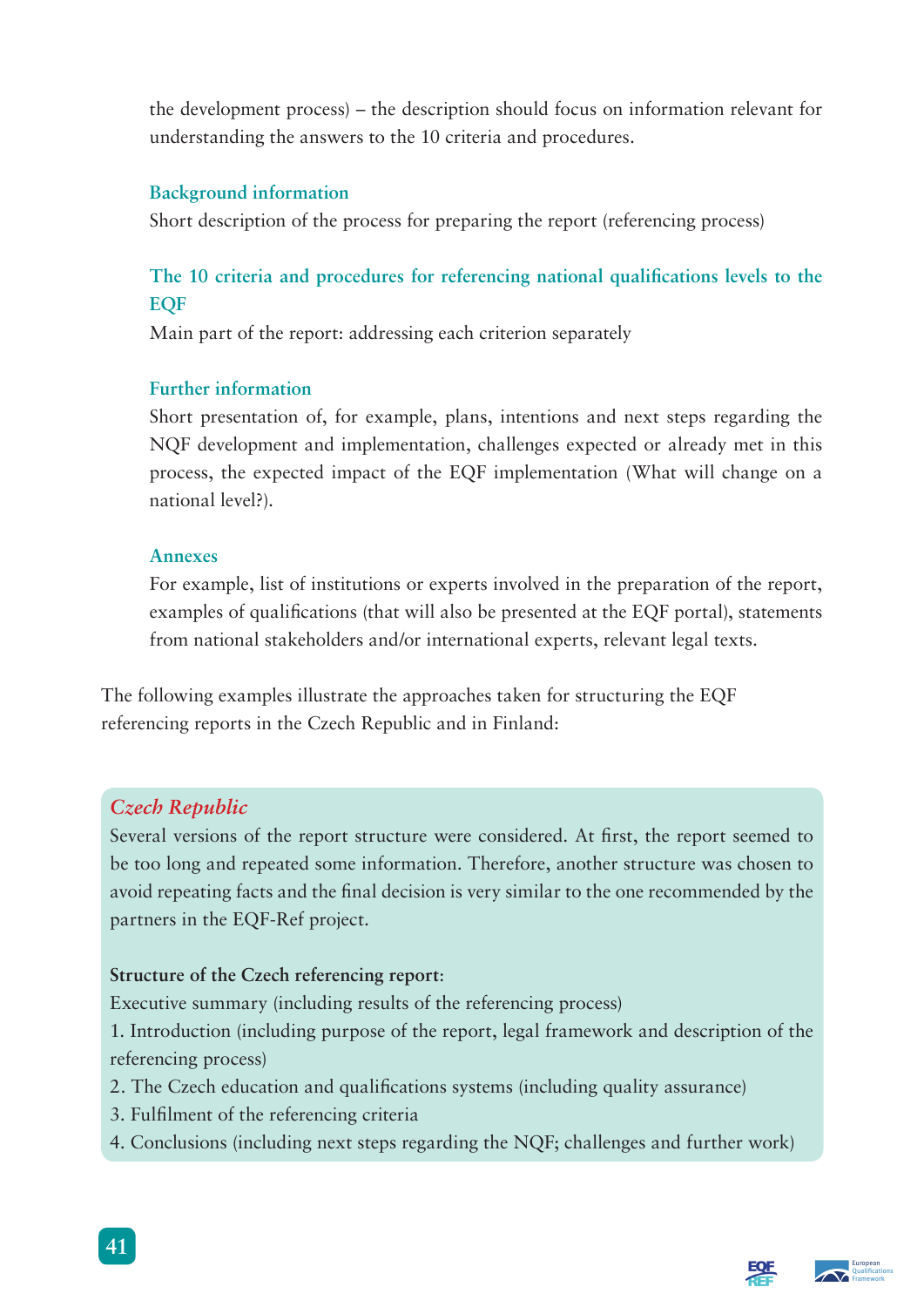Annexes (including a list of bodies involved in the process, a list of meeting organised during the referencing process, excerpts from curriculum documents supporting/justifying referencing Czech qualifications to the EQF, examples of qualifications, the NSK level descriptors etc.).

#### *Finland*

Finland will prepare a report, which serves both for the referencing and self-certification purposes. The National Qualifications Framework Committee agreed on the main contents and structure of the report.

The first part describes the Finnish education and qualification system. In describing the qualifications, special emphasis is placed on learning outcomes. The second main section provides the development, main contents and (plans for) implementation of the Finnish National Qualifications Framework.

Then, in two separate big sections, the referencing and self-certification criteria are individually discussed and answered. These sections form the core of the referencing/selfcertification report.

The last section presents discussion of the implementation and further plans for developing the framework.

### **III.3 Criteria and procedures for**  referencing national qualifications levels to the EQF

#### *III.3.1 Introduction*

As mentioned above, the **answers to the 10 criteria and procedures** (cf. Annex) should form the **main part** of the EQF referencing reports. The criteria should explicitly and separately be addressed. To enhance transparency and comparability between reports, it is recommended to use the criteria for structuring the relevant part of the report. When using another approach an explanation would be helpful why this approach has been taken.

Discussions of the referencing criteria in the EQF-Ref partnership considered the **crucial** ones **as Criterion 2 and Criterion 4**. Because most partner countries have decided to develop an NQF with eight levels, they have generally developed their national level descriptors based on the EQF level descriptors. However, there might be some differences in the wording of the descriptors or different interpretations of some key words or concepts used in the NQF and EQF level descriptors. Therefore, it is still necessary to closely address the issue of how the NQF levels are linked to the EQF levels (Criterion 2). Furthermore, the



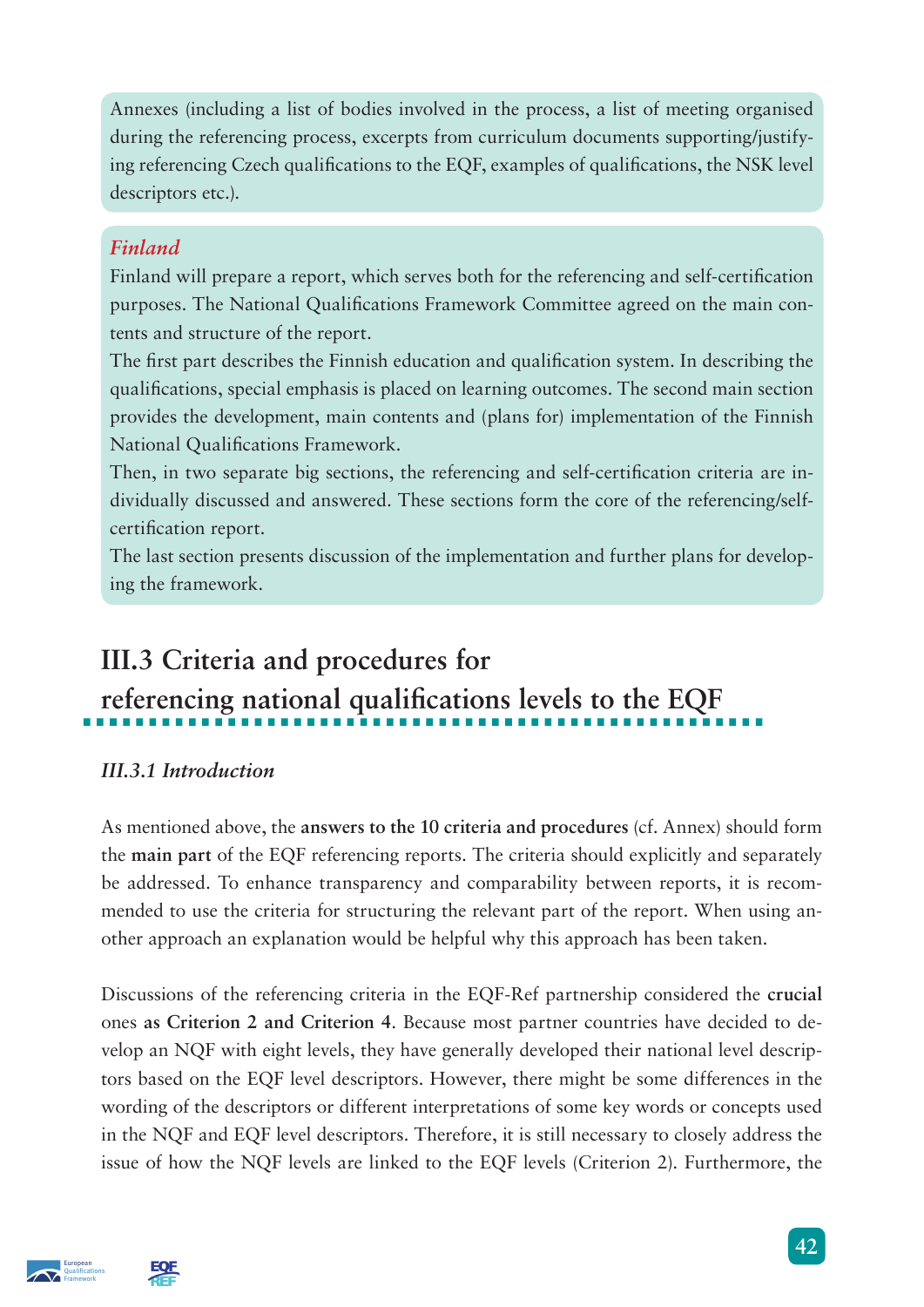criteria and procedures for classifying qualifications in an NQF are particularly important where an NQF also has eight levels and 'borrowed' EQF descriptors are used for the NQF levels (for example, in Austria) or where the implicit qualifications levels are linked to the EQF levels (for example, in the Czech Republic).

It was therefore decided to particularly focus in the final publication on these two criteria. The following issues need to be considered when answering to them:

- **Transparency:** Countries are asked to explain how they came to their decisions; the procedures and methodology applied need to be described. However, does everybody share the same concept of transparency? What actually can be considered as 'sufficient' transparency? How detailed does the information needs to be? How much and what kind of additional information is needed?
- **Evidence:** How can transparency and credibility be enhanced by providing evidence for justifying the decisions presented in the referencing reports? One possibility could be to include selected qualifications to illustrate the classification procedure or for justifying the linking of an NQF level to a certain EQF level. Such examples need to be introduced by explaining their purpose. For example, indicate whether it is a typical qualification or an exceptional one. In case of exceptions, further explanations are needed: for example, why is this qualification allocated to a higher/lower level than the others of the same type?
- **Trust:** In order to create trust, challenges and possible conflicts in the referencing process should be addressed and explanations should be provided on how the country managed to resolve such problems. Sharing this kind of information instead of hiding it can enhance understanding of the decisions and approaches taken in the national context.

#### *III.3.2 Criterion 2*

#### *Criterion 2:*

There is a clear and demonstrable link between the qualifications levels in the national qualifications framework or system and the level descriptors of the European Qualifications Framework.

Different approaches are possible for demonstrating the link between the levels in the national qualifications framework or system and the EQF levels.

First, the **decision** needs to be taken whether to **create an NQF** or whether **to link the (im**plicit) levels of the existing qualifications system to the EQF. Most of the European coun-

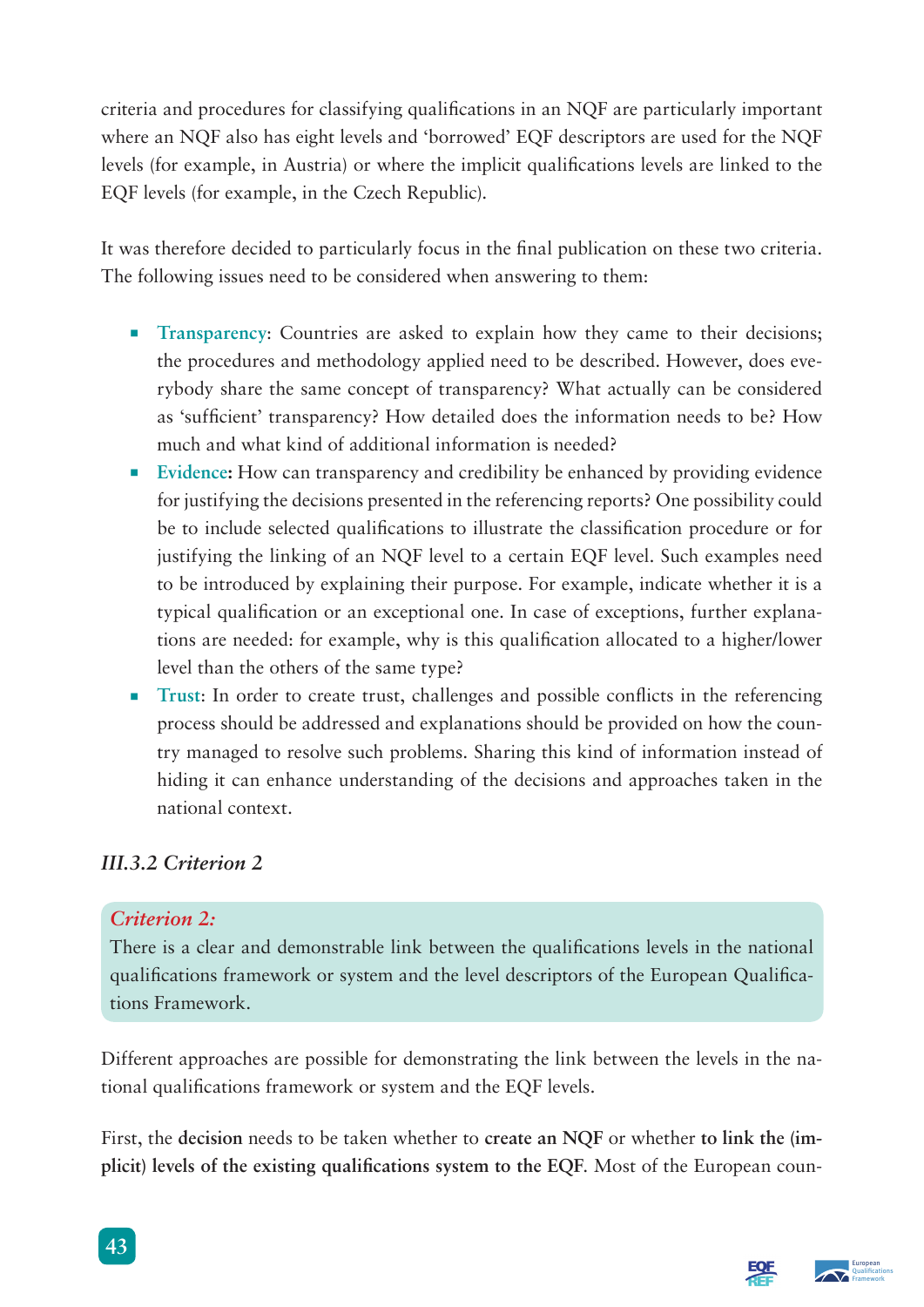tries – and also the EQF-Ref partner countries with the exception of the Czech Republic (see example below) – are now planning to reference NQF levels to the EQF levels.

#### *Czech Republic*

In the Czech Republic, the decision was taken to use (a modified version of) the existing qualifications system for referencing to the EQF, because it was not possible to create a comprehensive framework within the short time frame. All stakeholders agreed to use eight qualifications levels for referencing to the EQF (the same number is also used in the new national professional qualifications register  $-$  NSK) and to link sub-frameworks separately to the EQF: the NSK, the proposed framework for initial general and vocational education and the emerging framework for higher education). The approach taken on a national level could be understood as the development of a bridging framework or as the early stage of the development of a comprehensive NQF.

A crucial issue in this context is the **number of levels** that will be referenced to the EQF. As mentioned above, most EQF-Ref partner countries have decided to develop an NQF with eight levels and these eight NQF levels will be directly linked to the eight EQF levels (NQF Level 1 to EQF Level 1, NQF Level 2 to EQF Level 2, etc.). Such a decision seems to be – on the one hand – rather pragmatic ('for the sake of comparability'), but at the same time it also seems to fit the (so far) implicit hierarchies within those national qualifications systems. These implicit hierarchies were, for example, identified in research studies or in consultation processes (for example, in Austria - cf. description below). In the note on EQF referencing, these activities are summarised as '**social approach**'.

However, such a decision could also reflect one country's reform plans towards an eightlevel structure. Thus, the existing qualifications in this country might not fit 'perfectly' to the eight NQF levels linked to the eight EQF levels. Therefore, the national agenda should be considered. For example, a country could decide to design an NQF with eight levels, but certain levels might be empty while waiting for plans for developing new (types of) qualifications to be allocated to these levels. This is the case, for example, in Finland, where no qualifications are currently allocated to NQF Level 1. Because the Finnish Government plans to extend the framework to cover 'other learning', which does not lead to a certain qualification, Level 1 might be used later.

In order to demonstrate the linking of the levels, the evidence provided could be based on the matching of the level descriptors: The NQF descriptors and the EQF descriptors are analysed and compared level by level and thus identifying similarities as well as differences. In the note on EQF referencing, this textual analysis is called '**technical approach**'. Since



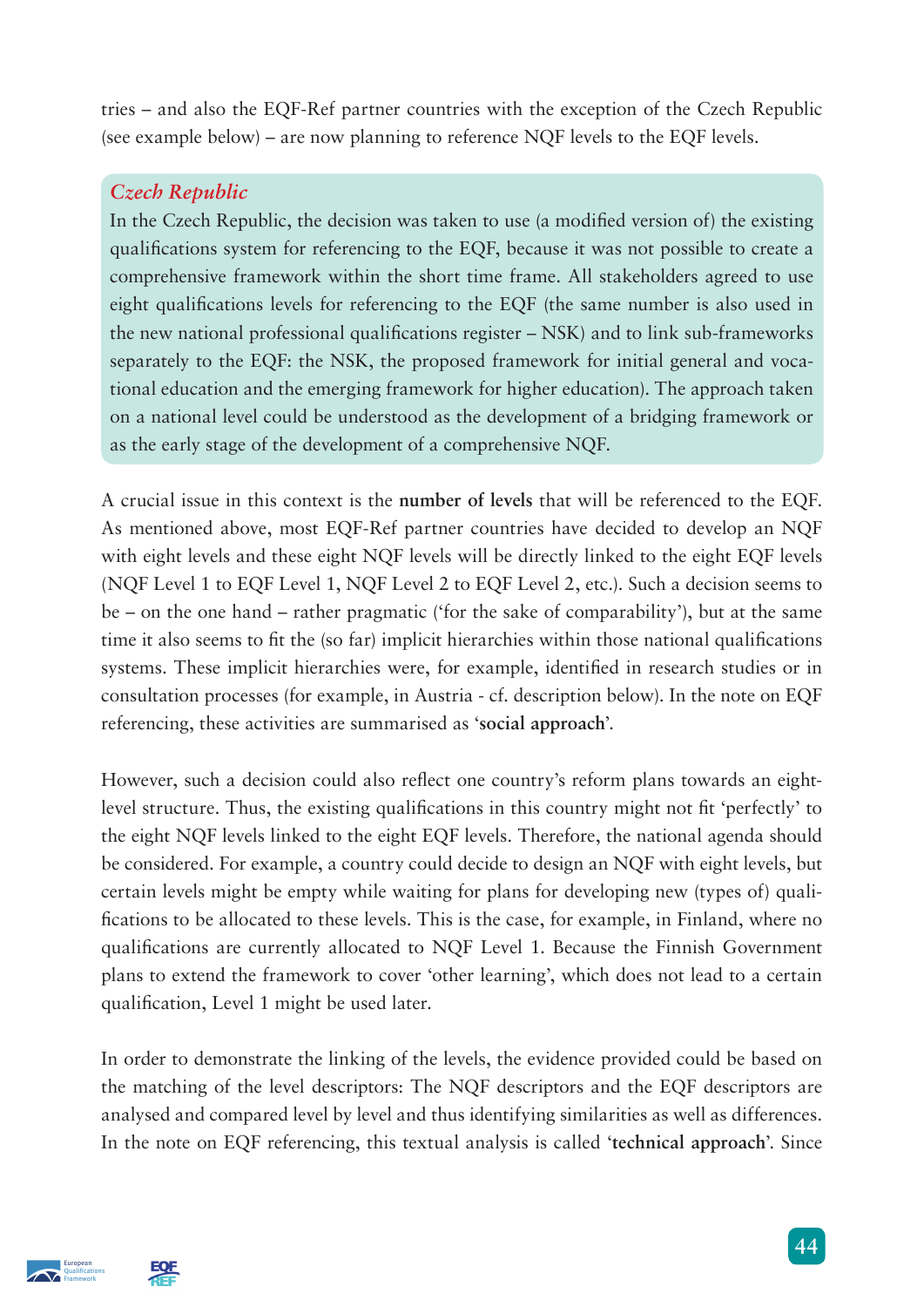none of the EQF-Ref partner countries had an NQF established before the introduction of the EQF, they based the national descriptors – at least to a certain extent – on the EQF descriptors. In some cases (for example in Austria), it is even suggested to adopt the EQF descriptors as part of the NQF (and therefore Criterion 4 is most relevant!), whereas other countries (for example, Finland) have developed their own descriptors using (slightly) other categories. Therefore, the technical approach in these cases will probably differ from those taken in countries with already existing NQFs. However, the matching of the descriptors need to be demonstrated, for example, by explicitly describing the comparability of the terms and categories used. An example of textual/technical analysis from the Finnish context is presented below. Furthermore, explain how to understand the categories and the key words used for describing the levels and used in the national qualifications system as well as the reason and logic for using them in the NQF descriptors.

In any case, explain how the **best-fit principle** is applied when linking national qualifications levels to the EQF level descriptors. The following questions could be considered:

- What is the starting point:
	- $-$  linking implicit levels of the national qualifications system to the EQF levels or an NQF; if implicit national levels are linked to the EQF: how are they identified?
	- linking an NQF with more or less than eight levels to the EQF; in case an eightlevel NQF is linked to the EQF levels: what is the basis for this approach (pragmatic reason, fits reality, reform plans)?
- Which approach is used: social or technical approach or both and what is the reason for this decision; if both approaches are used (and in particular when they are showing different results): how are they balanced?
- Which concrete methodology is used for demonstrating the link?
- What kind of evidence can be provided to support the decisions?

The following examples from the EQF-Ref partner countries provide some insight in possible approaches:

#### *Austria*

The Austrian NQF will be composed of eight levels. This decision is based on a study conducted in preparation of the NQF consultation document (2007/2008), on results of 'NQF pilot projects' and on the results of the NQF consultation process carried out in 2008.

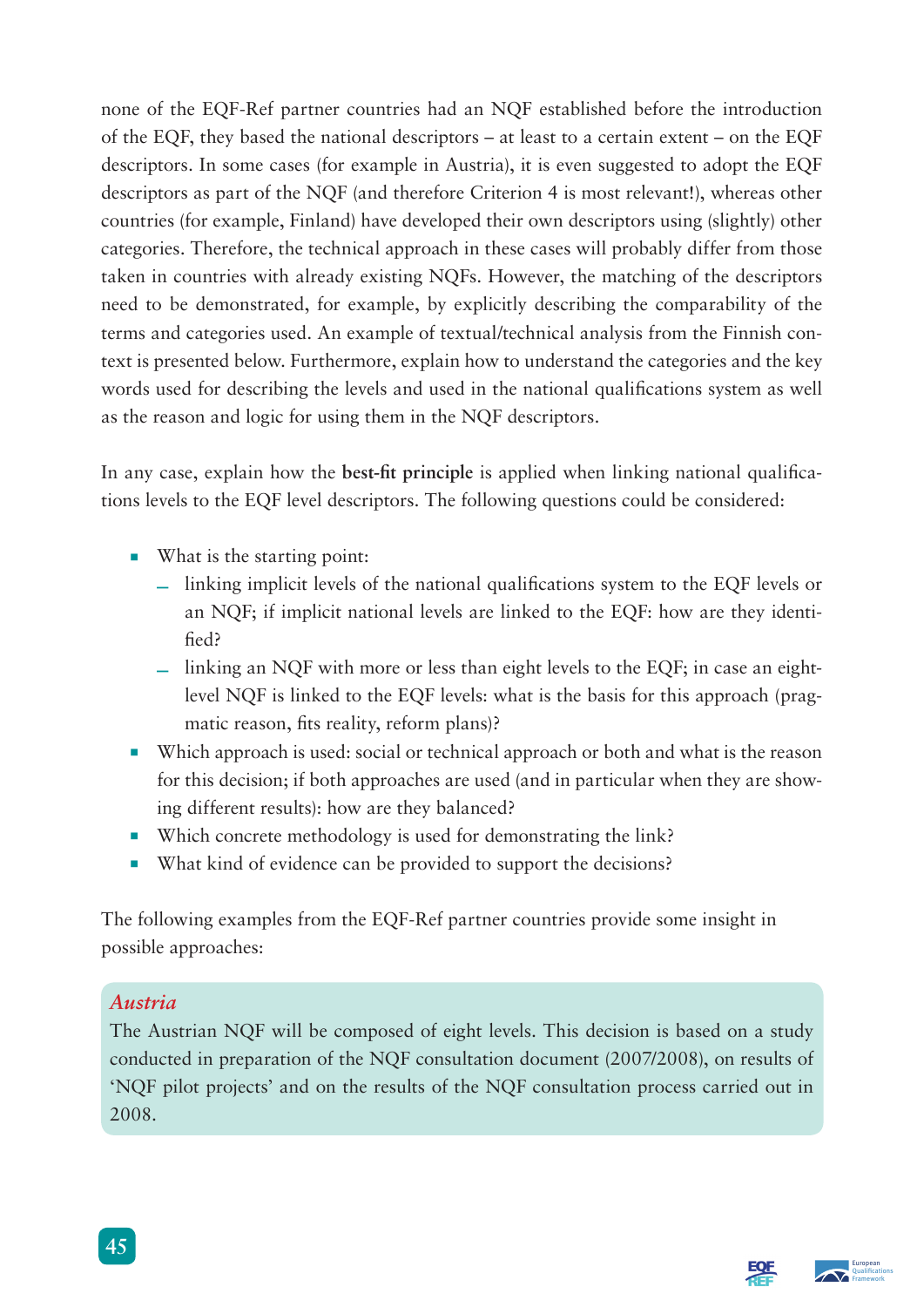The study focuses on statistical educational research and statistical frameworks for the classification of qualifications– for example, ISCED (International Standard Classification of Education) or ISCO (International Standard Classification of Occupations) and provides important information regarding the implicit hierarchy in the Austrian qualifications system. It suggests that an eight-level structure is sufficient for distinguishing the levels in the Austrian qualifications system.

The NQF pilot projects were commissioned by the Ministry of Education, Arts and Culture (bm:ukk) and conducted in certain fields during the consultation process (for the tourism sector and for the construction sector) or following the consultation (for the electrical engineering and the commercial sector) In the pilot projects, the EQF level descriptors were discussed in joint working groups with experts from a certain field (for example, tourism) but from different segments of the qualifications system (such as VET, higher education, adult education). The working groups concluded that eight levels are sufficient for the classification of Austrian qualifications.

The consultation process then confirmed this proposal.

The EQF descriptors will form the basis for the classification of qualifications to the Austrian NQF. Therefore, the EQF referencing process will be closely linked to the process of allocating qualifications to the Austrian NQF (cf. Criterion 4).

#### *Bulgaria*

The Bulgarian draft NQF is designed as a comprehensive, learning-outcomes-based, national qualifications framework covering all levels of the education and training system and their corresponding qualifications/degrees. It has an eight-level structure plus one additional 'zero' level covering the pre-school education. This network architecture was chosen in view to cover the entire education and training system. The number of NQF levels and the level descriptors were chosen based on the best-fit principle. The level descriptors are designed taking into account both the EQF and the QF-EHEA. Thus, the draft NQF is designed to be compatible to the both European frameworks.

The draft NQF consists of a general education part, VET part and a higher education part. All levels are described in terms of learning outcomes:

- knowledge (theoretical and empirical);
- skills (cognitive and practical); and
- **competences** (personal and professional).

The VET levels are described by degrees of vocational qualification.

The higher education levels cover all the existing higher education degrees and qualifications, i.e. 'Professional Bachelor', Bachelor, Master and Doctor.

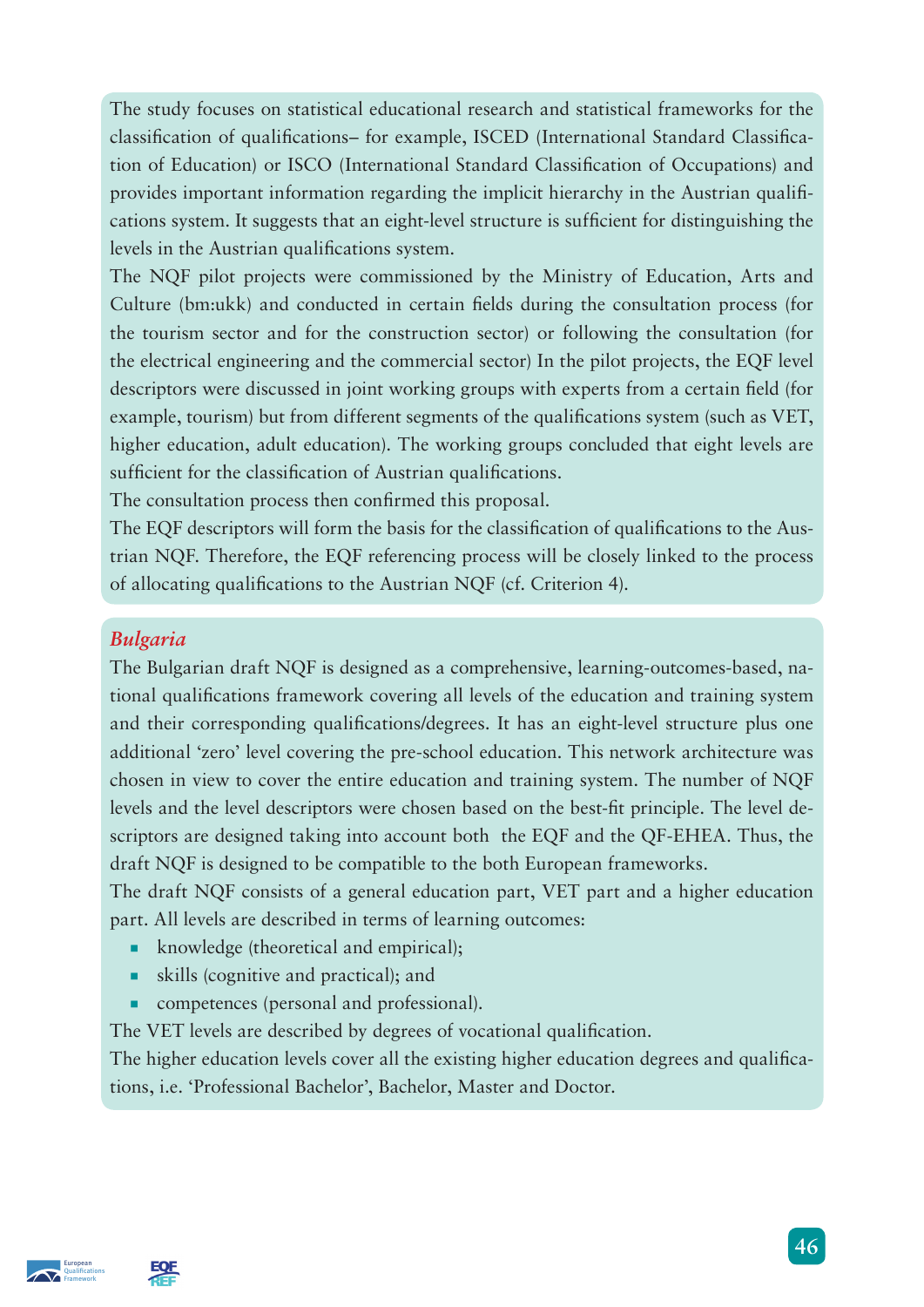#### *Czech Republic*

Referencing Czech qualifications to the EQF levels can be assigned to two methods:

#### **1. Formal education**

In formal education, the relevant qualification level is based primarily on the relevant level of education of a specific qualification. A system of levels of formal education is called KKOV (*Klasifikace kmenových oborů vzdělání* - Classification of Educational Programme Types). Levels of education from primary to higher education are identified by the letters of alphabet from A (primary education) to V (doctoral degree). Each level (each letter) is defined by various curricular and legislative documents. Analysis of these documents and comparison with the EQF descriptors executed in the supporting studies within the project NCP-EQF propose referencing of these formal education levels to the EQF levels.

All national (core) and school curricula for primary and secondary education are described in terms of learning outcomes. Key competences expected in educational programmes at a certain level of education are common to all qualifications/programmes of the same level of education. Therefore, all qualifications at a certain level of education will be assigned to the same EQF level.

The Act on Higher Education institution from 1998 introduced a three-stage progression for higher education: with bachelor's, master's, and doctoral programmes. The learning outcomes of these stages are briefly described in the Act and therefore are binding for institutions. Qualifications awarded in higher education were referenced on the basis of these descriptions and on other documents (study program descriptions, Accreditation Commission requirements, etc.). The qualifications framework for higher education that will be compatible with QF EHEA (Bologna process) is currently under development within the project Q-RAM. The self-certification is expected after this the project is concluded in 2012.

#### **2. Non-formal and informal learning**

Skills achieved through non-formal and informal learning can be assessed and validated according to standards listed in the new national professional qualifications register (called *Národní soustava kvalifikací* – NSK). All qualifications in this register are assigned to eight levels with descriptors comparable to the eight EQF levels and descriptors.

The content of a complete qualification (i.e. combination of several partial qualifications) is in accordance with the content of a corresponding qualification achieved in initial VET. This ensures compatibility, comparability and permeability (up to and including the Level 4 EQF) of qualifications achieved in formal and non-formal/informal learning. All standards are created by experts from the labour market (mainly employers) and experts in education (i.e. education providers, experts from NÚOV) and must be approved by several bodies on the national level (including sector councils and relevant ministries) before their final approval by the Ministry of Education, Youth and Sports.

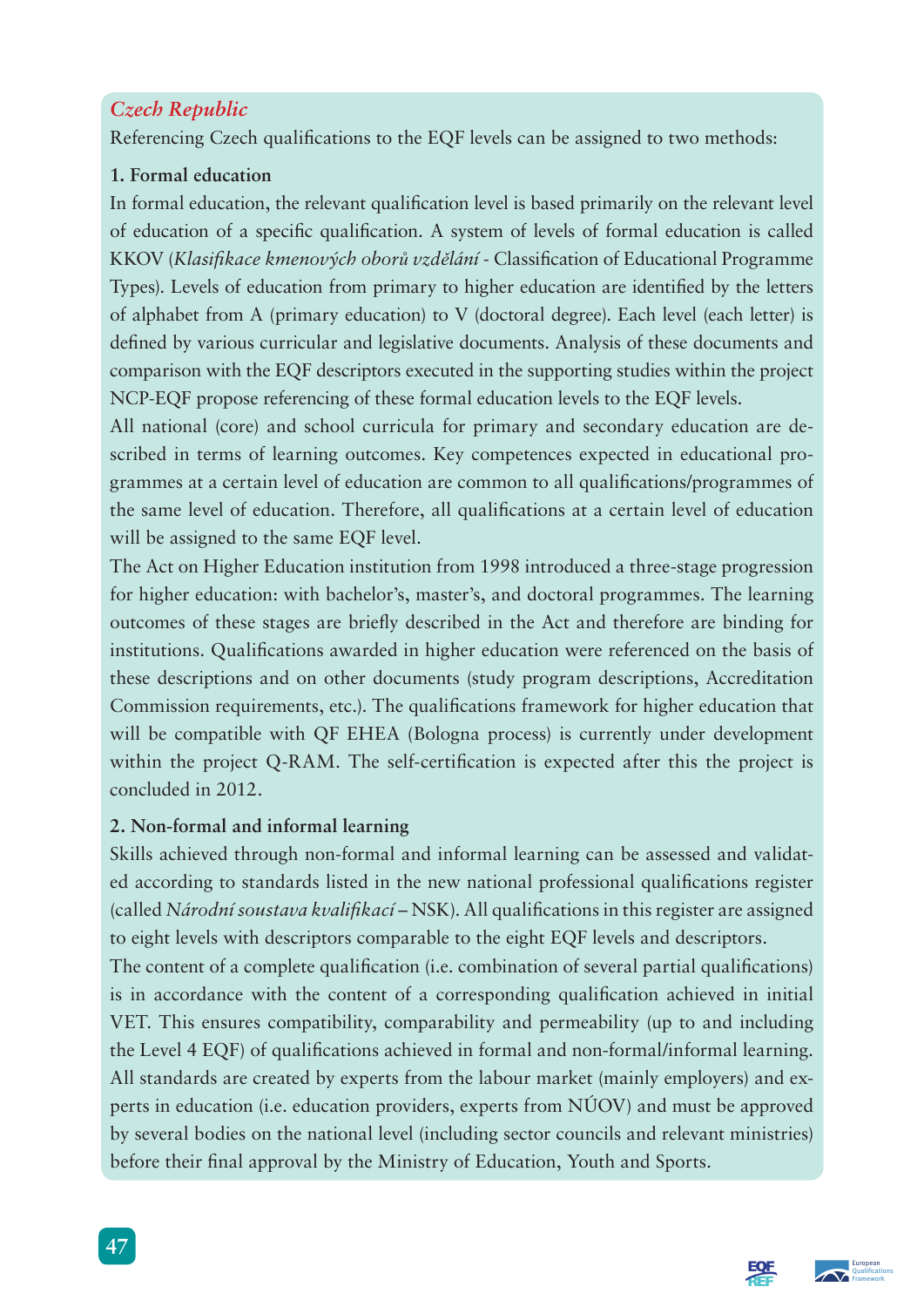#### *Finland*

In the table below, an example of textual/technical analysis is given. More information about the procedures can be found under Criterion 4.

| EQF/<br><b>NQF</b><br>level | Qualifications<br>European<br>Framework(EQF)<br>Level descriptors                                                                                                                                           | Finnish National Qualifications Framework<br>(NQF)<br>Level descriptors                                                                                                                                                                                                                                                                                                                                                                                                                                                                                                                                                                                                                                                                                                                                                                   |
|-----------------------------|-------------------------------------------------------------------------------------------------------------------------------------------------------------------------------------------------------------|-------------------------------------------------------------------------------------------------------------------------------------------------------------------------------------------------------------------------------------------------------------------------------------------------------------------------------------------------------------------------------------------------------------------------------------------------------------------------------------------------------------------------------------------------------------------------------------------------------------------------------------------------------------------------------------------------------------------------------------------------------------------------------------------------------------------------------------------|
| Level<br>3                  | Knowledge:<br>• knowledge of facts, prin-<br>ciples, processes and gen-<br>eral concepts, in a field of<br>work or study                                                                                    | Understands facts, principles, processes and<br>general concepts in his/her field                                                                                                                                                                                                                                                                                                                                                                                                                                                                                                                                                                                                                                                                                                                                                         |
|                             | Skills:<br>• a range of <u>cognitive and</u><br>practical skills required<br>to accomplish tasks and<br>solve problems by select-<br>ing and applying basic<br>methods, tools, materials<br>and information | and has certain cognitive and practical skills,<br>which are needed for performing the duties<br>and solving problems.<br>Can choose and apply basic methods, tools,<br>materials and information.                                                                                                                                                                                                                                                                                                                                                                                                                                                                                                                                                                                                                                        |
|                             | Competence:<br><b>u</b> takes responsibility<br>for<br>completion of tasks in work<br>or study<br>adapts own behaviour to<br>circumstances in solving<br>problems                                           | Takes responsibility for completing his/her<br>duties and works safely within the work com-<br>munity.<br>Tailors his/her actions to the circumstances<br>and operating environment when solving<br>problems.<br>Can work in an entrepreneurial manner in<br>someone else's service. Evaluates his/her own<br>competence and actions pertaining to work or<br>studies. Is capable of continuous learning.<br>Knows how to communicate diversely and in-<br>teractively in various situations and can pro-<br>duce varied texts in his/her native language.<br>Can act in a familiar studying environment<br>and work community. Is able to communicate<br>and interact at an international level in one<br>official language and at least one foreign lan-<br>guage. Can act in a way that is consistent with<br>sustainable development. |

**A comparison of the level descriptors of EQF and NQF, Level 3** 



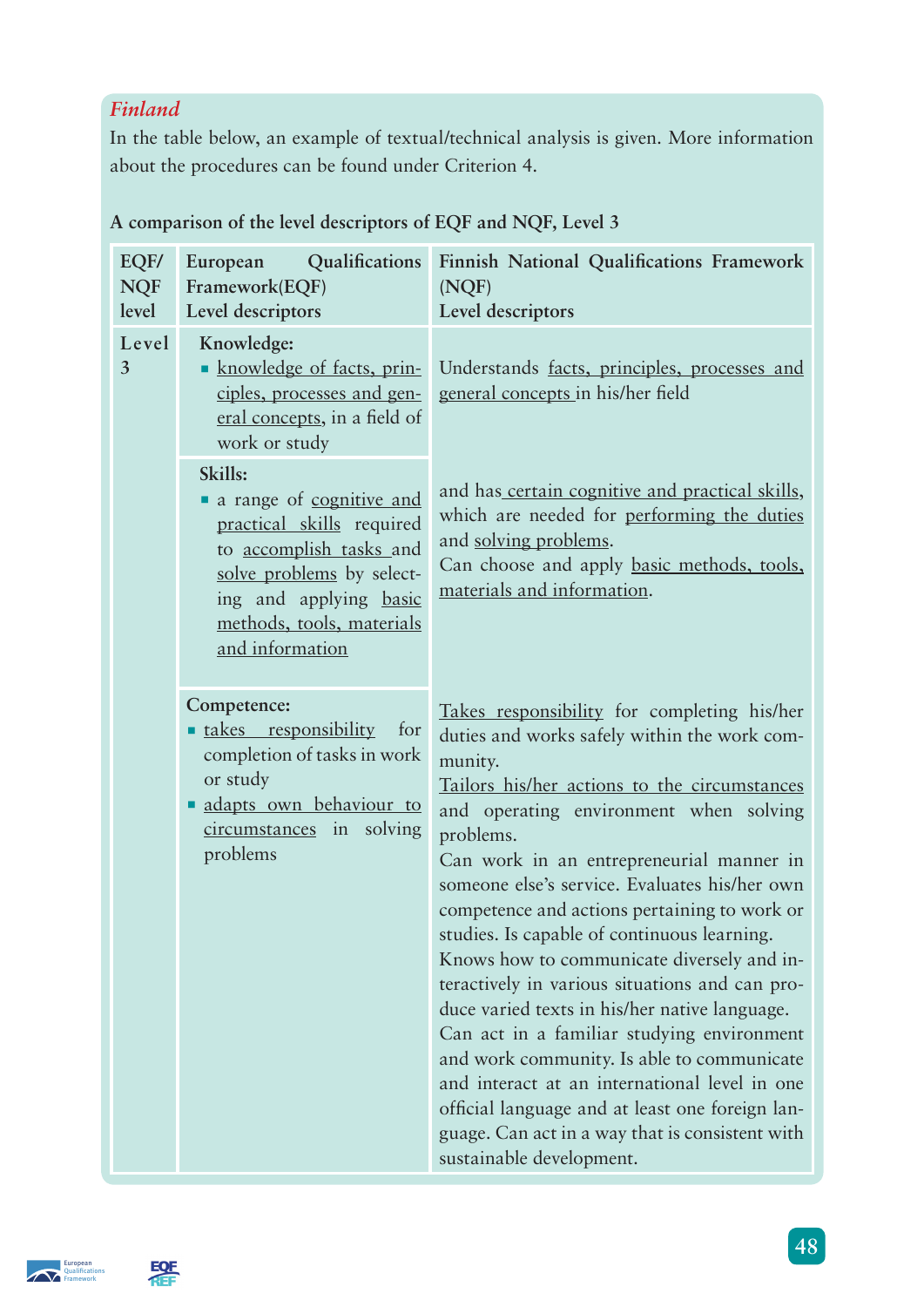#### *Germany*

The DQR represents the first comprehensive use of matrix for the alignment of qualifications. It extends across educational areas and acts as a considerable aid to navigation within the German educational system. For this purpose the DQR describes competences on eight reference levels – like the EQF.

The DQR differentiates between two categories of competence. These are 'Professional competence', subdivided into 'Knowledge' and 'Skills' and 'Personal competence', subdivided into 'Social competence' and 'Autonomy'. Thus, the German Framework is similar to the EQF, at the same time it singles out 'autonomy' and enlarges 'responsibility' into 'social competence'.

The eight reference levels of the DQR provide descriptors describing the competences required to obtain a qualification on the individual level. They do not, however, map individual learning and occupational biographies. The term 'competence', constituting the heart of the DQR, depicts the ability and readiness of the individual to use knowledge, skills and personal, social and methodological competences and conduct himself or herself in a considered and individually and socially responsible manner. Competence is understood to refer to comprehensive action skills within this context.

#### *The Netherlands*

Adding up all individual education levels started the process in the Netherlands. This first resulted in around 15 levels. Later, the expert group searched for overlap in these levels. This resulted in 10 levels. Then, after six regional meetings, criticism about the complexity arose and the advice was to have eight levels, plus an entry level, in order to enhance transparency and comparability with the EQF.

#### *III.3.3 Criterion 4*

#### *Criterion 4:*

The procedures for inclusion of qualifications in the national qualifications framework or for describing the place of qualifications in the national qualification system are transparent.

As mentioned above, this criterion is seen as very important for **building trust** in the referencing decisions. In many cases, the result of the classification of qualifications will be the inclusion of the qualification in a **national register** (NQF register or database). Such a register seems to be an important instrument for quality assurance: qualifications that are included and are supposed to meet the required criteria for linking them to a specific NQF level.



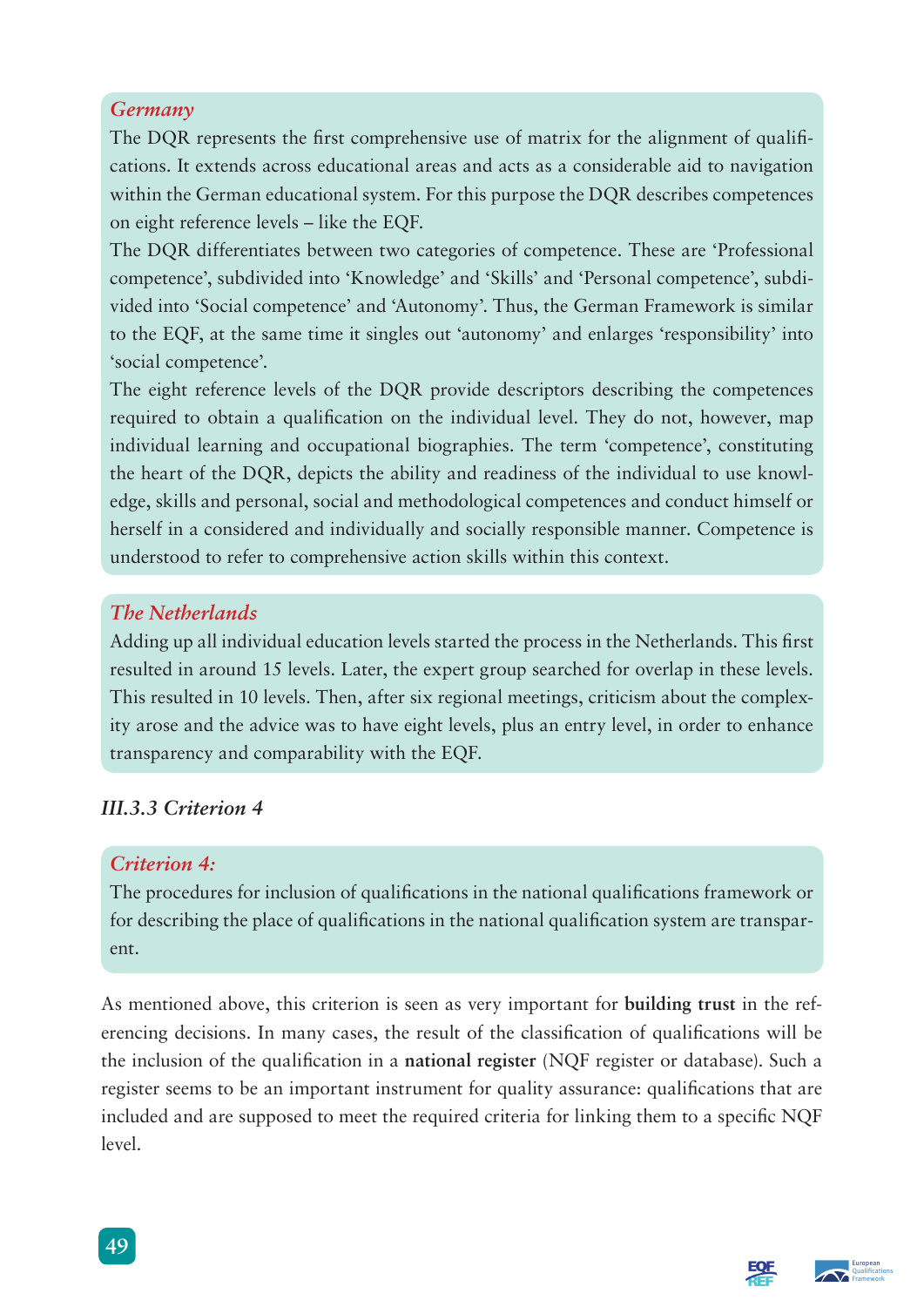The procedures for classifying qualifications on a national level are of high relevance because they also express the **nature of an NQF**. For example, the range of qualifications that are or will be included in an NQF is one of its main characteristics as well as any differences that can be identified between different types of qualifications or segments of the qualifications system.

For classifying qualifications based on the **best-fit principle** on a national level, it is possible, similar to the approaches described for Criterion 2, to use technical analyses or a social approach or for both. Using a more **technical approach** means to compare qualifications descriptors with level descriptors and to allocate the qualifications based on this linguistic matching. However, this is, in many cases, possible only to a certain extent, because some degree qualifications are described in terms of learning outcomes. Furthermore, the question might emerge of how the descriptions actually reflect the reality.

Since many countries do not yet have sufficient learning outcomes descriptions, they may need to be indirectly identified by applying the **social approach**: For example, the questions could be addressed of how qualifications are currently regarded on a national level and what is the current practice in relation to implicit levels. This could be done based on empirical research, on analyses of available data or by directly consulting stakeholders. This approach could also support a better link between the learning outcomes described and the reality. In case stakeholders will be consulted, the issues need to be considered of who should be involved and in what role and how their feedback will be considered when developing consensus.

When applying the best-fit principle, levels should be **understood** as **corridors** and not as exact lines. Qualifications might include learning outcomes related to different levels. In this case, the 'centre of gravity' has to be identified. Different dimensions or categories of learning outcomes may be emphasised in qualifications placed at the same level. Therefore, qualifications allocated to the same level do not necessarily have to be similar but they can be considered as equivalent in terms of level of learning outcomes achieved (principle of 'equivalence but not similarity').

To generate trust in this context, **transparently describe** the procedures for classifying qualifications, in order to justify the decisions and to provide evidence. For example, descriptions of selected qualifications could be added and the reason for allocating them to certain levels could be explained. The evidence can be based on the technical or social approach. Those who plan to classify types of qualifications and not each single qualification should explain and justify this approach. This could be done, for example, by referring to common



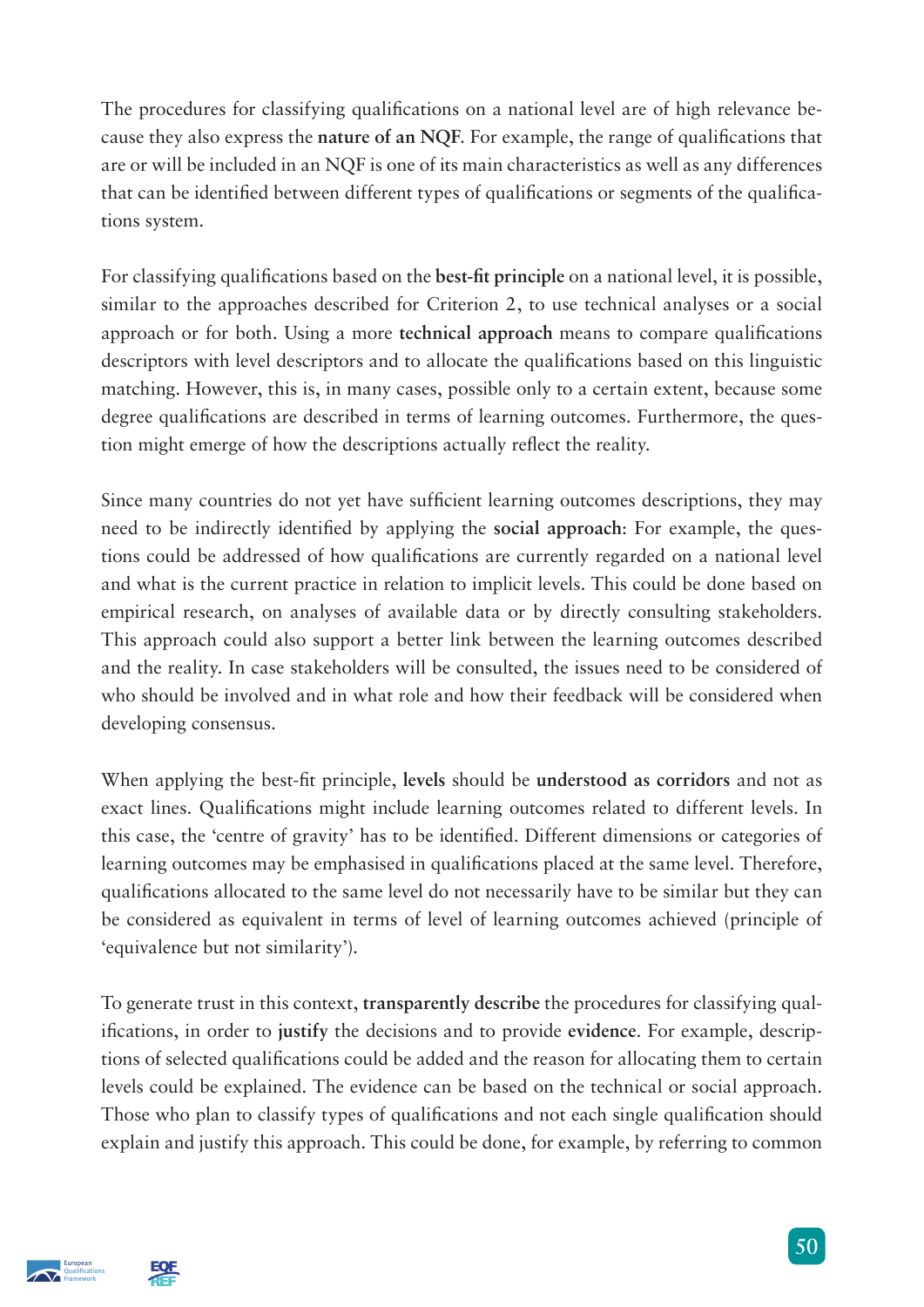rules for describing the qualifications belonging to the same type, to common accreditation procedures applied by the responsible authorities or by referring to results of a consultation process with relevant stakeholders.

The EQF-Ref partners also discussed the question of what can actually be considered as '**valid evidence**' in this context. For example, since the learning outcomes approach should be applied, is it valid to refer to input criteria (such as the time needed for acquiring the qualification) in the justification of the classification decision? Another argument that could be used for allocating a qualification to an NQF level could be based on its 'value' on the labour market, i.e. the status of qualification holders on the labour market or their income, by referring to relevant statistical data. Is it valid to use this kind of evidence?

It is not possible to answer this question in a general way: It can be assumed that the approach taken depends on the meaning of an NQF in the national context, on its objectives. The kind of evidence used in the classification process reflects implicit or explicit values connected with the classification of qualifications. For example, in those cases where the NQF should support the development of a closer link between the qualifications system and the labour market, indicators related to the use of a qualification on the labour market could be included or emphasised. However, it is recommended to focus on learning outcomes in the classification process, to make additional indicators or criteria used for coming to a decision explicit and to explain why they are used.

Based on these considerations, it is suggested to reflect upon the following questions when **addressing Criterion 4**:

- $\blacksquare$  How do these classification procedures reflect:
	- the purpose and function of an NQF?
	- $-$  the segments of the qualifications system covered (scope of the NQF)?
	- $-$  the types of qualifications included?
	- $-$  any possible binary divide between types of qualifications or segments of the qualifications system?
- How is the concept of best-fit applied and how are different approaches balanced?
	- $-$  Is the classification decision solely based on learning outcomes or are also other criteria or indicators used?
	- In case only learning outcomes descriptions are used: are certain categories more important than others?
	- In case additional indicators or criteria are used: what kind of values do they reflect and are they in accordance with the explicit objectives of the NQF?



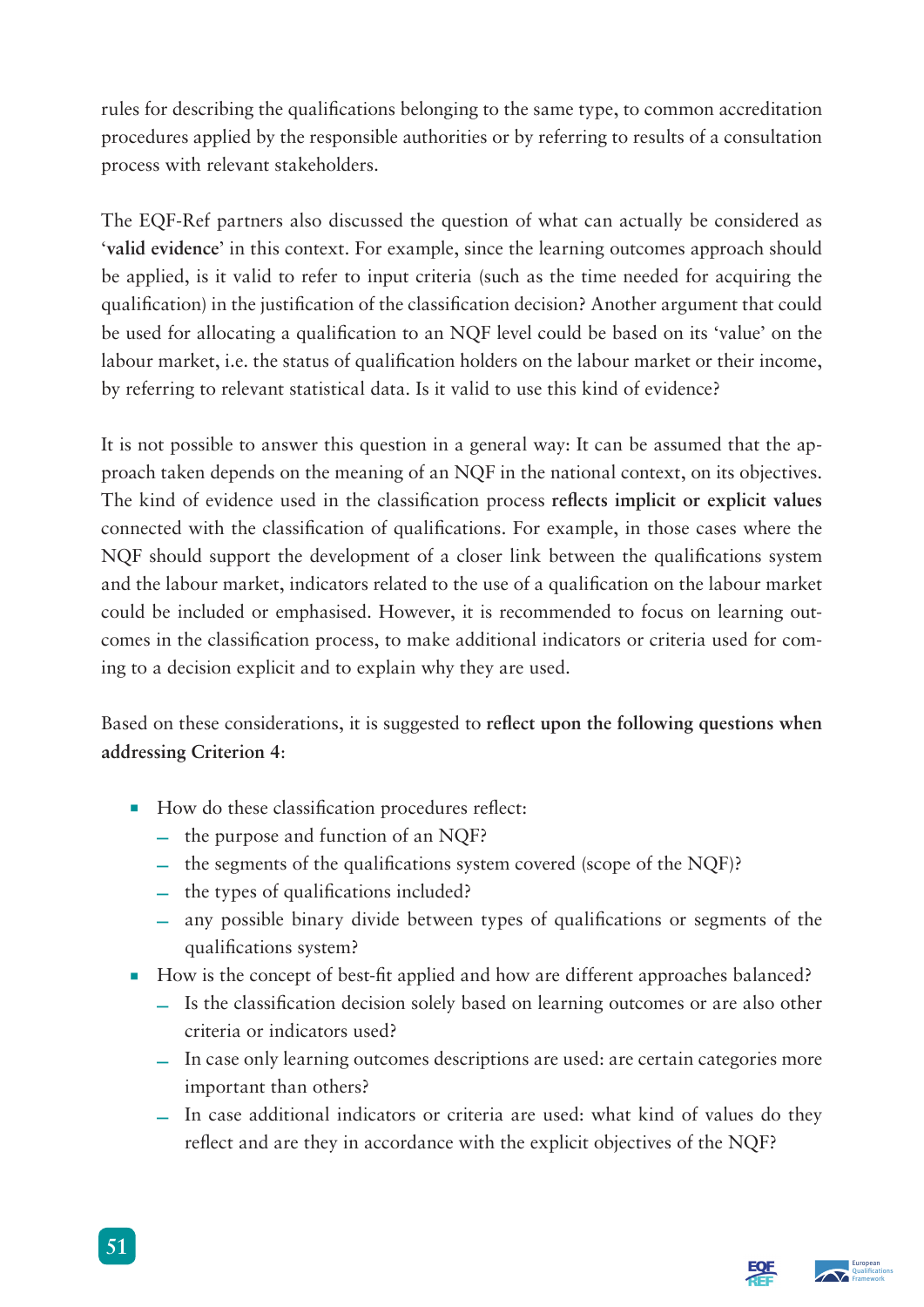The following examples provide some information on the approaches planned in Austria, in the Czech Republic and in Finland:

#### *Austria*

According to current plans, Levels 6 to 8 of the Austrian NQF will be divided into a 'Bologna-strand' and into a 'non-Bologna-strand'. Bachelor-, Master- and PhD-degrees will probably be classified based on the Dublin descriptors, while qualifications outside the Bologna architecture will follow the NQF descriptors.

However, Austria will not develop its own NQF descriptors but rather use the EQF descriptors. This decision is based on the results of the consultation process and of the NQF pilot projects as well as on experiences made in EQF projects with Austrian institutions as coordinators or partners supported by the Ministry of Education, Arts and Culture (bm:ukk; for example, the TransEQFrame project: www.transeqframe.net).

The NQF pilot projects sought to map selected qualifications to the EQF descriptors table and to allocate them to levels. The working groups discussed whether the EQF descriptors are sufficient to classify qualifications in Austria or whether additional information is necessary. They concluded that the EQF descriptors generally appear to be suitable for the classification of qualifications despite – or because of  $-$  the considerable scope for interpretation.

A proposal was made (and taken up in the further NQF development process) to provide explanations/details/specifications to the EQF descriptors from the perspective of the Austrian qualification land scape. These additional descriptors are partly based on analyses of curricula and training regulations, legal documents, decrees, and other descriptions of qualifications. These explanations should make the EQF descriptors more 'tangible' and should facilitate the classification of qualifications. Furthermore, 'reference qualifications' will be classified and thus better illustrating the requirements of each level's learning outcomes. These are qualifications that are well known in Austria and can function as kind of 'corner stones' for allocating other qualifications.

The definition of criteria for the NQF classification, of the classification procedure and the NQF governance structure will be published in an 'NQF Manual', which will be included in the annex of the EQF referencing report.

A draft manual has already been prepared. It addresses the following issues:

- How do qualifications have to be structured and described to be 'NQF-classifiable'?
- What information has to be provided when applying for classification?
- What criteria have to be met for the classification on a particular level?
- Which steps have to be taken when applying for classification?



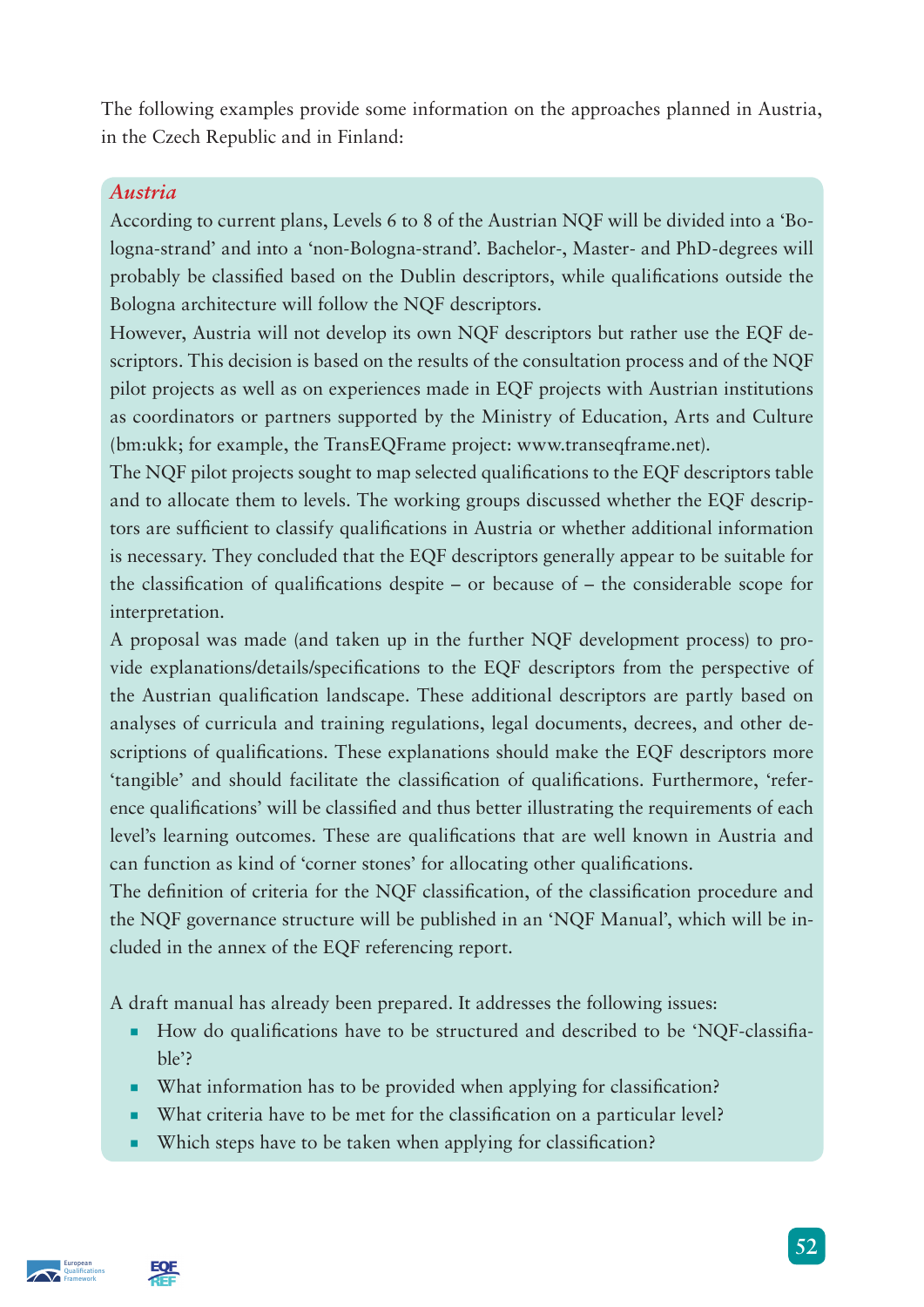- Who are the stakeholders involved in the NQF process and what are their tasks?
- $\blacksquare$  Which implications does a classification have?

A template has been prepared for presenting qualifications that should be classified in the NQF (a similar template was developed in the EQF project ZOOM that was coordinated by an Austrian institution and supported by the bm:ukk: www.zoom-eqf.eu). The proposed template asks for providing arguments for allocating a qualification to a certain level. The argumentation will have to be based on the EQF descriptors and the above mentioned Austrian explanations/details/specifications. The existing qualification descriptions in Austria are, however, currently not always oriented towards learning outcomes and thus provide quite varied and often only very limited arguments for assigning a learning outcome to a particular level. The learning outcomes approach will be further developed and as the learning outcomes associated with a qualification are better documented in the qualification descriptions it becomes easier to match the EQF descriptors and assigning qualifications to a particular level.

However, the argumentation for allocating a qualification to a certain level could additionally be based on:

- Relation to other qualifications from the same learning or working area or to similar already classified qualifications (for example, to the 'reference qualifications');
- International comparison (for example, transnational agreements on mutual recognition of qualifications, European projects etc.);
- Further 'indicators' (for example, statistics, results of surveys).

This approach is currently being tested in a so-called 'simulation phase' with selected qualifications.

#### *Czech Republic*

Although the implicit qualifications framework in the Czech Republic is well understood and widely accepted, the comprehensive explicit national qualifications framework is not formally established yet. Therefore, the referencing report will reference qualifications and education systems and will only mention emerging parts of the future NQF (i.e. the framework for vocational qualifications and the framework for tertiary education qualifications).

All core/national curricula for primary and secondary schools must fulfil certain criteria before they are approved. They are described in terms of learning outcomes and students are evaluated both continually and at the end of the study on whether they meet the requirements described in curricula.



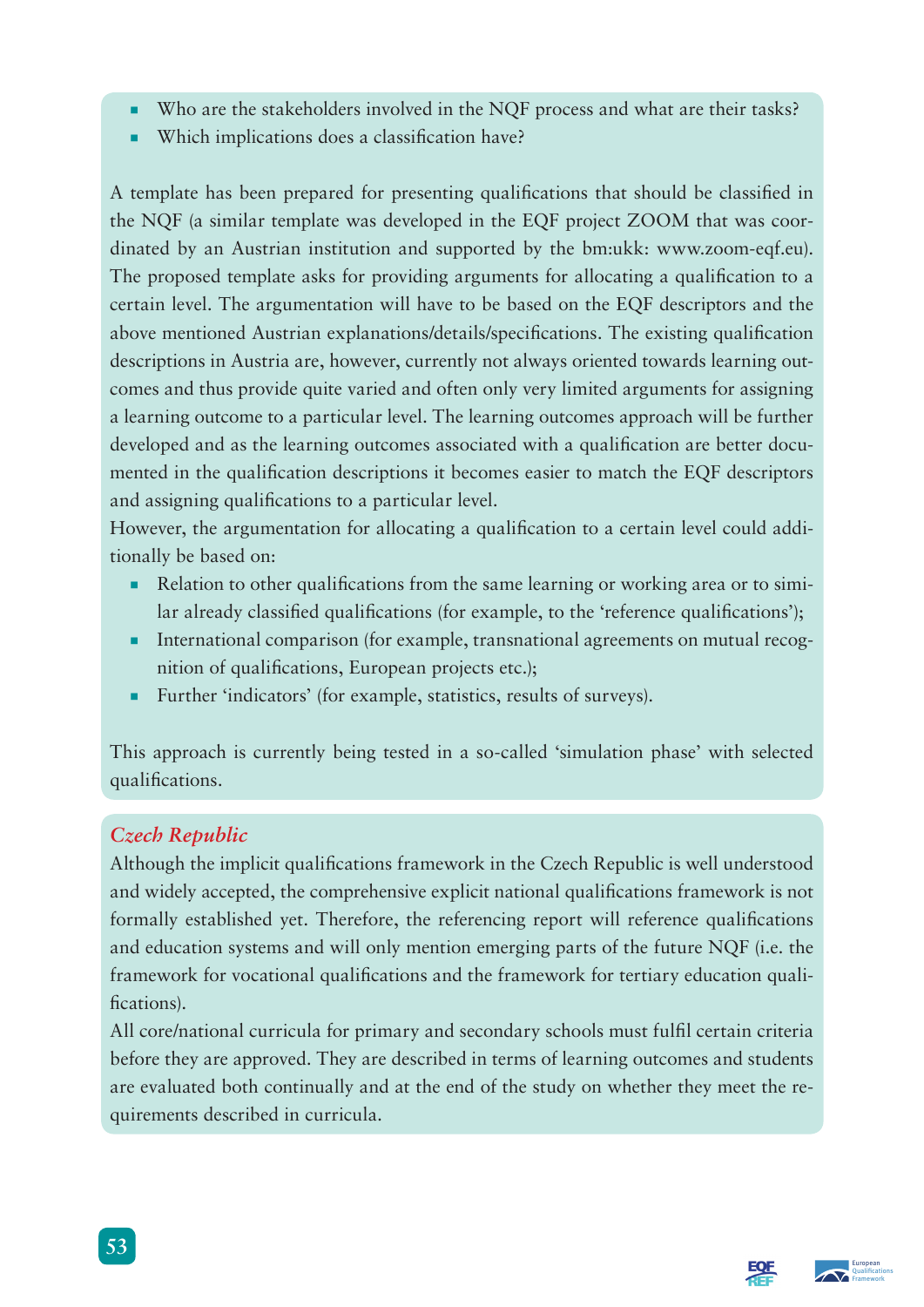The procedures for inclusion and referencing partial qualifications to qualification levels in the NSK (the register of vocational qualifications, which facilitates RNFIL) are described in the Guidelines for Inclusion of Qualifications in the NSK. The process of creating and approving qualifications standards is described in the Guidelines as well.

Qualification levels (of qualifications within the register NSK) are based on levels of individual competencies, which are listed in qualification standards. Each competency has its own numerical code and a level indicator (1-8). All the requirements described in an assessment standard in terms of learning outcomes must be fulfilled by the prescribed method during an examination in order to obtain a certificate. Thus all competencies and qualifications in the register NSK are in accord with relevant level descriptors. The NSK level descriptors are comparable with the EQF descriptors.

Qualifications are included into the NSK after several rules/steps are fulfilled with the participation of many stakeholders.

#### *Finland*

A national committee has made the proposal on the placement of qualifications obtained in Finland. This committee included representatives from nearly all educational stakeholders: groups that operate in the field of education either directly or indirectly. For the proposal, the Finnish National Board of Education (FNBE) was commissioned to draft a suggestion about the placement of upper secondary vocational degrees on the framework levels. The Ministry of Justice, the Ministry of Defence, and the Ministry of the Interior were requested to provide descriptions for placing qualifications within their administrative sectors. The working group produced a unanimous proposal based on the stakeholders' suggestions and extensive discussions.

#### General principles in placement

The qualifications and degrees were placed on different levels in the framework depending on the overall learning outcomes deemed necessary for completing the studies. The placement was done using the best-fit principle. The learning outcomes in some fields of the qualification may correspond to a level lower or higher than the majority of studies included in the qualification and the qualification as an entity. Qualifications placed on the same framework level can differ in terms of learning outcomes; their emphases and dimensions of learning can be different. If the learning outcomes are clearly more demanding, certain qualifications can, for a special reason, be placed one level higher than other similar qualifications



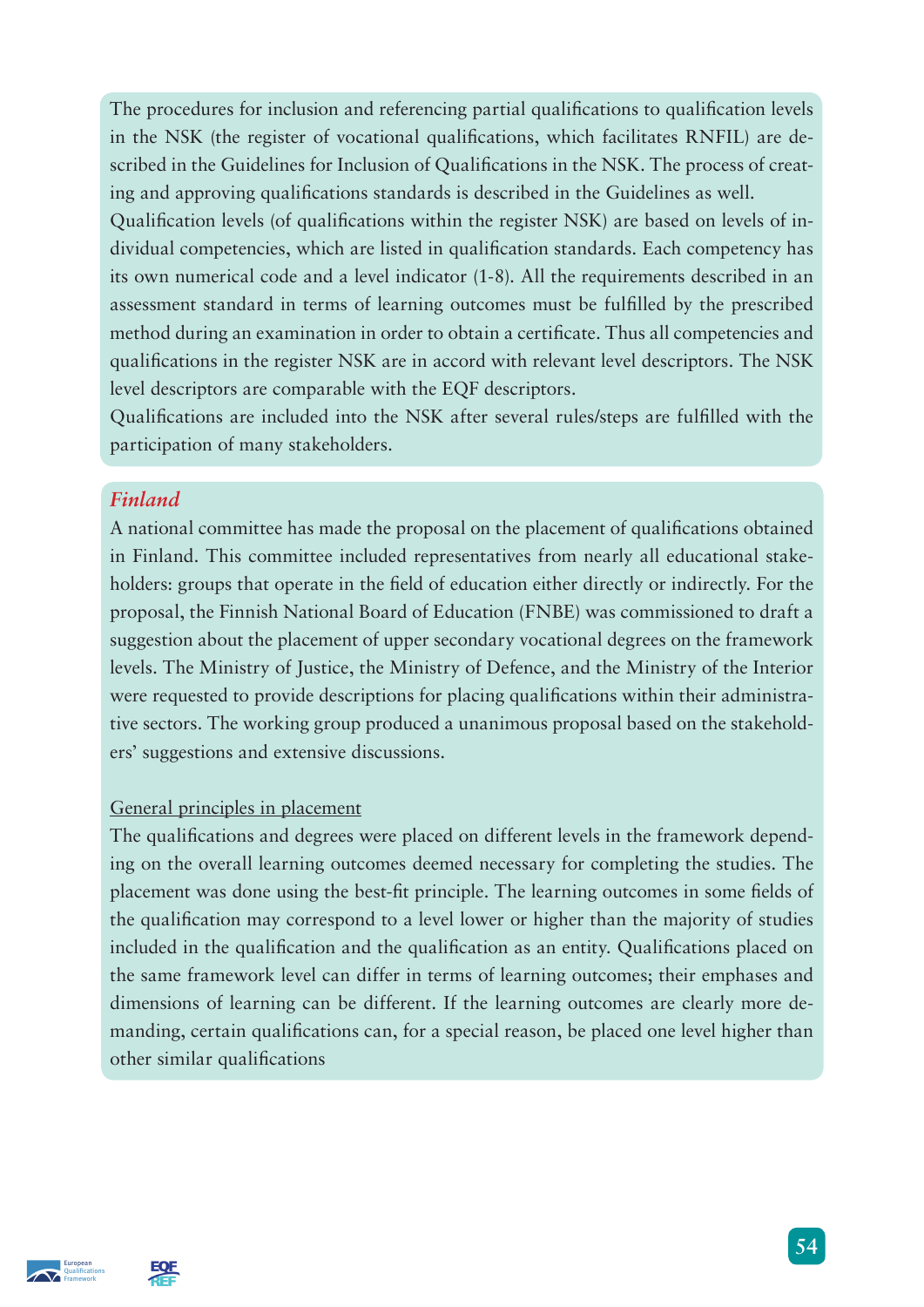#### Placement according to the types of qualifications

1. Basic education

The national committee analysed the learning outcomes described in the core curricula of basic education and upper secondary school education, and compared them with the level descriptions in the NQF. In addition to the national committee members, experts from the Ministry of Education and the FNBE participated in the analysis.

#### 2. Upper Secondary Vocational Qualifications

Experts at the FNBE analysed the qualifications in their field of expertise. They compared the learning outcomes and competencies defined nationally for vocational qualifications to the level descriptions in the NQF. The results of this text analysis were later discussed in expert meetings, organised internally at the FNBE. The outcome of these negotiations was a unanimous motion regarding the placement of these qualifications.

The suggestions drafted by the FNBE experts were also discussed in the training committees that represent education providers, employees and employers. Views expressed by the training committees were considered when drafting the final placement proposal.

The FNBE experts viewed that one vocational basic degree, one vocational qualification and five special vocational degrees should be placed a level higher than other qualifications of the same type, since the learning outcomes required in these qualifications are clearly more demanding. The divergent placement of these seven qualifications can be justified also by studies that reveal the qualifications' high status.

#### 3. Tertiary Degrees / Degrees from higher-education institutions

Placement of tertiary degrees was done as previously agreed on a national and European level. In 2005, a proposal for the Finnish higher-education qualifications framework was prepared and this proposal was integrated in the NQF. Finnish higher-education degrees were placed in the framework according to the standardised cycle system introduced by the Bologna process and implemented in Finland since 2004.

#### Comments on the placement proposal and follow-up actions

The Ministry of Education requested comments on the proposal from focal stakeholders. Altogether 86 statements were made and the great majority preferred using the best-fit principle for the placement. The proposed placement was considered successful by most statements. The greater part of the commentators sided with the working group's proposal that certain vocational qualifications can be placed on a level higher than other similar qualifications; because the required competence is clearly much more demanding, a different placement is necessary.



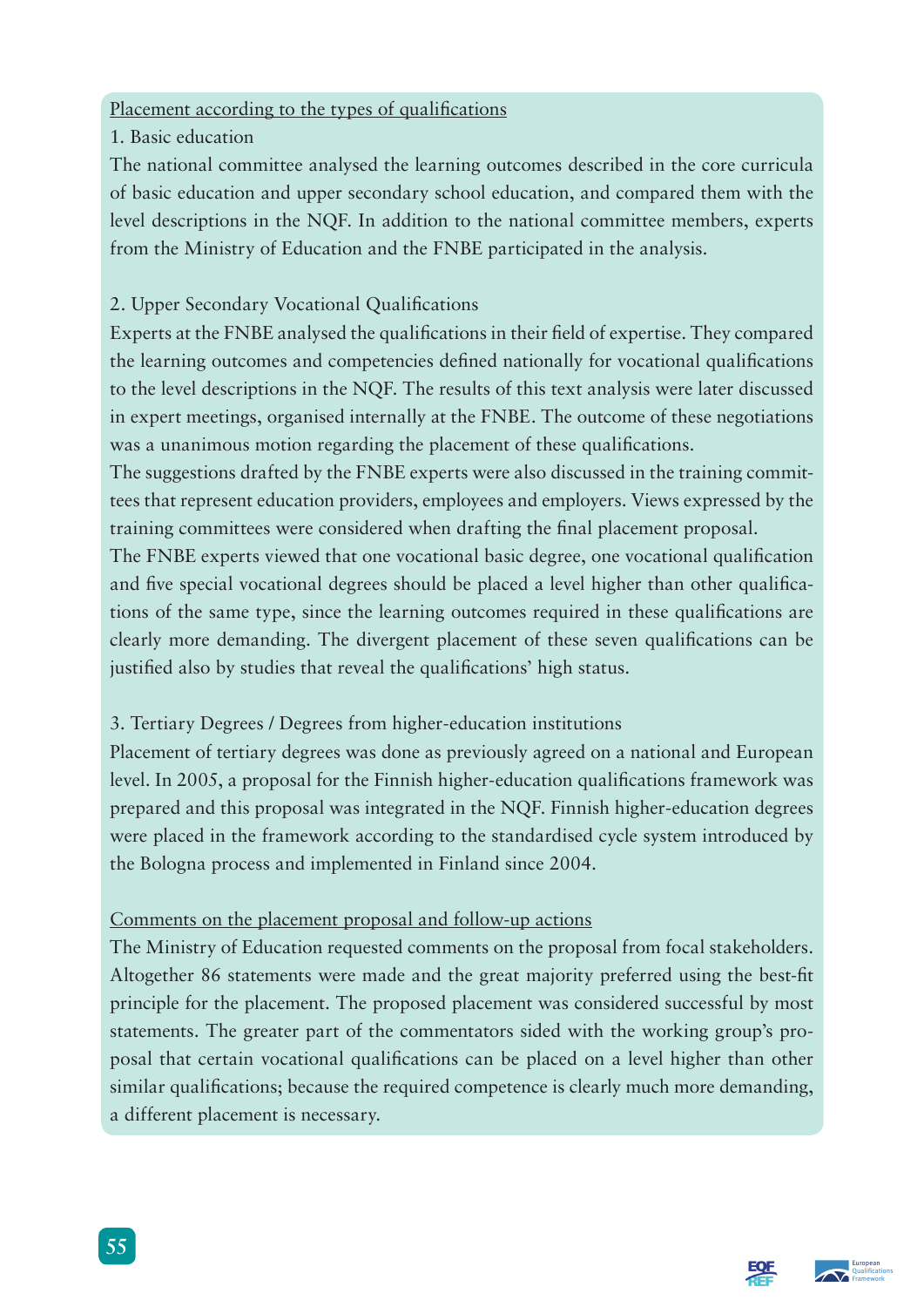After receiving and discussing the comments, the national committee asked the Finnish National Board of Education to specify the grounds for the placement of vocational qualification into the framework. Experts from the FNBE defined the reasoning behind the placements. The seven vocational qualifications with divergent placements were reexamined by field-specific training committees, and the grounds for placements were reassessed. In addition to this, the steering group of TUTKE- project (a project for developing the system of degrees and curricula) examined the grounds for placement. The national committee that had prepared the placement proposal further specified their placement reasoning by employing the feedback from the TUTKE steering group and the experts at the FNBE.

#### *Germany*

In May 2009, a testing phase was initiated, in which the draft DQR was tested within four domains (IT, Commerce, Health, Metal/Electric) by allocating a sample of some 70 qualifications from all educational segments and all levels to the DQR levels. Each of the four domains had its own working group. There was no standard method, however comparable elements for the classification process in the working groups existed. The allocation work followed an interpretative method, including the analysis of curricula, training regulations and other relevant documents. They were analyzed with regard to contents and terminology of the draft DQR for the selected qualifications. For each qualification, 5-10 activity areas were identified. Learning outcomes for each of the areas were tested against each of the descriptors in the 4 columns of the draft DQR. The allocation was carried out per activity area first, and then for the complete qualification. The final result was a rather differentiated allocation of each qualification, not just based on a mathematic average of the various results. In many cases qualifications spread across two or three levels and different experts had different opinions. Thus, the best-fit principle had to be applied.

The testing exercise did not provide a clear picture accepted by all experts involved. Finally, it will be a rather political (social) decision where to place all the qualifications. Differences arise between the different logics of the education system and the employment system, VET in Germany to a large extent is part of. For example, since November 2010 there is a deadlock concerning the question whether the Abitur (general university entrance certificate) could be placed on a higher level than the skilled workers certificate.



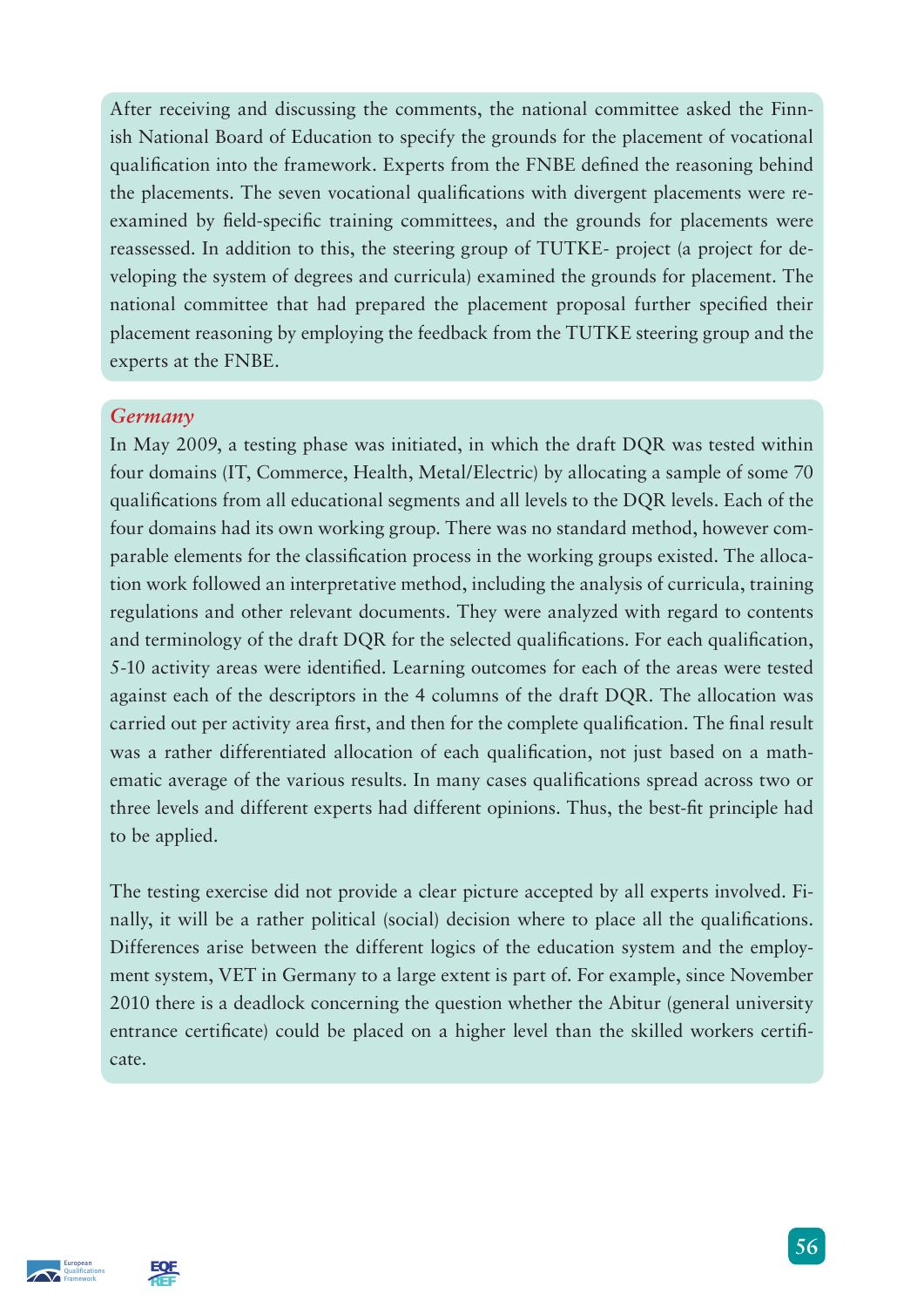### **Part IV: Post-referencing**

#### **Content of Part IV:**

This part relates to the phase after the (first ver*sion) of the EQF referencing reports has been published and addresses the following questions: When is an update of a report needed? How can the reports be analysed and evaluated? Who are*  the actual beneficiaries of the referencing proc*esses?*

### **IV.1 Updating EQF referencing reports**

Experience shows that **in many countries the EQF referencing follows the NQF develop**ment quite closely or is done in parallel. Undoubtedly, qualifications systems and frameworks continually develop and often the NQF implementation process needs some time before actually becoming a real force. For example, in some countries, the NQF concept will be introduced in a first step and the actual inclusion of qualifications follows in a second step. It might also be the case that, at the beginning, only certain parts of the qualifications system will be included in the NQF and the inclusion of other segments will follow at a later stage. The **EQF referencing report** represents the **status quo** of the situation in a national context at a certain time and it needs to be considered whether changes of an NQF or of the



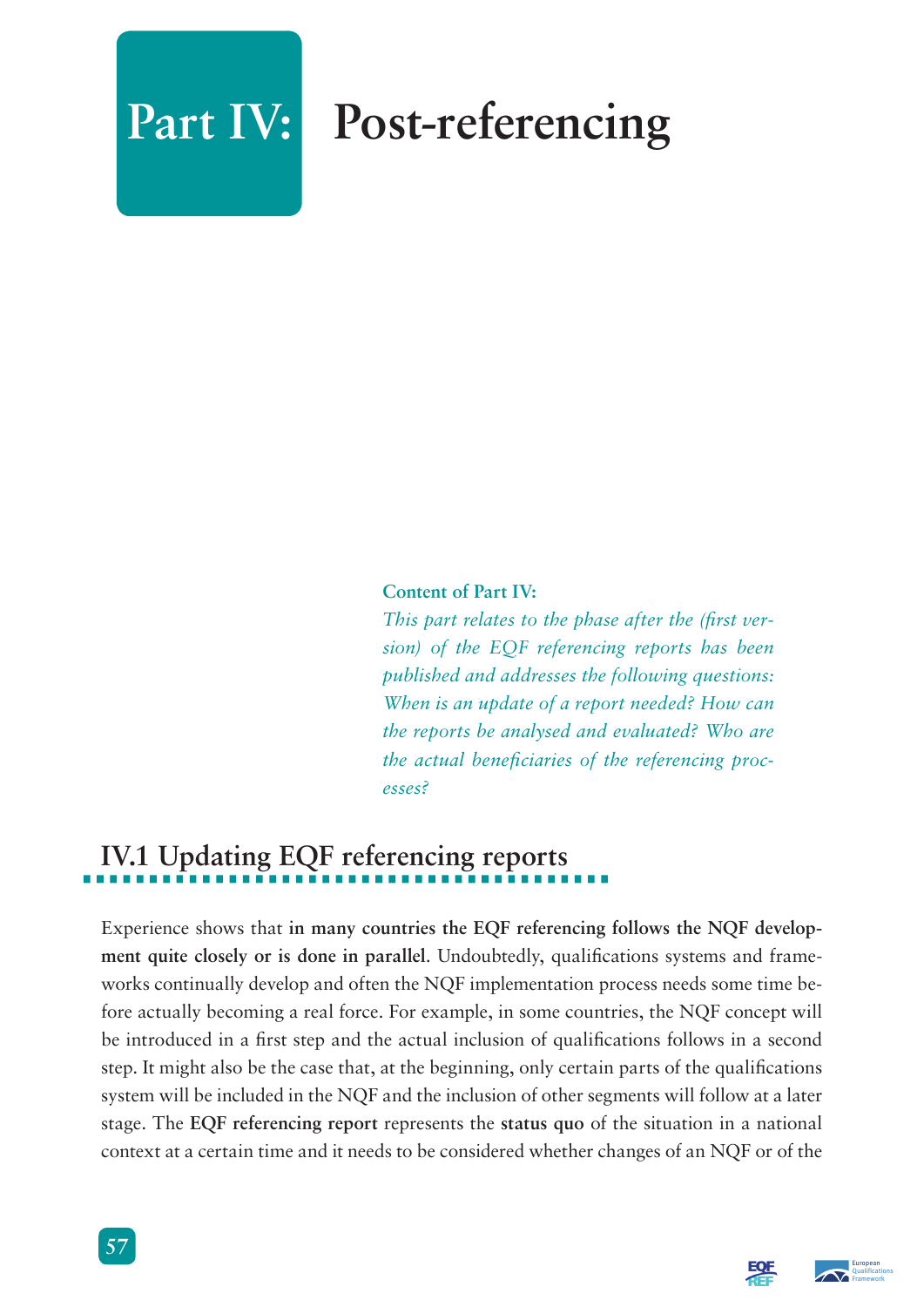national qualifications system that has been referenced to the EQF might require an update of the referencing report.

So far, there is no proposal on how to proceed in changing the referencing reports, although one country (Malta) has already presented an update of the report (cf. info box).

#### *Update of the Maltese EQF referencing report*

Malta had already presented the first version of the referencing report in 2009. In 2010, a second version of the report was published (and presented at the EQF Advisory Group in February 2011). The main changes in the revised edition are:

- 1. The state-of-play of the consultation process 2010
- 2. The renaming of sections to correspond with developments and fine-tuning of the text in relation to European developments such as those related to the Bologna and Copenhagen processes
- 3. An added Part 5 to illustrate the introduction of (a) the validation of informal learning in compulsory education and (b) the setting up of an awards system referenced to the Malta Qualifications Framework.

The revised version is available here: http://mqc.gov.mt/revisedreferencingreport.

The EQF-Ref partnership noted differences between minor changes and major changes and suggests that only the latter requires an update of the referencing report:

- A minor change might be the change in the name of one particular qualification (but without changing the content of this qualification). The new title of the qualification needs to be communicated (for example, in the national qualifications register or database and, if appropriate, also at the EQF portal). However, since there are no changes in the classification of this qualification in the NQF, there is also no need for changing the referencing report.
- **Major changes** might be, for example, changes in the number of levels of the NQF, the placement of qualifications, the inclusion of new (types of) qualifications or additional segments of the qualifications system (for example, the non-formal learning context), or changes regarding important legal issues/laws. Such major changes are also changing core aspects of the information presented in the referencing reports and should therefore be presented in revised versions of the EQF referencing reports.

The EQF-Ref partnership and particularly the EQF-Ref peer-learning seminar discussed diverging views on the definition and interval of referencing report updates. One approach



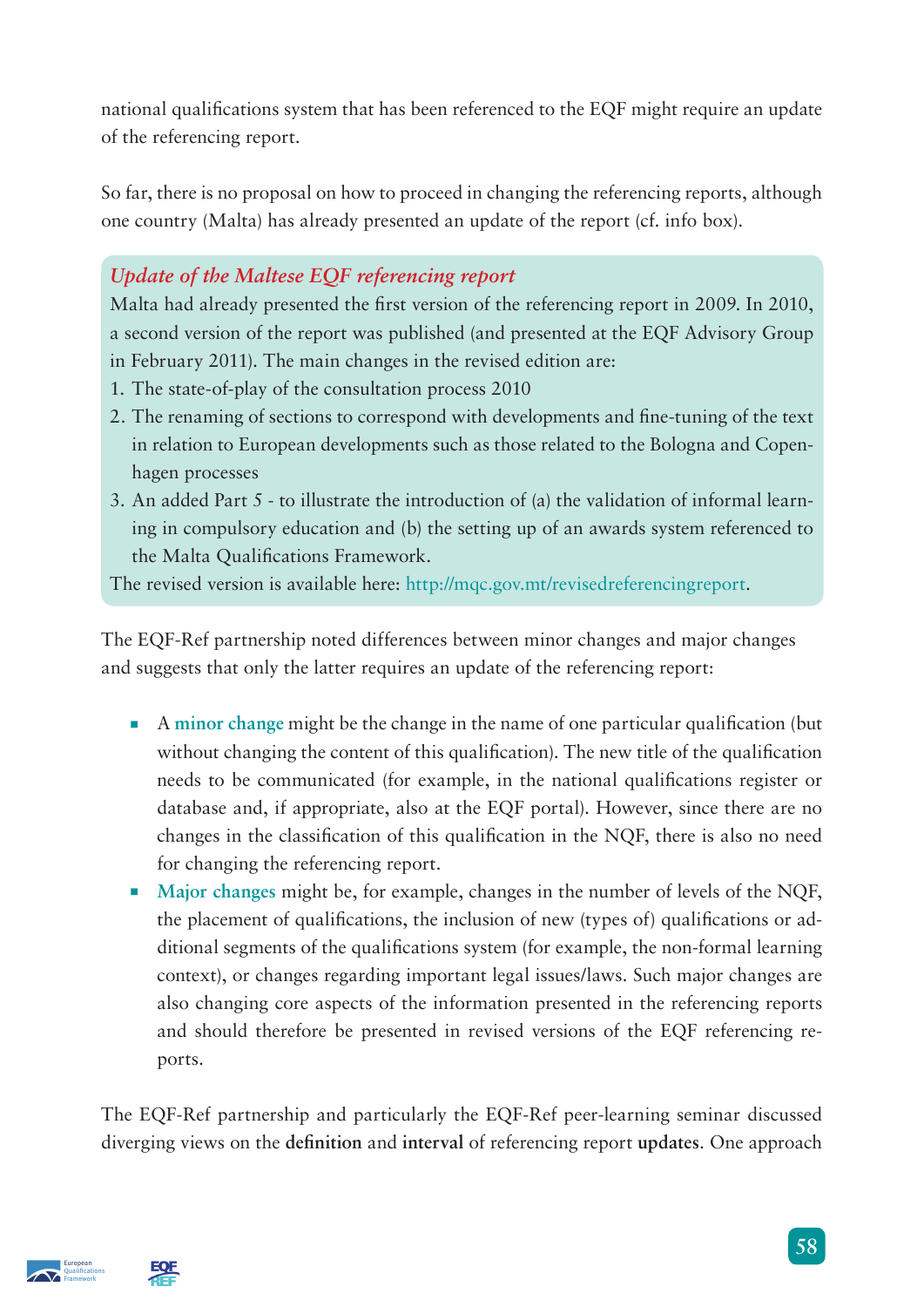could be to publish changes in an **amendment** of the first version of the report; another possibility could be to prepare a new report reflecting the changes. However, this should not create an administrative burden and too much paperwork should be avoided. In regards to the interval of updates, it was discussed as to whether a country should reflect on the referencing report after a given period of time or only in case of significant changes in the national system or regarding the NQF. Whatever the decision may be, it was suggested to initiate an update only in case of major changes instead of automatically updating the report after a certain period of time.

Furthermore, it is suggested that any **changes need to be communicated** in a predetermined way. In particular, the EQF Advisory Group should be informed of any changes made (minor and major) and online resources should always be updated (on a national level as well as on the European level –for example, on the EQF portal). For the sake of transparency, the EQF referencing reports should always include a statement on their status (for example, first version, updated version etc.) and updated reports should indicate the changes made (cf. III.2. – Structure of the EQF referencing reports proposed by the EQF-Ref partnership).

In order to define a more systematic approach regarding the update of EQF referencing **reports**, the following issues should be **discussed and agreed upon at European level** (by the EQF Advisory Group):

- What kind of changes on a national level and in the contents of the referencing reports actually require an update of the report and a new presentation in the EQF Advisory Group?
- How should changes or updates be included and made visible in the reports?
- How should the changes be communicated (for example, should an updated version be presented in the EQF Advisory Group or should it only be published at the EQF portal)?

In the following paragraphs, some considerations are presented on what kind of changes in the EQF-Ref partner countries might lead to a need for updating the referencing report or how this issue will be addressed:

#### *Austria*

In Austria, all qualifications – irrespective of the focus (general education qualifications and VET qualifications) and the learning context (for example initial VET, continuous VET, higher education) – will be classified to the NQF. Due to the complexity of the NQF



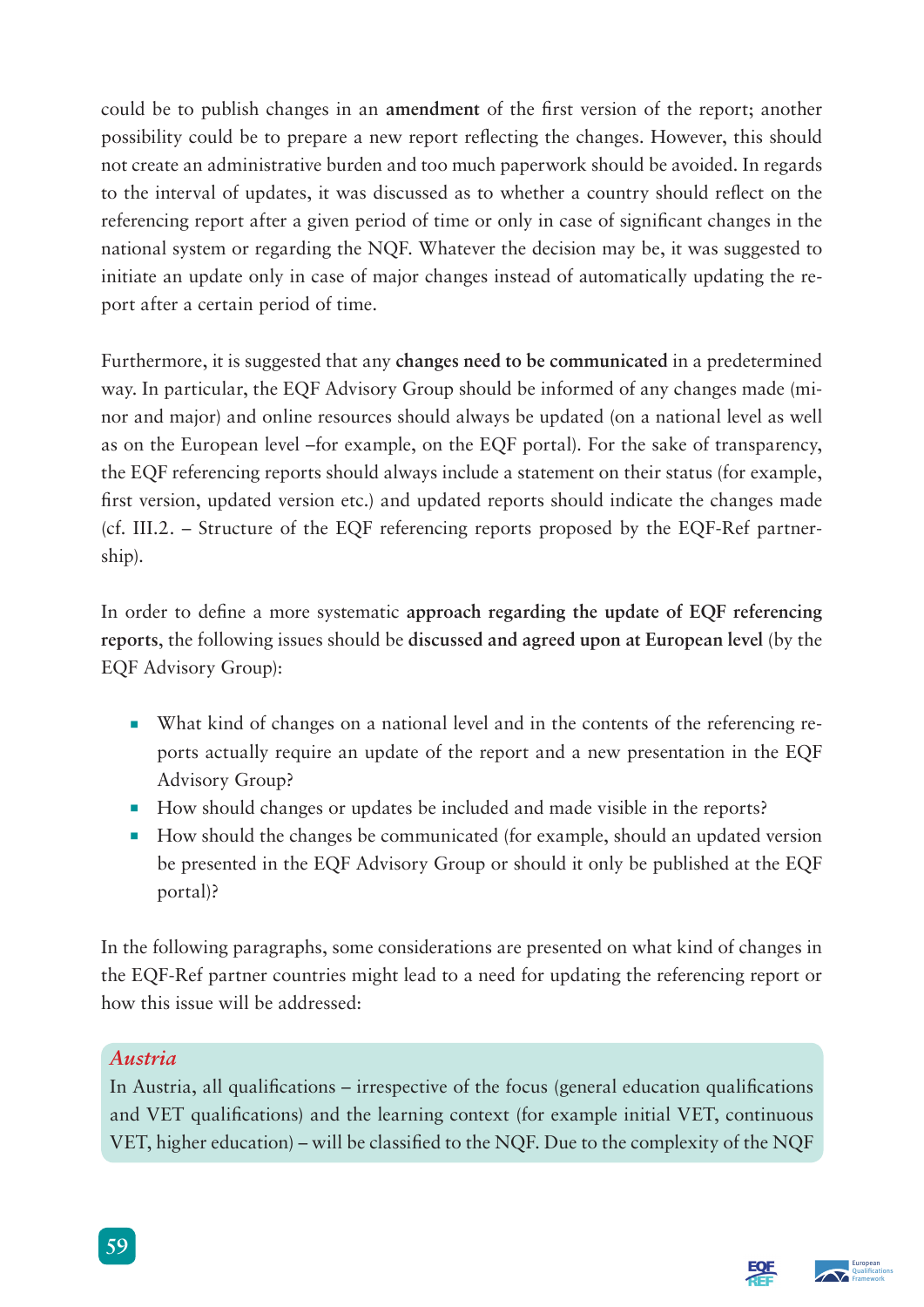development process and the fact that different ministries, departments and stakeholders need to be involved, it was decided to work on the 'formal qualification area' (comprising qualifications based on legal regulations, for example, laws, directives, etc.) and the 'non-formal qualification area' separately. Although, the same classification principles will ultimately apply for qualifications from both areas, the starting situation differs in regards to stakeholders in charge and governance principles. Thus, working groups deal with the questions attached to both areas separately and also the timeframe differs: First qualifications from the 'formal qualification area' will be placed on the NQF. At a later stage, qualifications from the 'non-formal area' will be added.

The EQF referencing report will present the plans for the 'non-formal area', but will focus on the 'formal qualification area'. New developments in the 'non-formal area' could therefore lead to an update of the EQF referencing report.

#### *Bulgaria*

The draft Bulgarian NQF covers all qualifications within the education and training system. It is based on the current national legislation. In this respect, a major legislative change, which shall affect the NQF as well, is foreseen through a new law for preschool and school education development. This new law is currently at an elaboration stage. It was set as a measure in the National Reforms Programme (2011-2015) of the Republic of Bulgaria and is to be adopted by the end of 2012. A new structure of the school education system is to be introduced by this new law. It will cause further adjustment of the NQF, which should be aligned according to the new school education structure. In this case, the referencing report should be modified as well.

#### *Czech Republic*

There is no official decision on how the changes will be included in the report in future. The NCP CZ will be in charge of updating of the report, but still unanswered is the frequency or kind of changes in the system that will/should be reflected in the report. The NCP CZ applied for another grant from the European Commission in February 2011 and the application proposes, as one of the activities, to discuss this question. It is expected that the referencing report must reflect all legislative changes related to educa-

tion and qualifications systems.

#### *Finland*

The proposal for the Finnish National Qualifications Framework covers all official qualifications. The Finnish Government plans to extend the framework to cover 'other learning', which does not lead to a certain qualification. If and when this will happen, there will be a need to either prepare a new referencing report or inform the international audience in some other way – depending on what has been agreed upon at a European level.



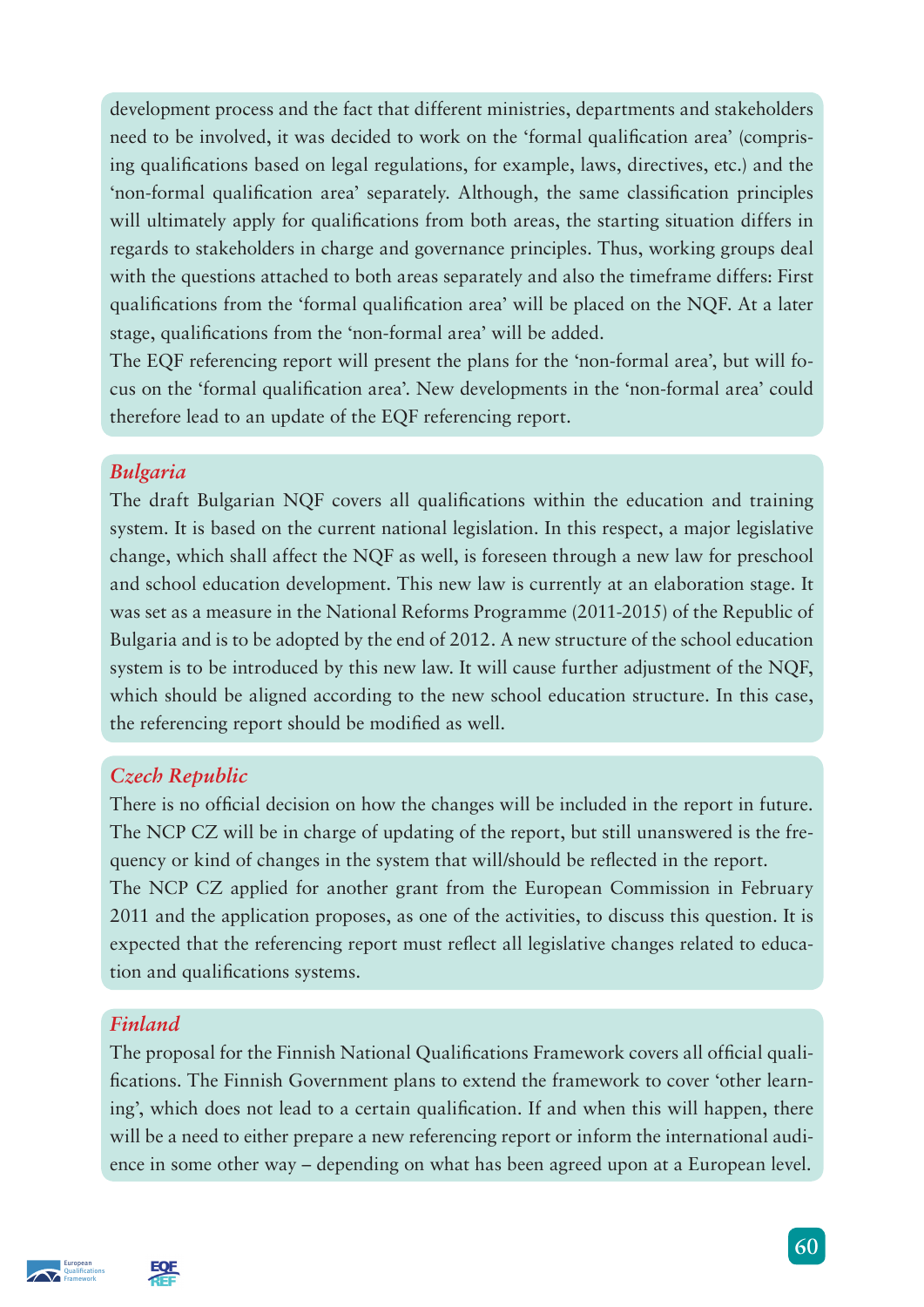#### *Germany*

In Germany, all qualifications – irrespective of the focus (general education qualifications and VET qualifications) and the learning context (for example initial VET, continuous VET, Higher Education) – will be classified in the NQF. It was decided to work on 'formal qualifications' (comprising qualifications based on legal regulations, for example, laws, directives, etc.) and the outcomes of 'non-formal/informal' learning separately. The same classification principles will ultimately apply for recognised learning outcomes from both areas. First, formal qualifications will be classified in the NQF. At a later stage, there will be decisions on how to include outcomes of 'non-formal' and 'informal' learning. The EQF referencing report will focus on 'formal' qualifications. Developments in the 'non-formal' or 'informal' area could therefore lead to an update of the EQF referencing

report.

### **IV.2 Review of EQF referencing reports**

During the next months, a high number of EQF referencing reports will be available. Experience so far shows that, on the one hand, the **referencing reports** are **similar**, since they are using the 'Criteria and procedures for referencing national qualifications levels to the EQF'. On the other hand, **substantial differences** between the reports can be observed; for example, regarding the detail of information on the referencing methodology or evidence (such as descriptions of qualifications in terms of learning outcomes). Within the EQF-Ref partnership and also at the peer-learning seminar, the question was raised whether and how the EQF referencing reports should be **analysed** or **evaluated**. A meta-evaluation could increase the **overall credibility** of the EQF referencing process and therefore enhance the development of mutual trust and contribute to the success of the EQF initiative.

It is therefore suggested to **agree on procedures and criteria for** such a **review of EQF referencing reports**. The following questions should be discussed:

- Who should carry out this review process? Cedefop is already monitoring the NQF development processes and prepares feedback to the reports presented at the EQF Advisory Group. Therefore, Cedefop would also be a logical candidate to develop a meta-analysis of referencing reports.
- What should the concrete **purpose** of the review process be? As stated above, the main purpose should be enhancing credibility and supporting the development of mutual trust. This means that this exercise should, for example, not be understood as evaluating referencing reports in order to identify good and less good ones. How-



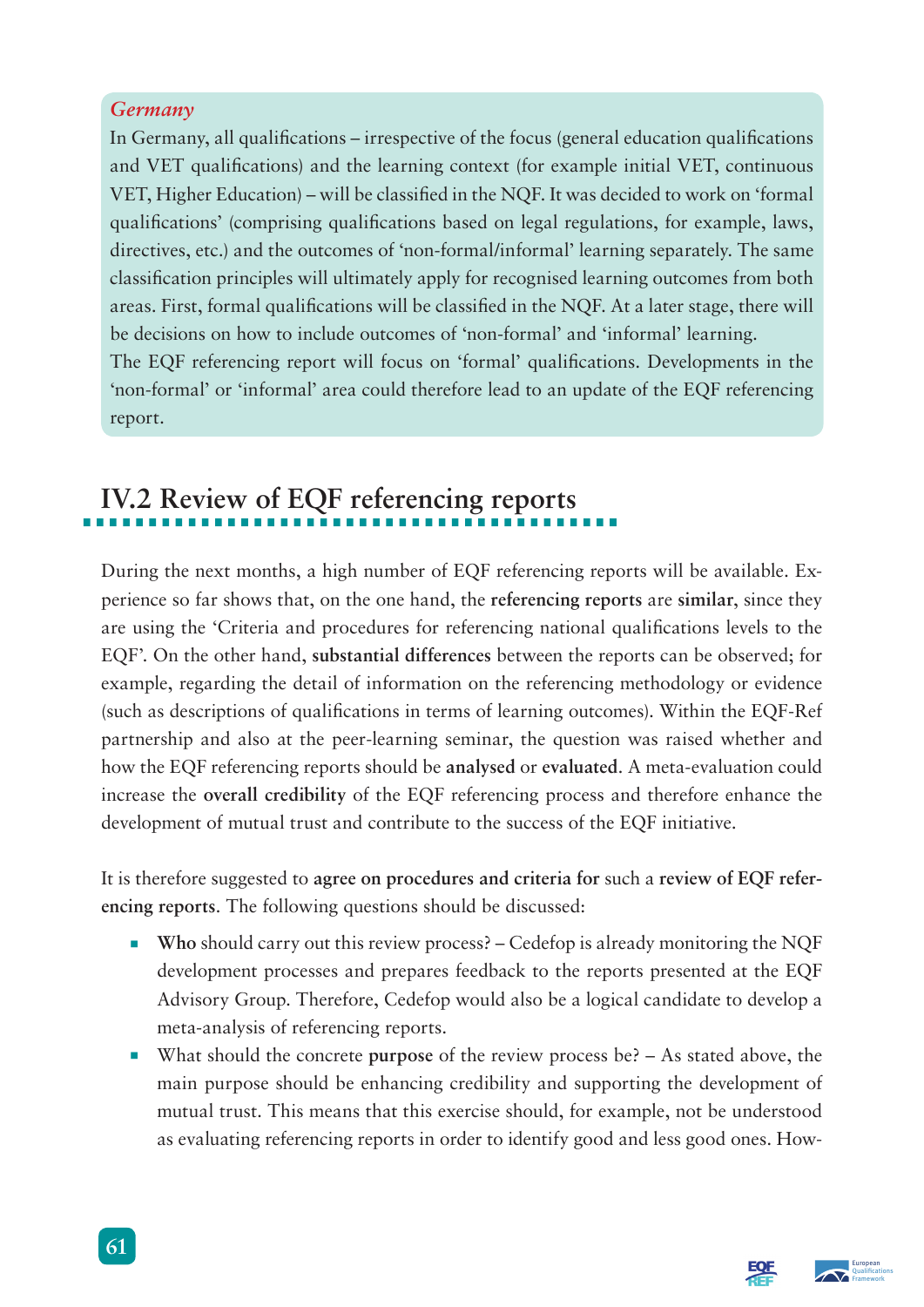ever, it could be used to address critical issues that need to be further considered on national levels or discussed on the European level.

- What kind of **criteria** should be used for carrying out the review? It is suggested that the EQF Advisory Group agrees on a set of criteria for this exercise. The issues to be addressed could, for example, include:
	- $-$  How far is the notion of the EQF as a lifelong learning framework reflected in the national qualifications levels or NQF levels linked to the EQF?
	- To what extent has the EQF referencing report been put into practice already, how far are the results already visible and usable for beneficiaries?
	- $-$  Are qualifications from different countries that have been perceived as similar so far (for example, the higher entrance examination qualification often acquired at the end of upper-secondary level) linked to the same EQF levels via the national qualifications levels or NQF levels linked to the EQF? Might this cause some ambiguities instead of enhancing transparency?

### **IV.3 Beneficiaries of the referencing process**

Only a few EQF referencing reports have been published so far and the discussions on the referencing processes in the European countries seem to remain in experts' circles. However, it is important not to forget the **beneficiaries** of the whole EQF project and to be aware of the EQF's two principal aims: to promote citizens' mobility between countries and to facilitate their lifelong learning.

The beneficiaries of the EQF are, for example, **learners** and **workers** who want to study or work abroad, **employers** who can use the EQF for interpreting the qualifications of foreign applicants, **individuals** and **providers** who can use the EQF for increasing progression, permeability and participation in lifelong learning. These beneficiaries do not need to be familiar with the overall technicalities of the referencing process, but they need to be informed about the results and the implications these results might have for them.

Including the appropriate EQF levels on qualification certificates, diplomas and 'Europass' **documents** as well as developing **NQF websites** or **registers** on a national level play a crucial role in the process of making the result of the EQF referencing process visible to the citizens. However, these websites or databases need to be developed in a **user-friendly** way and should be **linked to or connected with other relevant websites or databases** (for example, with programme databases or the Europass website). Furthermore, it is of particular

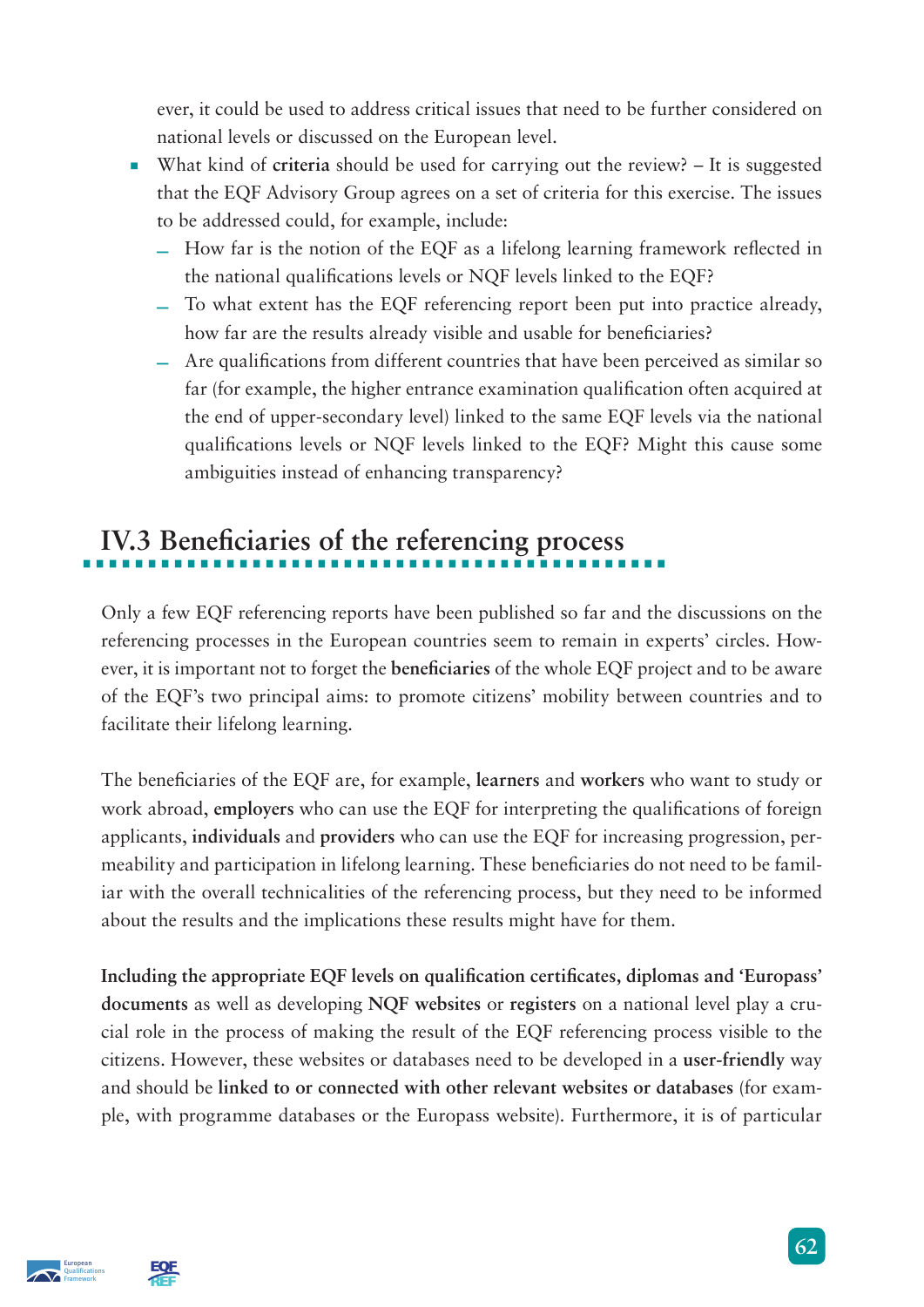importance that the **guidance personnel** is well informed about these information resources so that they can use them in their guidance processes.

On the European level, an EQF portal was launched that allows comparison of qualifications from different countries by using the EQF (cf. info box).

#### *EQF portal*

The EQF portal launched by the European Commission presents the results of the national processes for relating national qualifications levels to the levels of the EQF. It provides the possibility to compare how national qualifications levels of countries that have already finalised their referencing process are been linked to the EQF.

The EQF portal further presents information about the EQF implementation and key terms that are agreed by all countries participating in the EQF and are essential to take into account when cooperating with stakeholders at national and international level in implementing the EQF. The EQF portal also seeks to gather relevant documentation, such as the legal text of the recommendation on the establishment of the EQF, other key policy documents and EQF notes and useful links lead to other information sources that may prove useful for the comparability of qualifications. It is also possible to read and subscribe for the various issues of the EQF Newsletter through the EQF portal.

The current English-only portal will be expanded during the next year into 27 languages. A search function is also planned that will provide access to national databases with information on qualifications.

The EQF portal is accessible here: http://ec.europa.eu/eqf/home\_en.htm

The planned use of the EQF portal for comparing qualifications from different countries will depend on the availability of qualifications descriptions (learning outcomes) from the European countries and of national databases or registers. However, in the future, the portal could become the main information resource on EQF related issues.

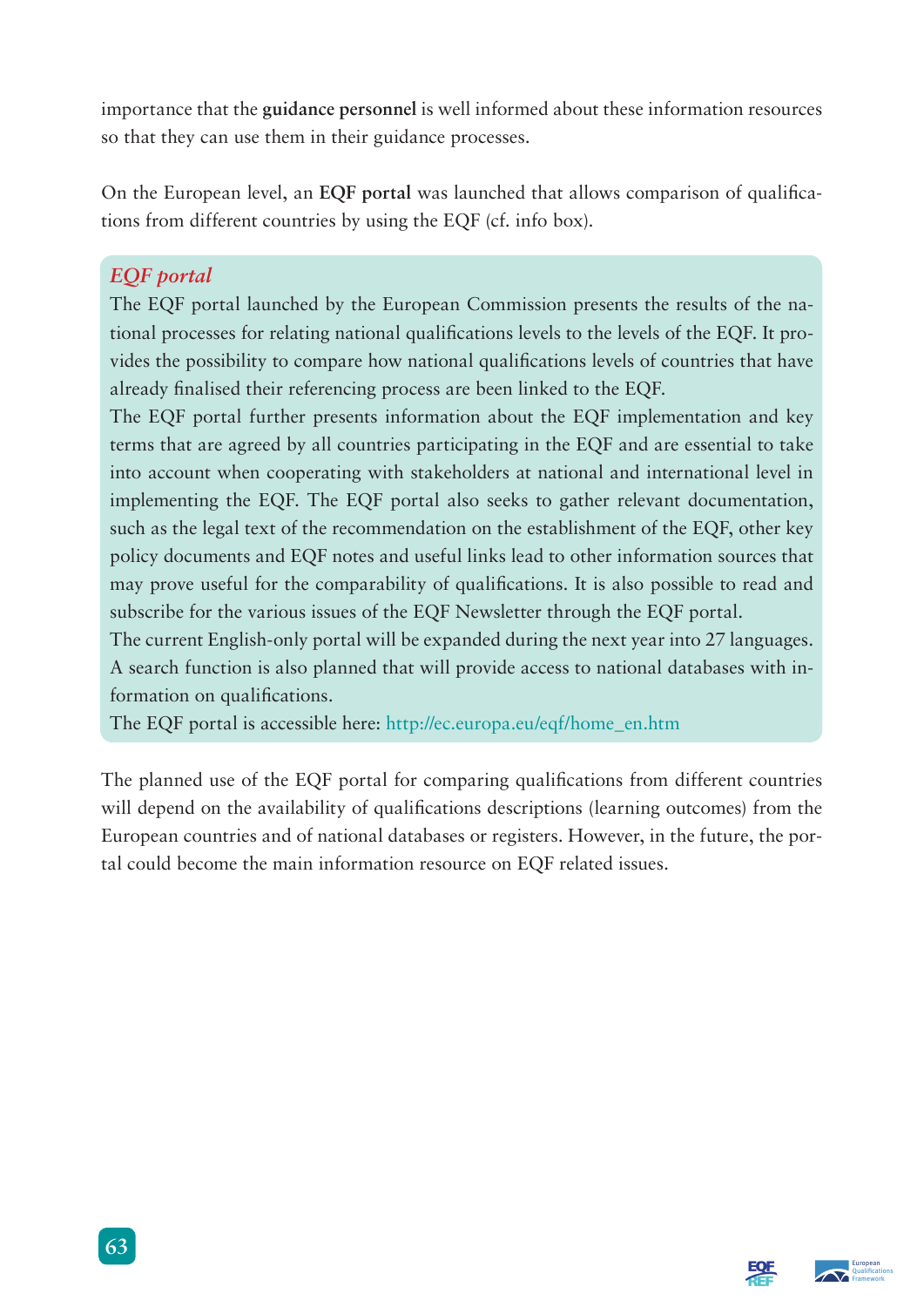### **Annex: Criteria and procedures for referencing na**tional qualifications levels to the EQF

Full text is available here: http://ec.europa.eu/education/lifelong-learning-policy/doc/eqf/ criteria\_en.pdf

*Criterion 1:* The responsibilities and/or legal competence of all relevant national bodies involved in the referencing process, including the National Coordination Point, are clearly determined and published by the competent public authorities.

*Criterion 2:* There is a clear and demonstrable link between the qualifications levels in the national qualifications framework or system and the level descriptors of the European Qualifications Framework.

*Criterion 3:* The national qualifications framework or system and its qualifications are based on the principle and objective of learning outcomes and linked to arrangements for validation of non-formal and informal learning and, where these exist, to credit systems.

*Criterion 4:* The procedures for inclusion of qualifications in the national qualifications framework or for describing the place of qualifications in the national qualification system are transparent.



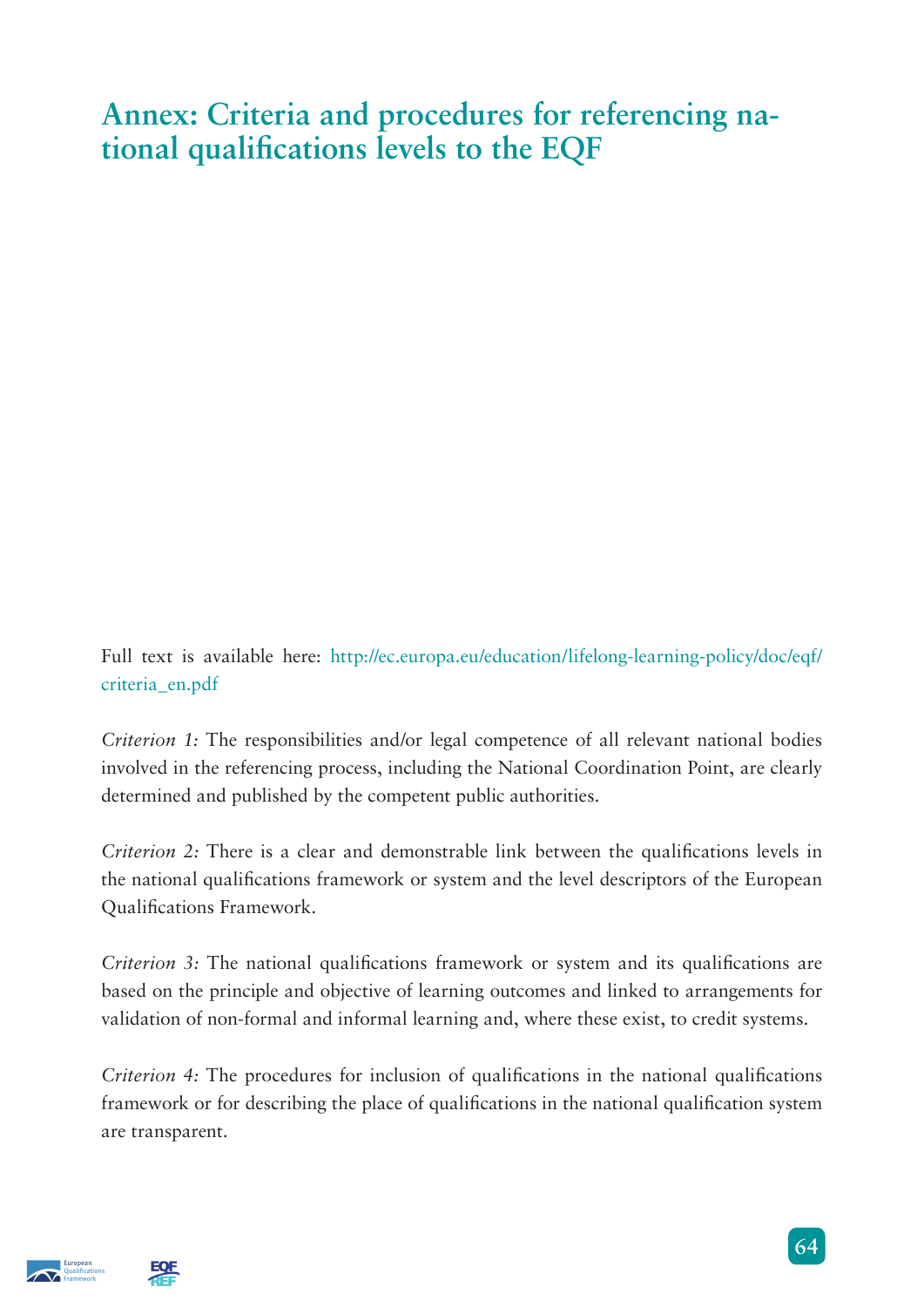*Criterion 5:* The national quality-assurance system(s) for education and training refer (s) to the national qualifications framework or system and are consistent with the relevant European principles and guidelines (as indicated in Annex 3 of the Recommendation).

*Criterion 6:* The referencing process shall include the stated agreement of the relevant quality-assurance bodies.

*Criterion 7:* The referencing process shall involve international experts.

*Criterion 8:* The competent national body or bodies shall certify the referencing of the national qualifications framework or system with the EQF. One comprehensive report, setting out the referencing and the evidence supporting it shall be published by the competent national bodies, including the National Coordination Point, and shall address separately each of the criteria.

*Criterion 9:* The official EQF platform shall maintain a public listing of member states that have confirmed that they have completed the referencing process, including links to completed referencing reports.

*Criterion 10:* Following the referencing process, and in line with the timelines set in the Recommendation, all new qualification certificates, diplomas and Europass documents issued by the competent authorities contain a clear reference, by way of national qualifications systems, to the appropriate European Qualifications Framework level.